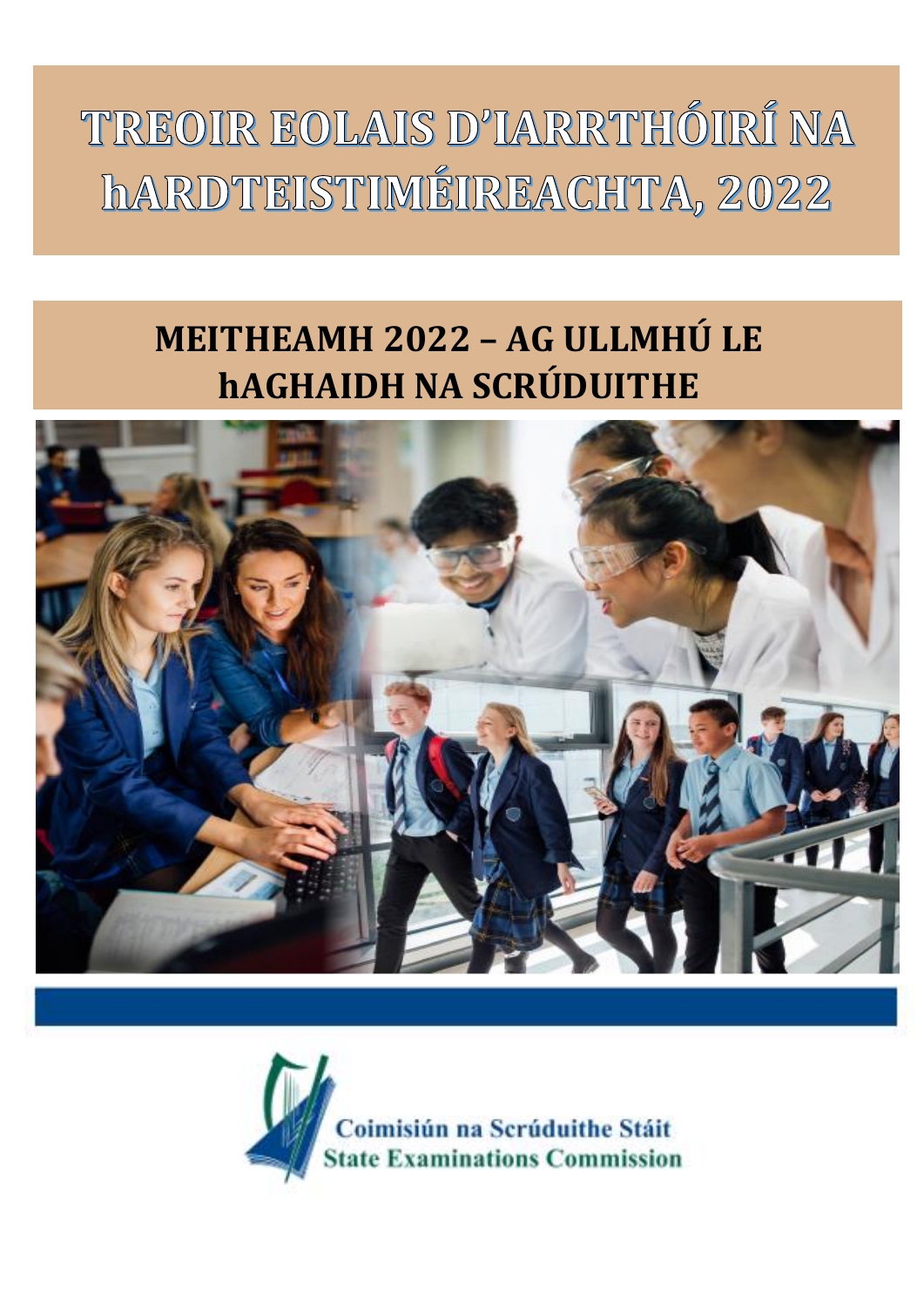## **Clár an Ábhair**

| 1.             |                                                                                                   |
|----------------|---------------------------------------------------------------------------------------------------|
| 2.             |                                                                                                   |
| 3              |                                                                                                   |
| 4.             |                                                                                                   |
| 5.             | Socruithe Réasúnta do scoláirí a bhfuil riachtanais speisialta oideachais acu 7                   |
| 6.             |                                                                                                   |
| $\overline{7}$ |                                                                                                   |
| 8.             |                                                                                                   |
| 9.             |                                                                                                   |
| 10.            |                                                                                                   |
| 11.            | Eisiúint na dTorthaí agus Tar Éis na Torthaí a Eisiúint-Breathnú ar Scripteanna agus Achomhairc24 |
|                |                                                                                                   |
|                |                                                                                                   |
|                |                                                                                                   |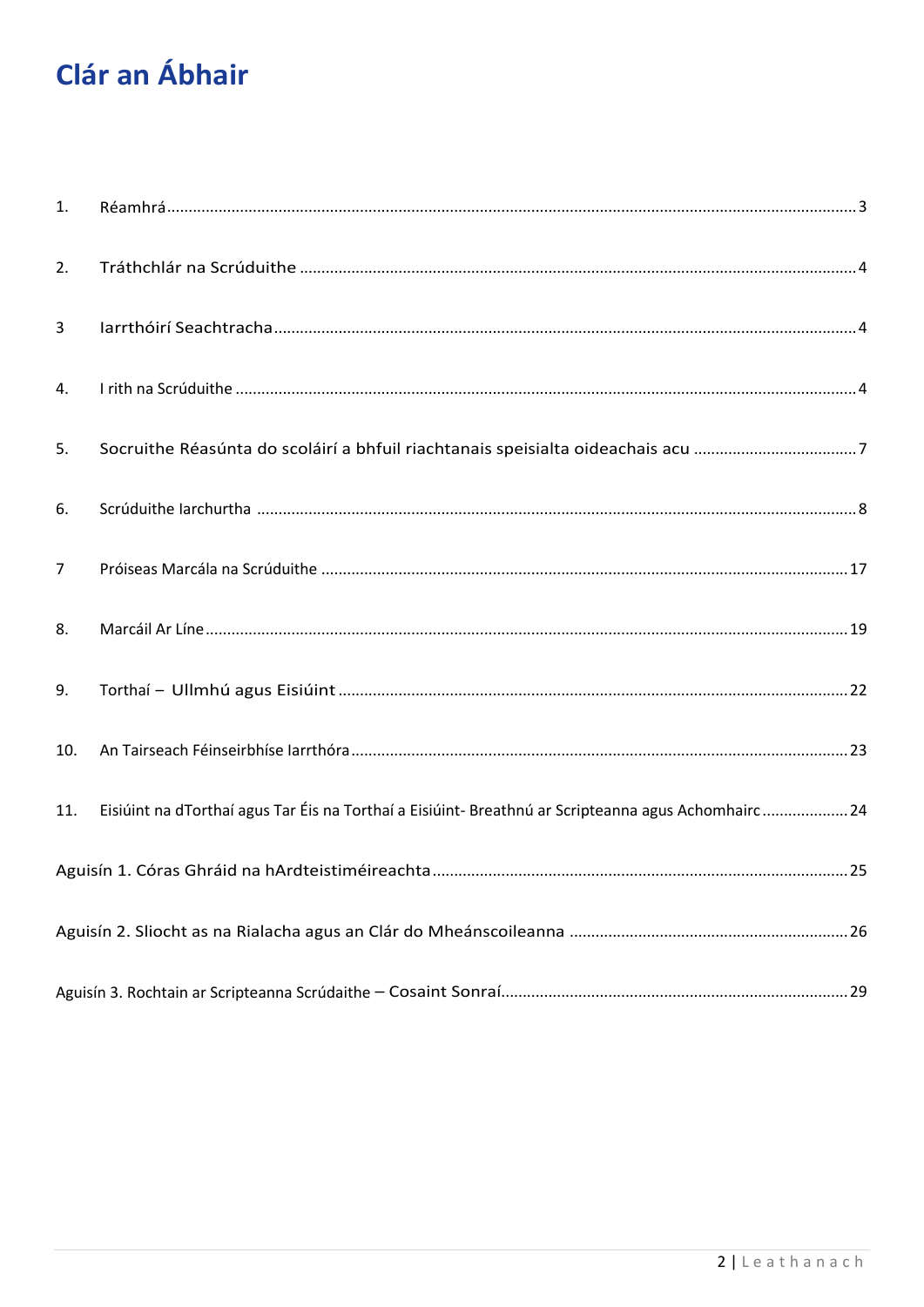## <span id="page-2-0"></span>**1. Réamhrá**

Is é an aidhm atá ag an treoir seo tuilleadh eolais a chur ar fáil duit maidir le hArdteistiméireacht 2022. Sa Treoir Eolais d'Iarrthóirí, cuirtear eolas tábhachtach ar fáil faoi cad ar chóir duit a bheith ag súil leis i rith na scrúduithe. Tá eolas curtha ar fáil ann freisin faoi phróiseas marcála na scrúduithe; cathain agus conas a gheobhaidh tú do chuid torthaí; agus roinnt réamhshonraí maidir leis na céimeanna a leanann tar éis eisiúint na dtorthaí – an t-eolas a chuirfear ar fáil duit faoi do thorthaí scrúdaithe san áireamh; breathnú ar script scrúdaithe mharcáilte; agus próisis na nAchomharc a mbeidh rochtain agat orthu. Cuirfear treoir sa bhreis ar na torthaí agus ar na céimeanna i ndiaidh na dtorthaí nuair a eisítear na torthaí agus tabhair faoi deara go bhfuiltear ag súil go ndéanfar na torthaí a eisiúint tríd an Tairseach Féinseirbhíse Iarrthóra.

Is leathnú é an Tairseach Féinseirbhíse Iarrthóra dár seirbhís torthaí ar líne. Chomh maith le rochtain a chur ar fáil ar do chuid torthaí, ligfidh sí duit iarratas a dhéanamh freisin chun breathnú ar scripteanna, chun rochtain a dhéanamh ar mharcanna comhpháirteanna, chun breathnú ar scripteanna in ábhair atá á marcáil ar líne i mbliana, chun iarratas ar achomharc a dhéanamh agus chun rochtain a dhéanamh ar thorthaí d'achomhairc. Ní mór duit a bheith cláraithe ar an Tairseach chun rochtain a dhéanamh ar aon cheann de na seirbhísí seo. Féach na sonraí ar Leathanach 17.

Ar mhaith le cothrom na Féinne do na hiarrthóirí uile, ní mór na scrúduithe a reáchtáil ar bhealach dea-rialaithe. Cuirtear fógraí ar taispeáint sna hionaid scrúdaithe chun a chur i gcuimhne do na hiarrthóirí faoi na rialacha is tábhachtaí nach mór cloí leo i rith na scrúduithe. Ag deireadh an leabhráin seo, gheobhaidh tú na rialacha agus na rialacháin a bhaineann le hiompar na n-iarrthóirí ag na scrúduithe iad féin. **Ba chóir duit tú féin a chur ar an eolas go hiomlán faoi na rialacha agus na rialacháin ar Leathanach 22 agus tabhair faoi deara, má sháraíonn tú aon cheann díobh, go mbeidh tú faoi dhliteanas go dtarraingeofar siar torthaí do scrúdaithe agus go mb'fhéidir go gcuirfear bac ort ó chur isteach ar Scrúduithe Stáit ar feadh tréimhse ama.** Má tá tú in amhras faoi aon ábhar ba chóir duit é a sheiceáil ar dtús le húdarás na scoile/Feitheoir na scrúduithe.

#### *Eolas ginearálta*

Oibríonn an CSS go dlúth i gcomhar le húdaráis na scoileanna i rith na bliana agus go háirithe i rith thréimhse scrúduithe an tsamhraidh. Má tá aon ábhair imní ort i rith na scrúduithe, is é do chéad phointe teagmhála ar chóir a bheith ann ná le scoil. Gheobhaidh tú eolas faoi na seirbhísí atá curtha ar fáil ag an CSS ar ár suíomh gréasáin [www.examinations.ie.](http://www.examinations.ie/) Is é ár seoladh ríomhphoist ginearálta ná [info@examinations.ie](mailto:info@examinations.ie) agus is í ár n-uimhir theileafóin ghinearálta ná: 090 64 42700

D'fhéadfadh an CSS teagmháil a dhéanamh leat trí théacs a chur, ar ríomhphost nó ar an bhfón ag baint úsáid as na sonraí teagmhála atá cláraithe agat ar an Tairseach Féinseirbhíse Iarrthóra. Eiseofar ríomhphoist ón CSS ó [noreply@bulk.examinations.ie](mailto:noreply@bulk.examinations.ie) nó ó sheoltaí ríomhphoist eile a mbíonn @examinations.ie ag an deireadh. Eiseofar teachtaireacht téacs SMS ón CSS ó *State Exams*.

Cuireann Coimisiún na Scrúduithe Stáit (CSS) Scéim RACE ar fáil chun tacú le hiarrthóirí a bhfuil riachtanais speisialta oideachais éagsúla atá casta acu lena n-áirítear deacrachtaí foghlama chomh maith le riochtaí coirp, amhairc, éisteachta, míochaine, céadfacha, mothúchánacha, iompraíochta nó riochtaí eile atá buan nó sealadach. Ar nós scéimeanna eile atá cosúil léi, a fheidhmíonn i ndlínsí eile, díríonn scéim RACE ar an ngá atá ann bacainní rochtana scrúdaithe a bhaint, agus ag an am céanna an gá a choinneáil chun measúnú a dhéanamh ar na bunscileanna agus ar na bunchumais chéanna, agus chun na caighdeáin ghnóthachtála chéanna a chur i bhfeidhm, mar a bhaineann leis na scoláirí uile eile.

Go dtí 2019, ní raibh aon rogha eile ag scoláirí nár éirigh leo a scrúduithe a dhéanamh de bharr báis duine muinteartha, nó ar chúis ar bith eile, ach na scrúduithe a dhéanamh an bhliain dár gcionn. Reáchtáladh scrúduithe curtha siar den chéad uair in 2019 do scoláirí a bhfuair duine muinteartha leo bás.

Don Ardteistiméireacht 2022, soláthróidh CSS scrúduithe iarchurtha, mar a rinneadh in 2019, d'iarrthóirí a bhfuil méala gar teaghlaigh acu ag am na scrúduithe scríofa deiridh chun ligean dóibh roinnt scrúduithe a chur siar chun ullmhú don tsochraid agus freastal uirthi. Don bhliain 2022, áireofar sna scrúduithe iarchurtha síneadh sealadach ar an scéim chun neamhláithreachtaí de bharr Covid-19, méala, timpiste thromchúiseach nó tinneas leanúnach a áireamh.

Tá tuilleadh sonraí ar fáil i gcuid 6 ar leathanach 8 den doiciméad seo.

Guímid anseo ag an CSS gach rath ort i do scrúduithe atá ag teacht aníos.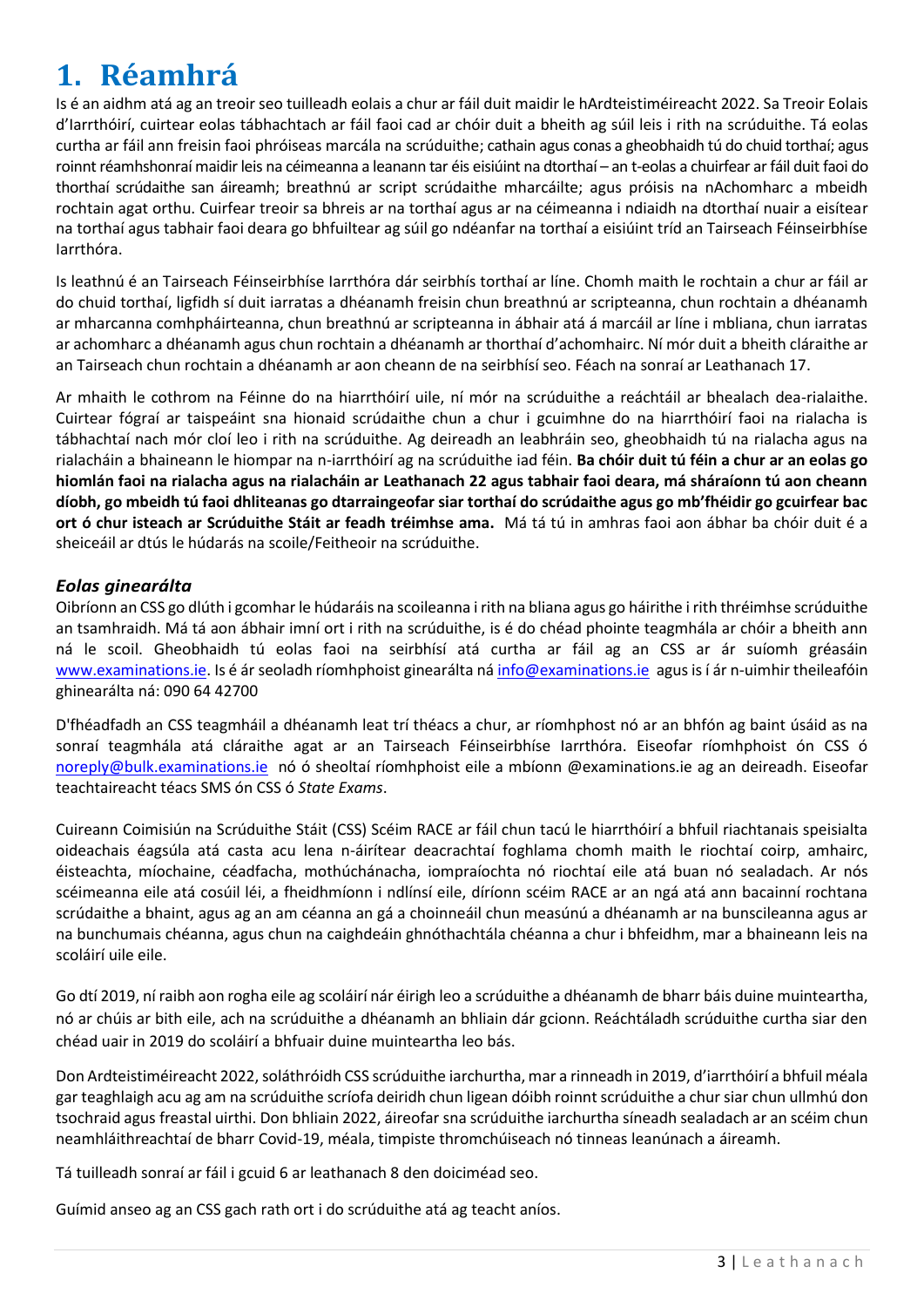## <span id="page-3-0"></span>**2. Tráthchlár na Scrúduithe**

#### *Cathain a thosaíonn agus a chríochnaíonn na scrúduithe?*

Tosaíonn scrúduithe scríofa na hArdteistiméireachta, lena n-áirítear scrúduithe na hArdteistiméireachta Feidhmí, Dé Céadaoin an 8 Meitheamh. Críochnaíonn scrúduithe na hArdteistiméireachta Feidhmí Déardaoin, an 16 Meitheamh, agus críochnaíonn na scrúduithe deiridh san Ardteistiméireacht (seanbhunaithe) Dé Máirt, an 28 Meitheamh 2022. Tá na tráthchláir scrúdaithe oifigiúla le haghaidh 2022 ar fáil ar [www.examinations.ie](http://www.examinations.ie/) agus tá siad ar fáil sna clúdaigh laistigh den Treoir seo.

#### *An mbeidh orm níos mó ná dhá scrúdú a dhéanamh in aon lá amháin?*

D'fhéadfadh sé go mbeadh ort, de bharr do roghanna ábhair ar leith, níos mó ná dhá scrúdú a dhéanamh in aon lá amháin. Mar gheall ar chúiseanna folláine na n-iarrthóirí, ó 2019, cuireadh síneadh ama ar thráthchlár scrúdaithe scríofa na hArdteistiméireachta ó 13 lá go 15 lá. Tá an tráthchlár leathnaithe deartha chun an brú atá ar iarrthóirí a laghdú trí dheireadh a chur le hábhair ag teacht salach ar a chéile chomh fada agus isféidir. Bhíothas ag díriú go háirithe lena chinntiú nach bhfuil ach fíorbheag seans ann go mbeidh ar iarrthóir trí scrúdú a dhéanamh in aon lá amháin. Ach, níor cuireadh deireadh le gach ábhar ag teacht salach ar a chéile agus tá seans ann go dtarlóidh sé seo do líon beag iarrthóirí.

### <span id="page-3-1"></span>**3. Iarrthóirí Seachtracha**

#### **Chuir mé isteach ar na scrúduithe mar Iarrthóir Seachtrach – nílim ag freastal ar scoil ná ar choláiste príobháideach – an bhfuil aon rialacha ar leith nach mór dom a bheith ar an eolas fúthu?**

Beidh do scrúduithe á ndéanamh agat ag óstscoil; an ceann a d'ainmnigh tú don CSS nuair a chláraigh tú do na scrúduithe níos luaithe i mbliana. Chun é seo a dhéanamh, ba chóir go mbeadh cead faighte agat ó phríomhoide na scoile sin chun na scrúduithe a dhéanamh ansin. Nó, b'fhéidir go mbeidh scrúduithe á ndéanamh agat i gceann amháin den dá halla scrúduithe d'iarrthóirí seachtracha i mBaile Átha Cliath.

Chuir an CSS sonraí teagmhála duit ar fáil do d'óstscoil ainmnithe sa chás go mbeidh orthu teagmháil a dhéanamh leat maidir le haon fógraí a bhaineann leis an scoil.

Is gá duit a chur in iúl don scoil más rud é go mbeidh tú as láthair ó scrúdú nó ó líon scrúduithe. Ba chóir go dtiocfadh a leithéid de gach tuairisc mar seo tríd an scoil agus níor chóir duit teagmháil a dhéanamh leis an CSS go díreach maidir le neamhláithreachtaí.

Féach leathanach 15 freisin maidir le scrúduithe curtha siar d'iarrthóirí seachtracha.

#### **An gá dom cruthúnas de m'aitheantas a chur ar fáil?**

Beidh ort cruthúnas aitheantais a chur ar fáil do bhainistíocht na scoile nuair a thagann tú chuig an scoil den chéad uair. Tá aon cheann de na foirmeacha aitheantais seo a leanas inghlactha:

- Ceadúnas Tiomána
- Pas
- Cárta Aitheantais an Gharda Síochána (dóibh siúd atá os cionn 18 mbliana d'aois)
- Cárta Aitheantais Scoláire USIT
- Cárta Seirbhíse Poiblí.

<span id="page-3-2"></span>Is gá duit freisin do Chárta Aitheantais a thaispeáint don Fheitheoir do gach scrúdú ina mbeidh tú i láthair**.**

### **4. I rith na Scrúduithe**

#### **Cad is gá dom a thabhairt liom chuig na scrúduithe?**

Ba chóir duit a chinntiú go dtugann tú do phinn, pinn luaidhe (le haghaidh léaráidí amháin) agus d'áireamhán féin leat. Beidh clog ar taispeáint san ionad, mar sin ní gá duit uaireadóir a thabhairt leat (agus tabhair faoi deara go bhfuil cosc ar uaireadóirí cliste agus ar ghléasanna eile a dtugtar míniú orthu níos déanaí). Cuirfear gach rud eile atá ag teastáil uait ar fáil.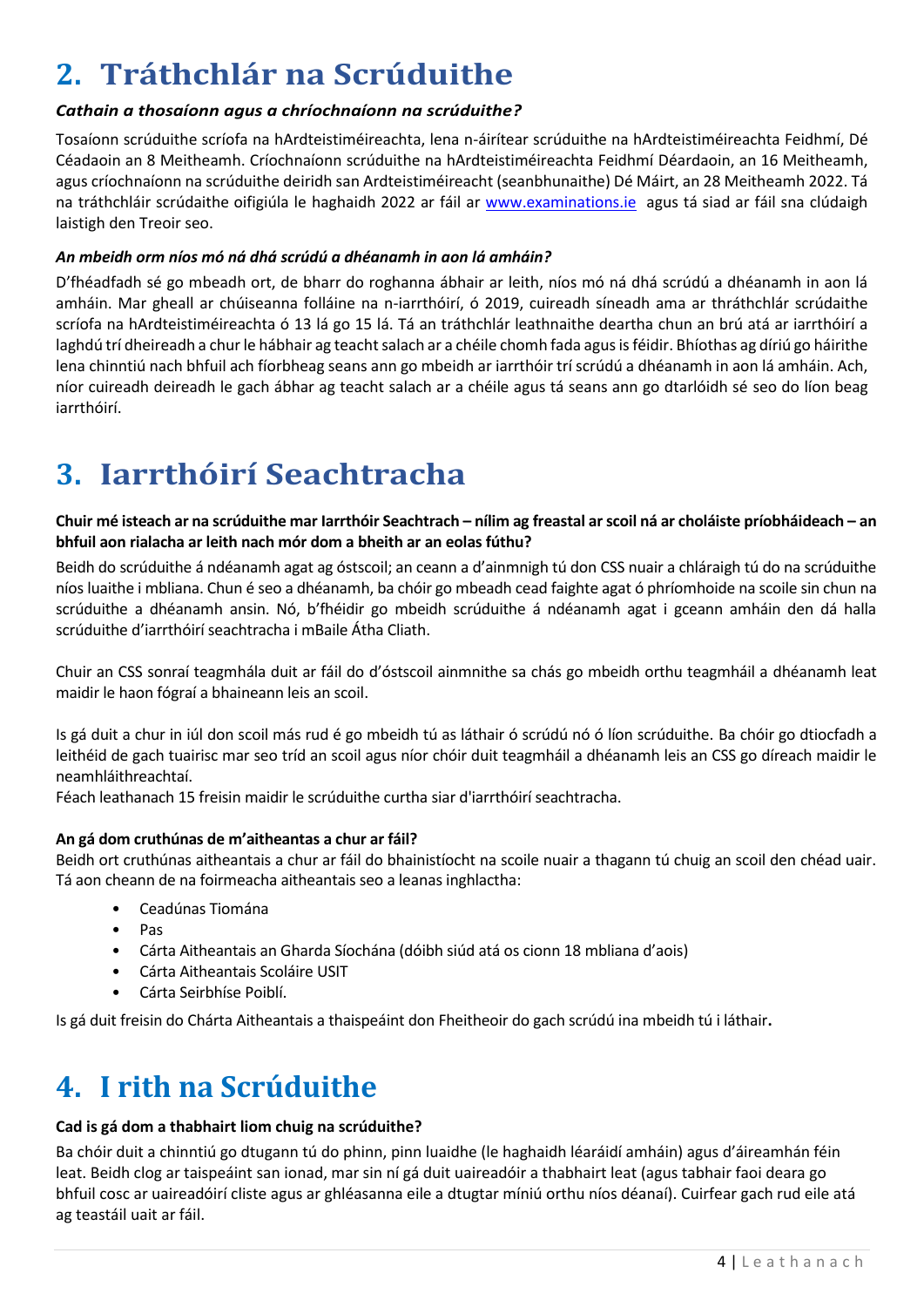#### *Conas a dhéantar feitheoireacht ar na scrúduithe?*

Déanann Feitheoir feitheoireacht ar gach ionad scrúdaithe agus déanann sé/sí maoirseacht ar reáchtáil na scrúduithe. Clúdaíonn sé seo scrúdpháipéir agus leabhair freagraí a dháileadh, a chinntiú go dtosaíonn agus go gcríochnaíonn na scrúduithe in am ag na hamanna cearta agus go bhfuil timpeallacht oiriúnach agat le do scrúduithe a dhéanamh. Is gá duit cloí le treoir na bhFeitheoirí maidir leis na hábhair uile a bhaineann leis na scrúduithe. I gcás na scrúduithe ina bhfuil triail cluastuisceana nó DVD mar chuid den triail,

#### *Cad a dhéanaim mura féidir liom an DVD a chloisteáil go soiléir don triail chluastuisceana?*

Sula dtosaíonn tú an triail í féin, seinnfidh an feitheoir taifeadadh trialach lena chinntiú gur féidir le gach duine san ionad scrúdaithe an taifeadadh a chloisteáil go soiléir. Mura bhfuil an fhuaim soiléir agus má tá deacracht agat an taifeadadh a chloisteáil, tá an dualgas ort féin é seo a chur in iúl don fheitheoir láithreach bonn agus sula dtosaíonn an triail í féin.

#### *Cad is brí le dathanna na scrúdpháipéar?*

Tá na páipéar dathchódaithe de réir an leibhéil. Ba chóir duit a bheith ar an eolas faoi dhathanna na scrúdpháipéar mar go gcabhróidh sé seo leat a chinntiú gur thug an Feitheoir an leibhéal ceart duit.

Is iad seo a leanas an chaoi a ndéantar scrúdpháipéir na hArdteistiméireachta a dhathchódú;

- ➢ Tá clúdaigh Bhándearga agus Bhána ag scrúdpháipéir Ardleibhéil na hArdteistiméireachta
- ➢ Tá clúdaigh Ghorma agus Bhána ag scrúdpháipéir Gnáthleibhéil na hArdteistiméireachta
- ➢ Tá clúdaigh Dhath na Péitseoige agus Bhána ag scrúdpháipéir Bonnleibhéil na hArdteistiméireachta

Taobh istigh tá dath bán ar na páipéir agus tá an teideal agus an leibhéal priontáilte ag bun gach leathanaigh.

Is ábhair chomhleibhéil atá ann do gach ábhar do scrúdú na hArdteistiméireachta Feidhmí agus tá dath Moca agus Bán ar na clúdaigh.

Beidh fógra a thaispeánann na dathanna de na scrúdpháipéir uile ar taispeáint san ionad scrúdaithe agus tá cóip de ar chúl an leabhráin seo.

#### *An féidir liom an leibhéal a athrú ar lá an scrúdaithe ón leibhéal a roghnaigh mé ar an Tairseach Féinseirbhíse Iarrthóra?*

Is féidir – beidh an rogha seo fós agat leis na leibhéil a athrú ar lá na scrúduithe.

Ach, má chuir tú comhpháirt obair chúrsa nó scrúdú praiticiúil i gcrích nach comhpháirt comhleibhéil í, ansin ní mór duit an scrúdú scríofa a dhéanamh ag an leibhéal céanna leis an gcomhpháirt a chuir tú i gcrích cheana féin. Ar an gcaoi chéanna, in ábhair ina bhfuil dhá pháipéar scríofa, ní mór duit Páipéar 2 a dhéanamh ag an leibhéal céanna le Páipéar 1.

#### *An bhfuil rialacha mionsonraithe ann maidir le hiompar na n-iarrthóirí sna scrúduithe?*

Tá. Tá an liosta iomlán rialacha leagtha amach ar an gcúl den Treoir seo sa chuid dar teideal "*Sliocht as na Rialacha agus an Clár do Mheánscoileanna – Iompar na nIarrthóirí i rith na Scrúduithes".* An dualgas atá ort féin ná a chinntiú go bhfuil na rialacha seo ar eolas agat agus go gcloíonn tú leo an t-am ar fad. Déileálann siad seo le hábhair ar nós: -

- na hamanna le bheith i láthair,
- ag fágáil an ionaid roimh dheireadh an scrúdaithe,
- séitéireacht a dhéanamh nó iarracht séitéireacht a dhéanamh

San áireamh sna rialacha tinrimh is gá duit a bheith sa suíochán a tugadh duit san ionad scrúdaithe 30 nóiméad ar a laghad roimh thús ama na scrúduithe ar Lá 1 agus 15 nóiméad ar a laghad roimh do scrúduithe ar an laethanta ina dhiaidh sin. Má tá tú déanach don scrúdú, d'fhéadfadh an Feitheoir tú a ligean isteach, suas go dtí 30 nóiméad i ndiaidh an ama thosaithe, ach tá an t-am caillte. Níl cead agat an t-ionad scrúdaithe a fhágáil laistigh de na 10 nóiméad deiridh den scrúdú.

#### *An bhfuil aon rialacha ann maidir le nótaí, leabhair, fóin phóca, seinnteoirí ceoil pearsanta, ríomhairí glúine/táibléid, páipéir leictreonacha, uaireadóirí cliste nó aon ghléasanna leictreonacha eile, etc. a*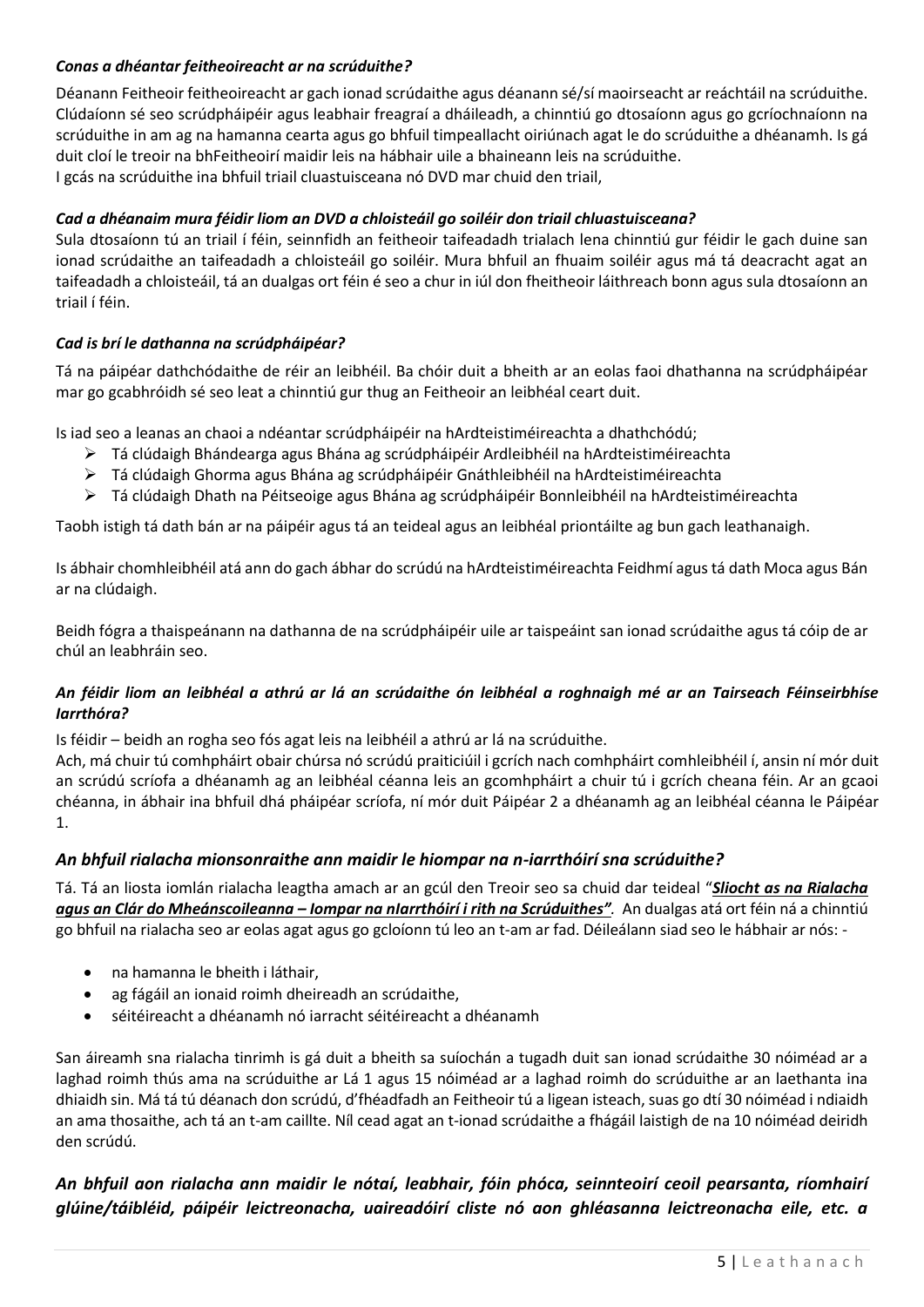#### *thabhairt isteach go dtí an t-ionad scrúduithe nó an bhfuil aon rialacha eile ann maidir le séitéireacht a dhéanamh?*

Tá rialacha an-docht ann maidir le cad is féidir agus cad nach féidir leat a thabhairt isteach go dtí an t-ionad scrúdaithe agus faoi shéitéireacht a dhéanamh nó faoi iarracht séitéireacht a dhéanamh sna scrúduithe. Tá siad ar an gcúl den Treoir seo agus ag <https://www.examinations.ie/index.php?l=en&mc=ca&sc=gy>Sárú na Rialachán agus Iompar na nIarrthóirí i rith na scrúduithe.

Beidh fógra ar taispeáint ag gach ionad dar teideal "*Fógra – Pionós as ucht Sárú na Rialachán"* nach mór duit d'aird iomlán a thabhairt air.

Tá an méid seo a leanas deartha chun cuidiú leat ach ní léirmhíniú dlíthiúil é de na rialacha:

- Seachas do scrúdpháipéar nó do fhreagarleabhar, ní féidir leat aon leabhair, meamraim, nótaí, páipéir, fóin phóca, seinnteoirí ceoil pearsanta, ríomhairí glúine/táibléid, páipéir leictreonacha, uaireadóirí cliste ná aon ghléasanna leictreonacha eile, etc. a thabhairt isteach leat go dtí an halla scrúdaithe ná ní féidir leat na hearraí seo a bheith agat ná faoi rialú agat.
- Ní féidir leat iarracht a dhéanamh aon cheann de na hearraí seo a úsáid (ach tabhair faoi deara, fiú má bhíonn siad agat, léiríonn sé sin go bhfuil tú ag sárú na rialachán).
- Ní féidir leat cuidiú nó iarracht a dhéanamh cuidiú le hiarrthóir eile.
- Ní féidir leat cuidiú nó iarracht a dhéanamh cuidiú a fháil ó iarrthóir eile.
- Ní féidir leat cumarsáid nó iarracht a dhéanamh cumarsáid a dhéanamh ar bhealach ar bith le hiarrthóir eile laistigh den ionad, ná ar bhealaí leictreonacha le duine lasmuigh den ionad.

#### *An bhfuil aon rialacha ann maidir le cur i gcrích obair chúrsa phraiticiúil a chur i gcrích?*

Tá. Is gá don obair chúrsa phraiticiúil uile a bheith mar d'obair aonair féin. Ní mór obair chúrsa phraiticiúil a chur i gcrích faoi fheitheoireacht an mhúinteora ábhair ionas gur féidir leis an múinteoir monatóireacht a dhéanamh ar an dul chun cinn ar bhonn rialta agus a bheith sa suíomh lena dheimhniú gurb í an obair d'obair aonair féin.

#### *Cad a tharlóidh má chuidíonn duine éigin liom le mo scrúdú?*

D'fhéadfadh iarmhairtí tromchúiseacha a bheith ann d'aon duine a chuidíonn leat go míchuí mar go ndéantar foráil san Acht Oideachais 1998 do chionta áirithe maidir le reáchtáil na scrúduithe. Déanfar fiosrúchán iomlán ar aon chásanna ina bhfuil amhras faoi chóipeáil, cuidiú míchuí, bradaíl nó píosaí a d'ullmhaigh duine éigin eile a sholáthar, agus tá an baol ann go ngearrfar pionóis ort.

#### **Cad a tharlóidh má tá amhras ann fúm go raibh séidéireacht á déanamh agam sna scrúduithe?**

Ar mhaithe le cothrom na Féinne do na hiarrthóirí uile, ní mór don CSS a bheith sásta go bhfuarthas na marcanna a bronnadh go féaráile agus déanfar fiosrúchán ar aon mholadh, amhras nó líomhain atá ann go ndearnadh séidéireacht nó go raibh aon mhí-ionracas eile ann maidir leis na scrúduithe. Tá sé seo riachtanach chun cloí le caighdeán chóras scrúduithe Stáit na hÉireann agus chun cur leis an gcóir agus leis an gcothroime laistigh den chóras ionas go mbeidh na hiarrthóirí uile in ann cad a bhain siad amach a chur ar taispeáint ar comhchéim.

Má tá amhras ann go ndearna tú séidéireacht i rith na scrúduithe, is gá don Fheitheoir tuairisc a dhéanamh don CSS agus aon fhianaise atá ar fáil ina mbeidh leabhair, nótaí, gléasanna, etc. i gceist a chur ar fáil in éineacht leis an tuairisc.

Cuirtear prionsabail an cheartais aiceanta i bhfeidhm agus fiosrú á dhéanamh ar a leithéid de chásanna. Níos déanaí, cuirfear na sonraí maidir leis an bhfianaise atá ar fáil, ar nós tuairiscí an fheitheora, ábhar nó earraí a rinneadh a choigistiú, nótaí nó obair a ullmhaíodh ina léirítear fianaise chlaonpháirteachais, a chur faoi do bhráid trí do scoil agus tabharfar cuireadh duit freagra a thabhairt ar an bhfianaise atá curtha i láthair. Is féidir le húdarás na scoil ráiteas a chur ar fáil má cheapann sé go bhfuil sé iomchuí. Cuirfear an cinneadh in iúl duit i scríbhinn. Is féidir achomharc a dhéanamh ar chinneadh chun toradh a choinneáil siar. Cé go ndéantar gach iarracht fiosrúchán a thabhairt chun críche roimh na torthaí scrúdaithe a eisiúint, ní féidir é seo a dhéanamh i gcónaí. Sna cásanna seo, coinnítear siar na torthaí ar bhonn gan dochar go dtí go ndéanfar tuilleadh teagmhála leis na scoileanna agus leis na hiarrthóirí atá i gceist.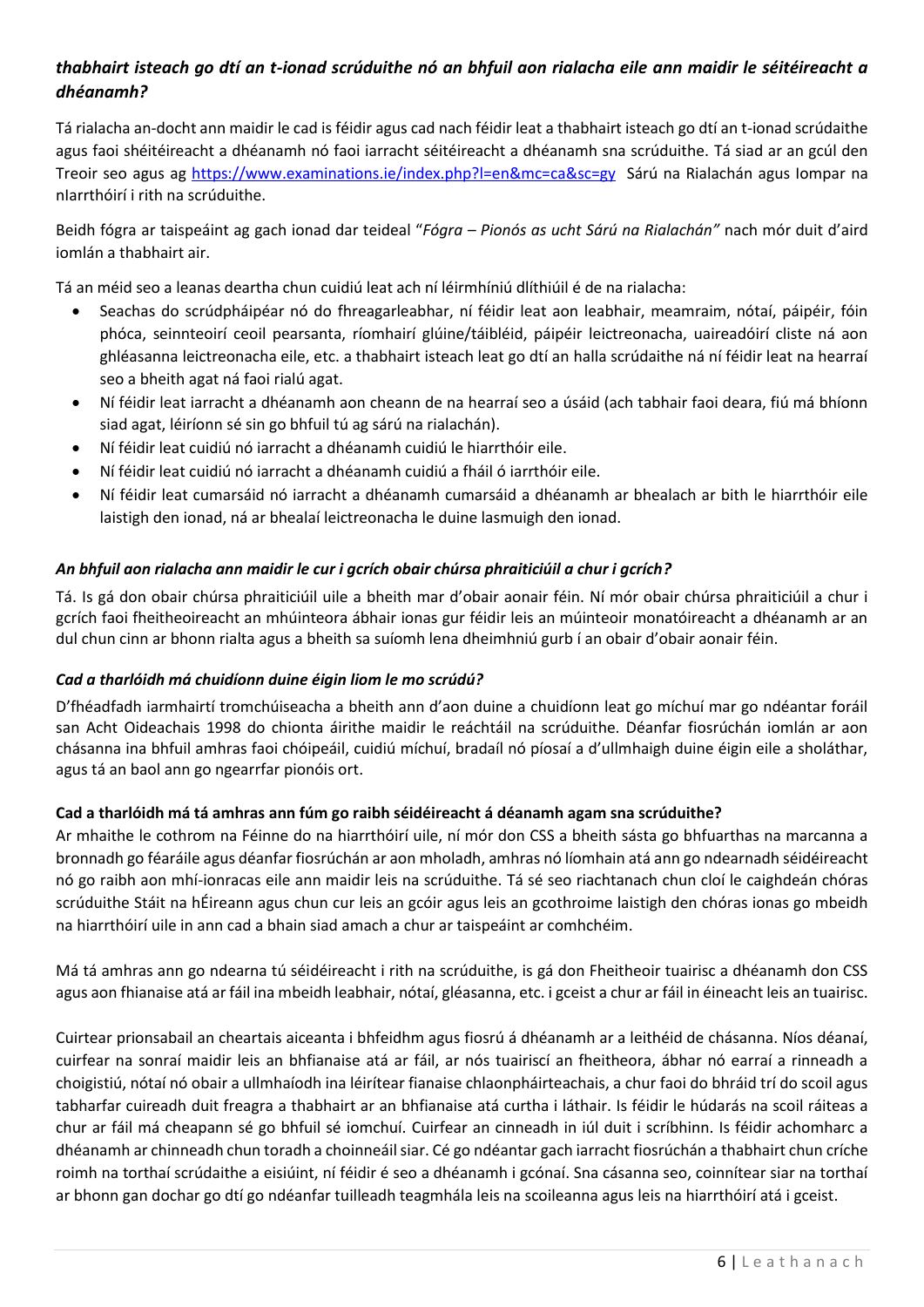#### *Cad iad na pionóis atá ann má aithnítear go bhfuil na rialacha briste agam?*

Chuirfeadh an CSS fainic láidir ar aon scoláire a mbeadh cathú air/uirthi séidéireacht a dhéanamh go bhféadfadh iarmhairtí tromchúiseacha a bheith ann mar thoradh air seo. D'fhéadfá marcanna a chailleadh nó d'fhéadfá an toradh iomlán a chailleadh in ábhar; d'fhéadfadh sé/sí na torthaí a chailleadh den scrúdú iomlán; nó d'fhéadfaí cosc a chur air/uirthi ó chur isteach ar aon scrúduithe Stáit ar feadh tréimhse sonraithe. Go bunúsach, má sháraíonn tú na rialacha i dtaca le comhpháirt atá curtha i gcrích i scrúdú nach ndéantar feitheoireacht air (i.e. obair a cuireadh i gcrích thar thréimhse ama ar nós obair thionscadail, obair chúrsa, etc.) is é is dóichí ná go gcaillfidh tú na marcanna ar fad don chomhpháirt sin. Má sháraíonn tú na rialacha i scrúdú a ndéantar feitheoireacht air (ar nós scrúdú scríofa, béaltriail nó triail phraiticiúil) is é is dóichí ná go gcaillfidh tú an toradh don ábhar iomlán. Tabhair faoi deara go bhféadfaí pionóis níos tromchúisí a chur i bhfeidhm, ag brath ar thromchúis an chiona agus cuimsíonn siad seo gach ceann de thorthaí an scrúdaithe (an Ardteistiméireacht iomlán) a choinneáil siar agus/nó cosc a chur ó chur isteach le haghaidh scrúduithe stáit amach anseo. Cuirtear na pionóis i bhfeidhm i gcomhréir le Riail 76 de na Rialacha agus an Clár do Mheánscoileanna. Cuirfidh an CSS san áireamh freisin cé acu an cion é an eachtra faoi Alt 52 den Acht Oideachais. Má mheastar gur tharla cion ansin déanfar fiosrú ar an eachtra faoin reachtaíocht.

## <span id="page-6-0"></span>**5. Socruithe Réasúnta do scoláirí a bhfuil riachtanais speisialta oideachais acu**

#### *Conas a fhreastalaítear ar iarrthóirí a bhfuil riachtanais speisialta oideachais acu?*

Má tá riachtanais speisialta oideachais agat (lena n-áirítear deacrachtaí foghlama chomh maith le riochtaí coirp, amhairc, éisteachta, míochaine, céadfacha, mothúchánacha, iompraíochta nó riochtaí eile atá buan nó sealadach), a chuireann isteach go mór ar an gcumas atá ionat chun rochtain a dhéanamh ar na scrúduithe, beidh iarratas déanta cheana féin agat nó ag do scoil go dtí an CSS ar shocrú réasúnta. I gcásanna áirithe, is é atá i gceist leis an socrú ná go mbeidh dlíolúine tugtha duit ó thástáil a dhéanamh ort ar rud éigin a ndéanfaí tástáil ort murach sin, ar nós litriú cruinn a bheith agat.

Is é atá i gceist leis na socruithe réasúnta ná:

- **a)** na bacainní a bhaint, chomh fada agus is féidir, ó rochtain a dhéanamh ar na scrúduithe agus dá bhrí sin a chur ar do chumas do leibhéal gnóthachtála a léiriú, agus
- **b)** a chinntiú, cé go bhfuil gach deis tugtha duit chun do leibhéal gnóthachtála a léirú, nach buntáiste éagothrom a bheidh sna socruithe speisialta thar iarrthóirí eile sa scrúdú céanna.

Cuimsíonn samplaí na socruithe réasúnta: fáil ar chuidiú léitheoireachta, ar pháipéir mhodhnaithe, ar aistriúcháin braille nó ar scrúdpháipéir atá i gcló mór. San áireamh freisin d'fhéadfaí ligean duit do fhreagraí a thaifeadadh ar ghléas taifeadta nó ar phróiseálaí focal nó do fhreagraí a dheachtú do scríobhaí. Má bronnadh socrú réasúnta ort, beidh cóip de litir an CSS faighte agat maidir leis an rud céanna, agus beidh tú ar an eolas faoin gcineál socraithe go díreach atá le cur ar fáil. Má tá aon fhiosruithe agat faoi shocruithe réasúnta, féach an litir seo agus na leabhráin faoi Shocruithe Réasúnta ag Scrúduithe Teastais 2022: 'Treoir do Scoláirí' agus 'Treoracha do Scoileanna'.

**Má tá aon fhiosruithe agat faoi shocruithe réasúnta, téigh i dteagmháil le: Rannóg Socruithe Réasúnta Teileafón 090-6442782 R-phost: [race@examinations.ie](mailto:%20race@examinations.ie) . Tabhair faoi deara, mar sin féin, nach mór na hiarratais uile ar shocruithe réasúnta a dhéanamh trí do scoil.**

#### *An féidir liom foclóir dátheangach a úsáid sna scrúduithe más rud é nach í an Ghaeilge nó nach é an Béarla mo mháthairtheanga?*

Ní féidir, ach amháin sna cásanna seo a leanas. Is féidir leat foclóir dátheangach a úsáid idir do mháthairtheanga agus Béarla nó Gaeilge (e.g. Rúsis-Béarla-Béarla-Rúsis) ach ní féidir leat ceann aonteangach a úsáid (e.g. foclóir Rúisise ina mínítear na focail as Rúsis).

- Is féidir leat foclóir dátheangach a úsáid i ngach scrúdú ach amháin:
	- o i scrúdú i do mháthairtheanga
	- o i scrúdú Gaeilge
	- o i scrúdú Béarla
	- o i scrúdú ina bhfuil teanga a bhfuil dlúthghaol aici le do mháthairtheanga.
- Ní féidir mínithe ná sainmhínithe sa teanga chéanna a bheith san fhoclóir dátheangach a úsáidtear.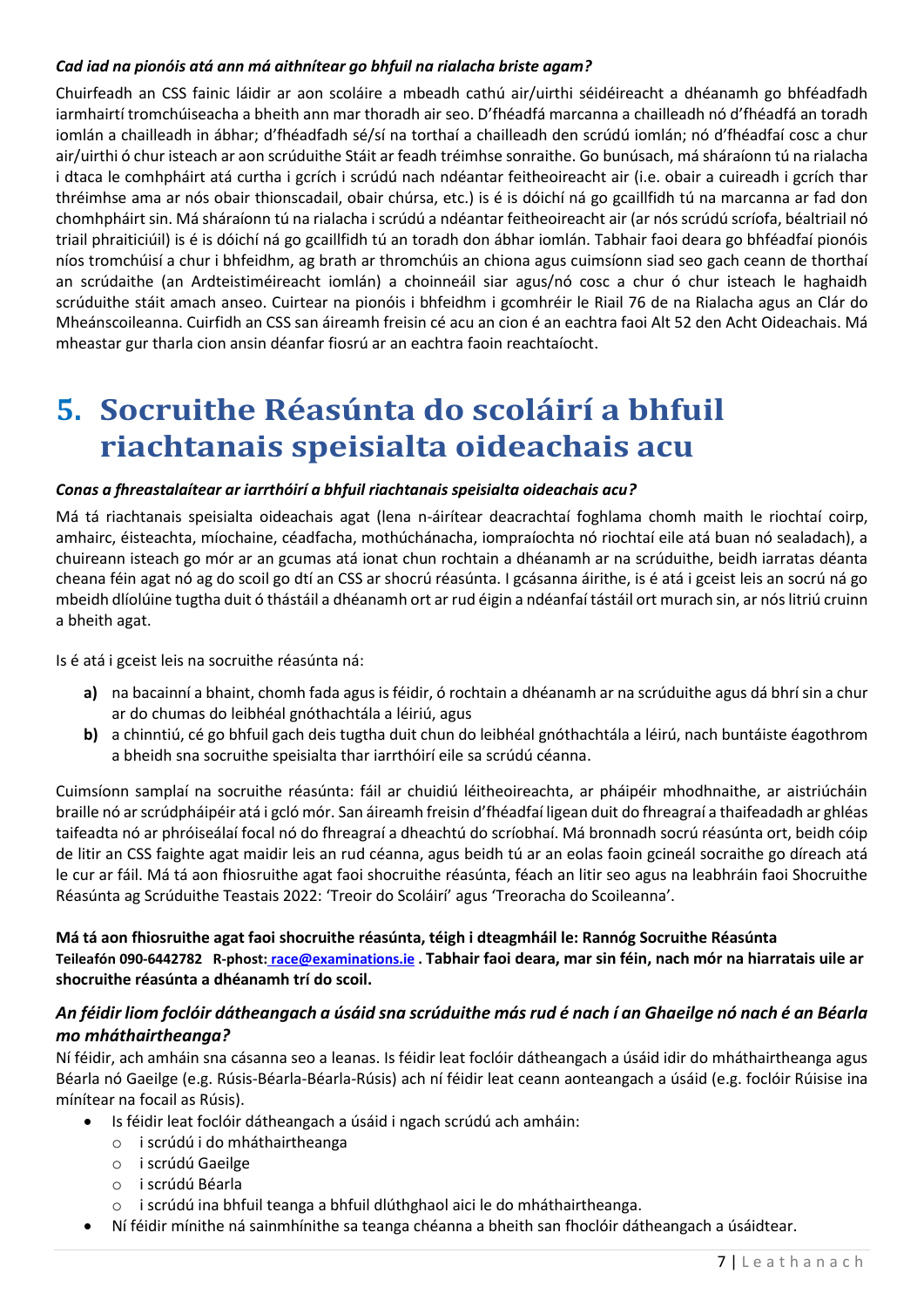- Ní ceadmhach foclóir, gluais, liosta focal ná aistritheoir leictreonach a úsáid.
- Ní féidir aon nodaireacht sa bhreis a bheith san fhoclóir a úsáidtear. Ba chóir d'Fhoclóirí Dátheangacha cloí le *Ciorclán S03/22 Úsáid Foclóirí Dátheangacha i Scrúduithe Teastais 2022.*

## <span id="page-7-0"></span>**6. Scrúduithe Iarchurtha**

Don Ardteistiméireacht 2022 agus don Ardteistiméireacht Fheidhmeach, cuirfidh Coimisiún na Scrúduithe Stáit (CSS) sraith scrúduithe iarchurtha ar fáil a mbeidh rochtain teoranta d'iarrthóirí a mbíonn:

- a. bás ghar-ghaol le haghaidh ullmhúcháin agus freastal ar sochraid, NÓ
- b. Drochriochtaí sláinte de bharr drochthimpiste, gortú nó tinneas.

In 2022 beidh rochtain ar na scrúduithe iarchurtha curtha ar fáil mar theagmhas le haghaidh iarrthóirí nach bhféadann a scrúduithe a dhéanamh mar gheall ar;

c. Covid 19 – ar aon dul le polasaí sláinte poiblí

#### *Réamhrá*

Agus síneadh déanta ar na soláthairtí práinneacha de Scéim na Socruithe Réasúnacha ag na Scrúduithe Teastais (Scéim RACE), mar a rinneadh in 2019, cuirfidh an CSS scrúduithe iarchurtha ar fáil d'iarrthóirí a mbíonn **bás gharghaol** acu am a mbeidh na scrúduithe scríofa ceann cúrsa ar siúl.

Chomh maith leis sin tabharfaidh an CSS soláthar breisithe isteach le tacaíocht a thabhairt d'iarrthóirí Ardteistiméireachta agus Ardteistiméireachta Feidhmí nach bhfuil ar a gcumas acu a scrúduithe a dhéanamh sa phríomhshuí mar gheall ar **dhrochthimpiste, gortú nó tinneas.**

Tá riachtanas sealadach ann i mbliana rochtain a cheadú ar na scruduithe iarchurtha **ar bhonn sláinte poiblí** lena chinntiú nach bhfreastalóidh iarrthóirí ar scrúduithe le Covid – 19 nó le comharthaí Covid – 19.

Tá an fhorbairt ar shíneadh na scéime RACE chun tacaíocht a thabhairt do mhic léinn a faigheann taithí ar an mbás agus drochthimpíste, gortú agus tinneas ag am scrúduithe foirmithe ag an taighde acadúil a rinneadh thar ceann an CSS. I bhfianaise taithí in Ardteistiméireacht 2022, tá beartaithe ag an CSS athbhreithniú a dhéanamh ar shíneadh na Scéime RACE chun scrúduithe iarchurtha a sholáthar ar an mbonn sin nuair a bheidh scrúduithe 2022 thart.

#### *Aidhm*

Is é aidhm na roinne seo den *Treoirleabhar d'Eolas Iarrthóra* ná eolas a sholáthar d'iarrthóirí agus tuismitheoirí/caomhnóirí faoin sraith scrúduithe iarchurtha .

Tá na sonraí iomlána maidir le síneadh na scéime RACE leagtha amach sa chiorclán rialaithe **CSS Ciorclán S34 / 22** - Síneadh *na Scéime RACE chun scrúduithe iarchurtha a sholáthar ,* agus a iarthéacs – *Rochtain ar Scrúduithe Iarchurtha de bharr Chomhairle Sláinte Poiblí Covid – 19.* Tá an t-eolas anseo ar fáil chun cabhair a thabhairt d'iarrthóirí agus tuismitheoirí / caomhnóirí.

D'fhonn slánchúis a chosaint agus d'fhonn muinín a choinneáil san Ardteistiméireacht, beidh rochtain ar na scrúduithe iarchurtha teoranta go dian dóibh siúd nach bhfuil ar a gcumas i ndairíre a scrúduithe a dhéanamh sa phríomhshuí de bharr ceann de na cúiseanna sonraithe.

Ba chóir a thabhairt faoi deara go bhfuil an scéim féin curtha ar fáil mar a leagtar amach é sa chiorclán rialaithe S34/22 agus san iarthéacs. Déanfar gach cinneadh trí thagairt don chritéir, prionsabail agus riachtanais mar a leagtar amach iad sna cáipéisí ainmnithe. D'iarr an CSS ar na húdaráis scoile a bheith eolach ar ábhar an Chiorcláin S34/22 chun a bheith in ann comhairle a chur ar iarrthóirí agus tuismitheoirí / caomhnóirí ar an síneadh seo don scéim RACE agus ar na teorainneacha a bhaineann leis

#### *Tacú le hIarrthóirí a bhfuil tinneas nó méala acu*

Baineann tábhacht le tabhairt do d'aire ag an tús go bhfuil an roctain ar na scrúduithe iarchurtha ceaptha le bheith ina rogha dheiridh, ar aon dul leis na socruithe agus na critéir rochtana leagtha amach thíos anseo. Leanfaidh scoileanna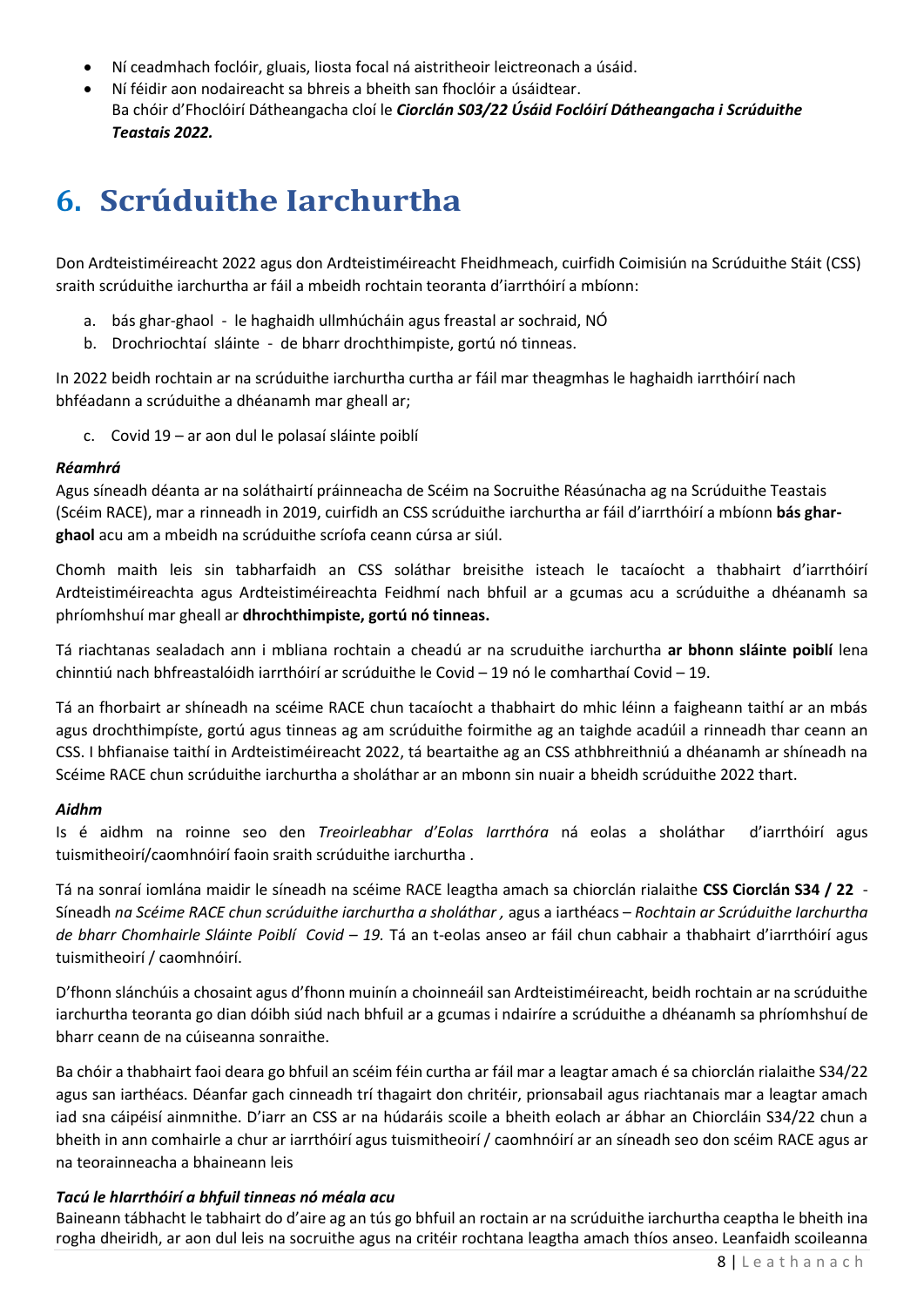agus an CSS le gach iarracht a dhéanamh a chur ar chumas na n-iarrthóirí agus iad a spreagadh chun a scrúduthe a dhéanamh ar an dáta beartaithe sa phríomhshuí.

Gan dabht, beifear ag súil i gcás mórán iarrthóirí a gcomhlíonann na riachtanais incháilitheachta thíos anseo go ndéanfaidh siad a gcuid scrúduithe mar atá pleanáilte, agus úsáid mar is gá á baint as na socruithe tacaíochta fadbhunaithe ar féidir a chur in áit. I measc na socruithe a d'fhéadfaí a dhéanamh nuair a tharlaíonn cúinsí nach raibh súil leo tá: srúduithe a dhéanamh in áit eile ar nós ospidéil; rochtain ar ionad beag scrúdaithe atá roinnte; briseadh scíthe; athruithe don tráthchlár caighdeánach; agus bia, deochanna nó cóir leighis a thógail san ionad.

#### *Cabhair a Fháil*

Ar nós gach ní a bhaineann leis na scrúduithe teastais, ba cheart d'iarrthóirí agus tuismitheoirí/caomhnóirí a bhfuil dearachtaí acu ag am scrúduithe aghaidh a thabhairt i dtosach ar a scoil féin. Tá an-taithí ag údaráis scoileanna ag déileáil le cúinsí dá leithéid agus is féidir leo comhairle agus tacaíocht a thabhairt d'iarrthóirí agus a dtuismitheoirí/caomhnóirí .

#### *Achoimre ar an Scéim*

Leagtar amach níos mó sonraí i bhfoirm ceist agus freagra thíos anseo. D'fheadfadh an t-eolas achomair seo a leanas a bheith ina chabhair chun sonraí faoin mbeartas seo a chur ar fáil, agus roinnt de na teorainneacha a bhaineann leis curtha san áireamh.

| Cúiseanna                              | <b>Cúis</b>                                                                                                                                                                                                                                             | <b>Fianaise</b>                                                                                                                                                                                                                                                       | Fad Asláithreachta                                                                                                                                                                                                                                                                         | <b>Tuilleadh Sonraí</b>                                |
|----------------------------------------|---------------------------------------------------------------------------------------------------------------------------------------------------------------------------------------------------------------------------------------------------------|-----------------------------------------------------------------------------------------------------------------------------------------------------------------------------------------------------------------------------------------------------------------------|--------------------------------------------------------------------------------------------------------------------------------------------------------------------------------------------------------------------------------------------------------------------------------------------|--------------------------------------------------------|
| Rochtana                               |                                                                                                                                                                                                                                                         |                                                                                                                                                                                                                                                                       |                                                                                                                                                                                                                                                                                            |                                                        |
| Bás                                    | Ullmhúchán agus freastal<br>ar sochraid nuair a<br>fhaigheann ball den<br>dlúthchlann bás                                                                                                                                                               | Fógra Bháis                                                                                                                                                                                                                                                           | Tig le hiarrthóir<br>scrúduithe a iarchur<br>suas go trí lá sa<br>phríomhshuí.                                                                                                                                                                                                             | Ciorclán CSS S34/22                                    |
| Cúiseanna<br>tromchúiseacha<br>leighis | Soláthar a dhéanamh ar<br>chásanna ina bhfuil<br>drochthímpiste, gortú nó<br>tinneas ag iarrthóirí a<br>fhágann an t-iarrthóir<br>gan cumas a scrúduithe a<br>dhéanamh mar atá<br>pleanáilte                                                            | Ó Comhairleoir<br>leighis nó ospidéal -<br>deimhniúchán ar an<br>gcineál timpíste,<br>gortaithe nó tinnis<br>agus an méid a<br>imríonn sé tionchar<br>ar chumas an<br>jarrthóra freastal ar<br>a scrúduithe.<br>Ag teastáil laistigh<br>de 4 lá ón gcéad<br>iarratas. | Ag brath ar an<br>bhfianaise leighis<br>d'fheadfadh<br>iarrthóir cead a fháil<br>roinnt scrúduithe<br>nó gach scrúdú a<br>iarchur. Beifear ag<br>súil go dtógfaidh<br>siad a scrúduithe sa<br>phríomhshuí a<br>luaithe is féidir leo.                                                      | Ciorclán CSS<br>S34/22                                 |
| Covid-19                               | Ar chúiseanna sláinte<br>poiblí i ndiaidh an<br>chomhairle sláinte<br>phoiblí is déanaí ar<br>comharthaí - Tig leo siúd<br>le comharthaí sróine<br>freastal a dhéanamh ar a<br>scrúduithe sa<br>phríomhshuí agus ba<br>chóir dóibh é sin a<br>dhéanamh. | Féin-deimhniúchán                                                                                                                                                                                                                                                     | Beidh iarrthóir faoi<br>réir Tréimhse<br>Asláithreachta<br>Éigeantach - ní<br>fhreastalóidh<br>iarrthóir ar aon<br>scrúdú atá<br>pleanáilte don lá a<br>thagann<br>comharthaí orthu<br>nó aon scrúduithe<br>ar ceann ar bith den<br>7 lá ina dhiaidh sin (<br>tréimhse 8 lá ina<br>iomlán) | $Covid - 19$<br>larthéacs do<br>Ciorclán CSS<br>S34/22 |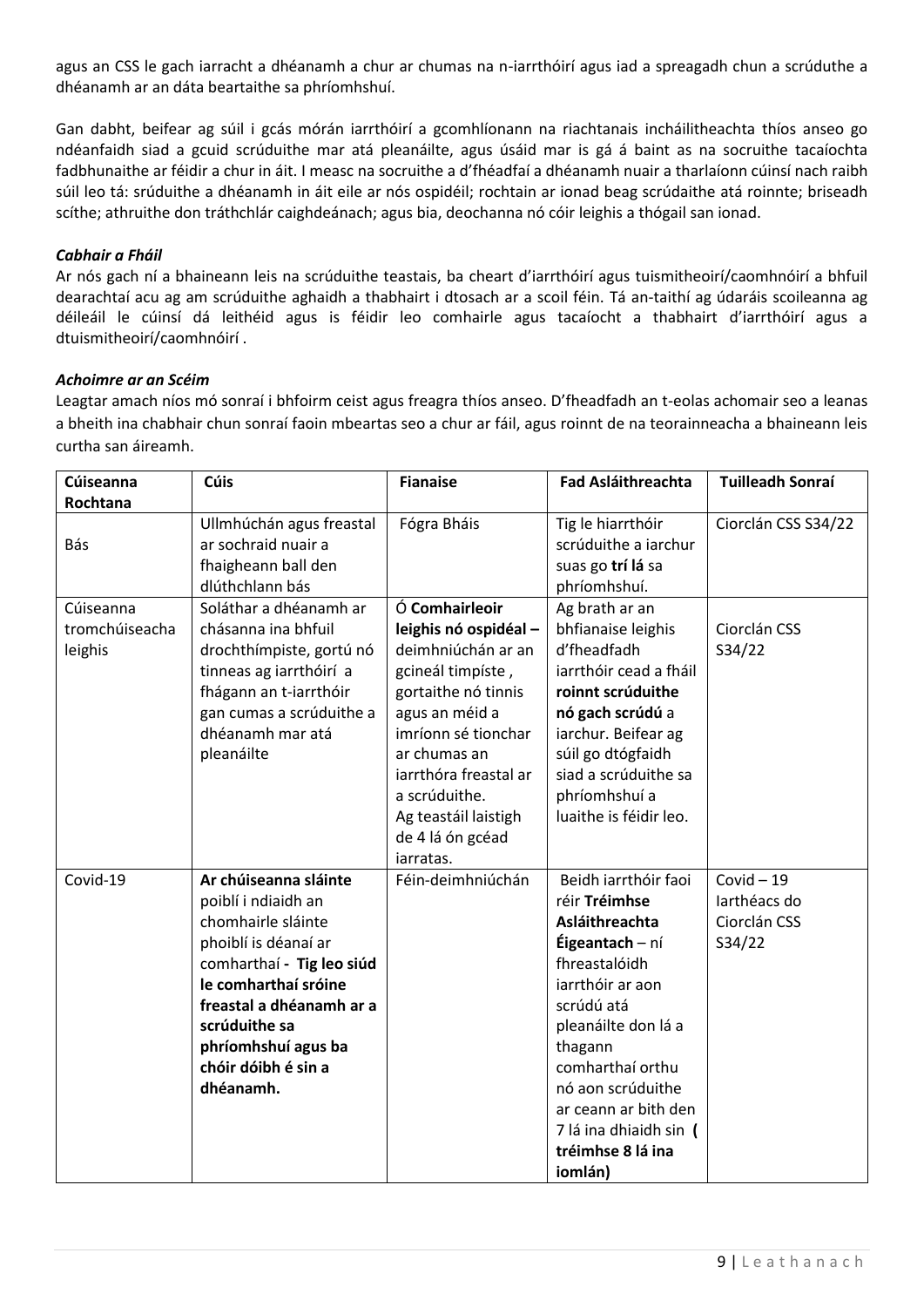#### *Próiseas Iarratais*

I ngach cás tá an próiseas iarratais scoilbhunaithe. Ba chóir d'iarrthóirí nó tuismitheoirí/caomhnóirí teagmháil a dhéanamh leis an scoil chun asláithreacht a chur in iúl dóibh ar nó roimh dháta agus am na chéad scrúduithe ina mbeidh an t-iarrthóir as láthair. Iarrtar ar an scoil iarratas a dhéanamh i dtosach don CSS roimh dháta na chéad scrúdú ina mbeidh an t-iarrthóir as láthair. Teastaíonn fianaise a chur faoi bhráid an CSS laistigh de 4 lá oibre ó dháta na chéad iarratais.

Beidh na scrúduithe iarchurtha ar siúl ón Déardaoin 30 Meitheamh suas go dtí An Satharn 16 Iúil, agus gach Satharn sa tréimhse sin san áireamh.

Agus iarratas á dhéanamh ar na scrúduithe iarchurtha a rochtain ar cheann ar bith de na cúiseanna sonraithe, ba chóir d'iarrthóirí agus tuismitheoirí/caomhnóirí aire a thabhairt ar na teorainneacha a leanas a bhaineann leis;

- Níl aon **teagmhas eile don tsraith scrúduithe iarchurtha**. Má cheaptar go bhfuil iarrthóir i dteideal na scrúduithe iarchurtha a dhéanamh agus má éiríonn sé/í tinn agus fanann tinn ag am na scrúduithe iarchurtha , nó má tharlaíonn bás, nó má bhíonn sé/í as lathair óna scrúduithe ar chúis ar bith eile (Covid – 19 san áireamh) ní bheidh deis acu an Ardteistiméireacht a dhéanamh roimh Mheitheamh 2023. Ní chuirfear socruithe eile ar fail.
- **Tá sceidealú scrúduithe na hArdteistiméireachta ar an gcéad chúig lá** de na scrúduithe iarchurtha (Déardaoin 30 Meitheamh go Máirt 5 Iúil an dá dháta san áireamh agus An Satharn 2 Iúil san áireamh) **socraithe** mar atá sé ar an tráthchlár sealadach. Tá **na scrúduithe eile ar an tráthchlár go sealadach** ar dhátaí ón gCéadaoin 6 Iúil go dtí An Satharn 16 Iúil aus An Satharn 9 agus An Satharn 16 Iúil san áireamh. Maidir leis an Ardteistiméireacht Fheidhmeach tá an chéad lá den tráthchlár (Déardaoin 30 Meitheamh) **socraithe** agus tá **na scrúduithe eile ar an tráthchlár go sealadach** ar dhátaí ón Aoine 01 Iúil go dtí Deardaoin 07 Iúil agus An Satharn 02 Iúil san áireamh. Tabharfar tráthchláir chun críche ag brath ar an éileamh a thiocfaidh le linn na bpríomhscrúduithe.
- Ní mór d'iarrthóirí a bheith ar fáil chun na scrúduithe iarchurtha a dhéanamh thar an tréimhse agus ní mór dóibh a thabhairt faoi deara go **bhféadfadh trathchláir shealadacha athrú.** Cuirfear scrúduithe ar siul gach lá den tseachtain agus gach Satharn le linn treimhse na scrúduithe iarchurtha.
- Beidh na scrúduithe iarchurtha ar siúl i roinnt áiteanna réigiúnacha ( scoil amháin in aghaidh an chontae de ghnáth) agus ba chóir d'iarrthóirí rogha a dhéanamh aon scrúduithe iarchurtha a dhéanamh sa scoil óstach is cóngaraí dóibh. D'fhéadfaí ionaid a thabhairt le chéile ag brath ar líon na n-iarrthóirí a dhéanfaidh na scrúduithe iarchurtha a deireadh thiar. Caithfidh iarrthóirí a bheith ar an eolas go mbeidh an **scoil óstach a roghnaigh siad ag brath ar athrú.**
- Agus freastal á dhéanamh ar na scrúduithe iarchurtha is dócha go mbeidh taisteal go háit eile le linn threimhse gach scrúdú iarchurtha a mbeidh siad ar tí a dhéanamh. Beidh iarrthóirí a dhéanann na scrúduithe iarchurtha freagrach as a gcóras iompair féin agus a gcostais iostais agus caithfidh siad a bheith in ann a socruithe féin a dhéanamh le freastsl ar an suí iarchurtha.
- Ní chuirfear dataí, ionaid nó socruithe eile ar fáil ar achainí na n-iarrthóirí.
- Ní ligfear iarrthóirí isteach chuig na scrúduithe iarchurtha ach ar ordú ón CSS.
- Tabhair ar d'aire go mbeidh an chéad scrúdú den phríomhshuí ar an gCéadaoin 8 Meitheamh agus cuirfear na scrúduithe atá pleanáilte don dáta sin ar siúl ar Déardaoin 30 Meitheamh sa suí iarchurtha, cuirfear amlínte an-dlúth i bhfeidhm don iarratas, déanamh cinntí, agus na próisis achomairc. Cuirfear na spriocdhátaí i bhfeidhm go beacht.

#### **CEISTEANNA & FREAGRAÍ AR SCRÚDUITHE IARCHURTHA**

#### **INCÁILITHEACHT**

#### *Cé hé atá in ann scrúduithe iarchurtha a rochtain*

Tá an soláthar beartaithe d'iarrthóirí Ardteistiméireachta agus Ardteistiméireachta Feidhmí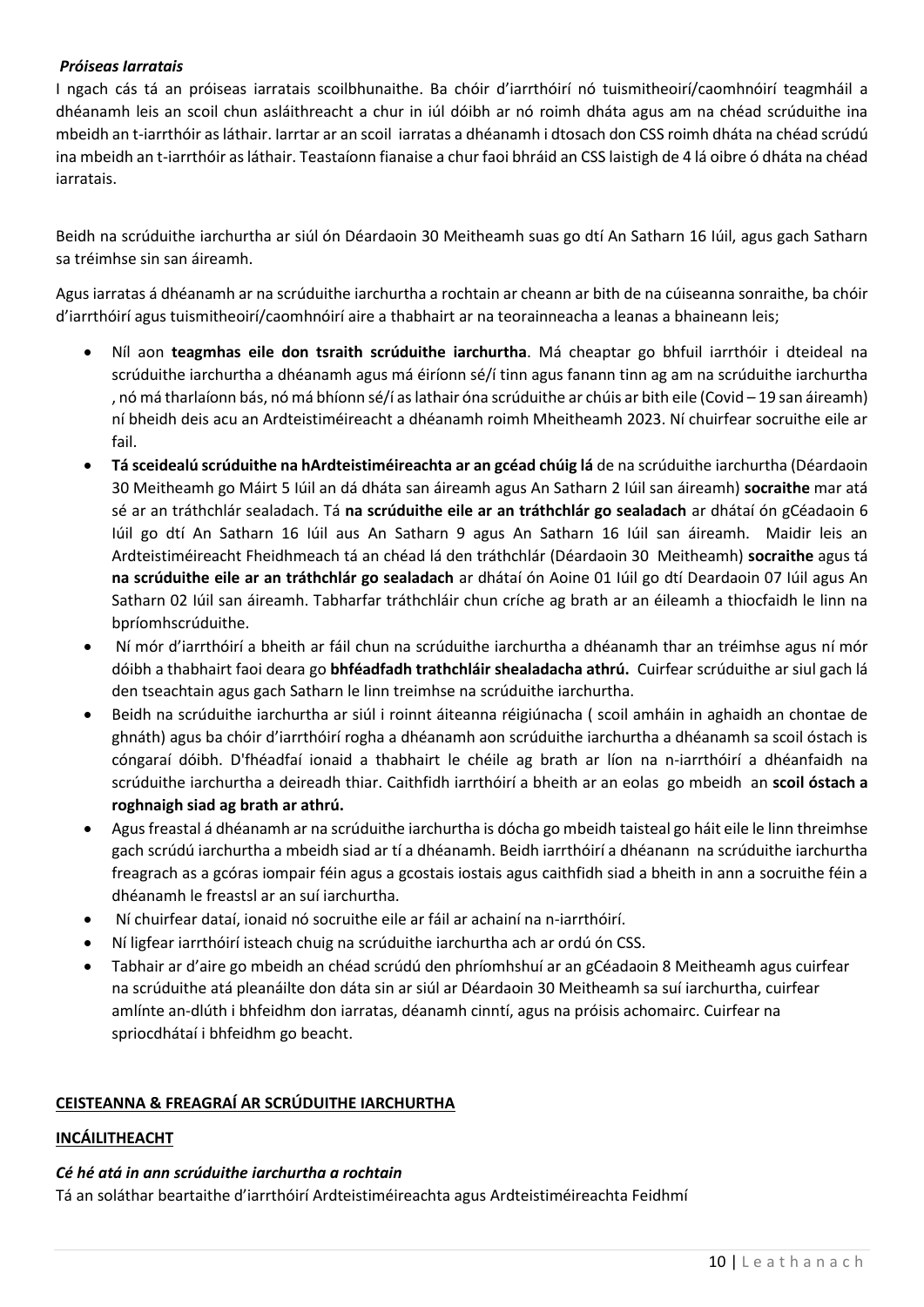a; bhfuil eispéireas de bhás ghar-ghaol an-ghar do na scrúduithe nó le linn na scrúduithe agus a mbíonn am ag teastáil uathu chun ullmhúchán a dhéanamh agus freastal ar an sochraid.

NÓ

a. a bhfuil eispéireas de dhrochthimpiste, gortú nó tinneas acu a fhágann iad gan cumas freastal ar a scrúduithe.

I mbliana, tá riachtanas sealadach ann rochtain a cheadú ar na scrúduithe iarchurtha ar bonn sláinte poiblí lena chinntiú nach bhfreastalóidh iarrthóirí le Covid -19 nó le comharthaí COVID-19 ar scrúduithe.

#### **BÁS - ULLMHÚCHÁN AGUS FREASTAL AR SOCHRAID**

#### *Cé na tacaíochtaí a bheidh ar fáil d'iarrthóirí Ardtestiméireachta a mbíonn méala acu díreach roimh nó le linn na scrúduithe?*

Beidh iarrthóirí incháilithe Ardteistiméireachta agus Ardteistiméireachta Feidhmí a bhfuil **bás sa dlúthchlann** acu ábalta **suas le trí lá de scrúduithe a iarchur go dtí an suí iarchurtha.** 

Maidir leo siúd a mbíonn bas de ghargaol acu le linn aimsir na scrúduithe, nó sa dá lá roimh na scrúduithe a thosaíonn ar 8 Meitheamh i mbliana, beidh siad in ann roinnt scrúduithe a iarchur. Dá bhrí sin, beidh an socrú ar fáil i leith bhás ghar-ghaol a tharlaíonn lá ar bith sa tréimhse Luan 6 Meitheamh go Máirt 28 Meitheamh,an dá lá san áireamh.

Is é aidhm an tsocraithe ná roinnt ama amuigh óna scrúduithe a chur ar fáil d'iarrthóirí chun ullmhúchán a dhéanamh agus freastal ar sochraid a dhuine mhuinteartha gan dualgas a bheith orthu déileáil leis an mbrú sa bhreis óna sraith iomlán scrúduithe ag an am céanna.

Beidh an t-iarrthóir in ann, ag a rogha féin, na scrúduithe a bhí le déanamh lá na sochraide a iarchur, má thiteann sé ar lá a bhí pleanáilte dóibh scrúduithe a dhéanamh, agus dhá lá eile. Idir an lá a fhaigheann an gar-ghaol bás agus an lá i ndiaidh dáta na sochraide, tig le hiarrthóir cinneadh a dhéanamh suas go **trí lá scrúduithe** a iarchur.

I ngach cás caithfidh an CSS a bheith sásta maidir le bailíocht an iarratais agus caomhnóidh sé an ceart cruthúnas neamhspleách den bhás a lorg.

#### *Cé hé atá rangaithe mar ghar-ghaol?*

Chun críocha scrúduithe iarchurtha tugtar gar-ghaolta ar cheann díobh seo a leanas: athair, leasathair, máthair, leasmháthair, caomhnóir dlíthiúil, deartháir, leasdeartháir, leathdheartháir, deirfiúr, leasdeirfiúr, leathdheirfiúr, seanathair nó seanmháthair. Déanann an scéim seo soláthar freisin do bhás an pháiste, an chéile nó an pháirtí shibhialta d'iarrthóir Ardteistiméireachta.

#### *Cén fáth a bhfuil an t-am teoranta go trí lá?*

Is é aidhm an tsocraithe ná roinnt ama a chur ar fáil don iarrthóir a bhfuil duine muinteartha leis/léi tar éis bháis chun ullmhúchán a dhéanamh agus freastal ar sochraid a dhuine mhuinteartha gan dualgas a bheith orthu déileáil leis an mbrú sa bhreis óna sraith iomlán scrúduithe ag an am céanna. Dá bhrí sin, tá an beartas ceaptha le bheith ina sos ó na scrúduithe ag am crua don duine óg.

#### **Fuair mo dhuine muinteartha bás an tseachtain roimh thus na scrúduithe. An féidir liom roinnt scrúduithe a iarchur?**

Ar an drochuair, mar a tharlaíonn i scéim ar bith lena mbaineann critéir incháilitheachta, i gcónaí beidh daoine ann a chomhlíonann na critéir agus daoine nach gcomhlíonann iad. Ghlac an CSS comhairle chuige ar fad ama cuí a dhearbhú idir dáta an bháis agus tús na scrúduithe ionas go mbeadh an t-iarrthóir i dteideal an bheartais seo. Is éard a bhí sa chomhairle seo ná gur chóir é a theorannú d'iarrthóirí a mbíonn méala acu le linn tréimhse iomlán na scrúduithe scríofa agus sa dá lá díreach roimhe.

#### *Ma bhíonn bás ghar-ghaol againn, an mbeidh orm mo*

Ní bheidh. Tig leat rogha a dhéanamh leanúint ar aghaidh le do scrúduithe sa phríomhshuí. Má chailleann tú duine muinteartha agus má roghnaíonn tú na scrúduithe a dhéanamh ag an ngnáth am gheobhaidh tú na tacaíochtaí céanna a cuireadh ar fáil d'iarrthóirí a d'fhulaing ón tráma agus ón angar le linn a scrúduithe mar a tharla sna blianta roimh seo. Áirítear leo siúd suí luath nó déanach scrúdaithe d'fhonn freastal a dhéanamh ar sochraid, scrúduithe a dhéanamh in ionad scrúdaithe níos lú, agus bristeacha scíthe faoi mhaoirseacht a sholáthar d'iarrthóirí le linn a scrúduithe. **COINNÍOLLACHA LEIGHIS TROMCHÚISEACHA – TIMPISTE, GORTÚ NÓ TINNEAS**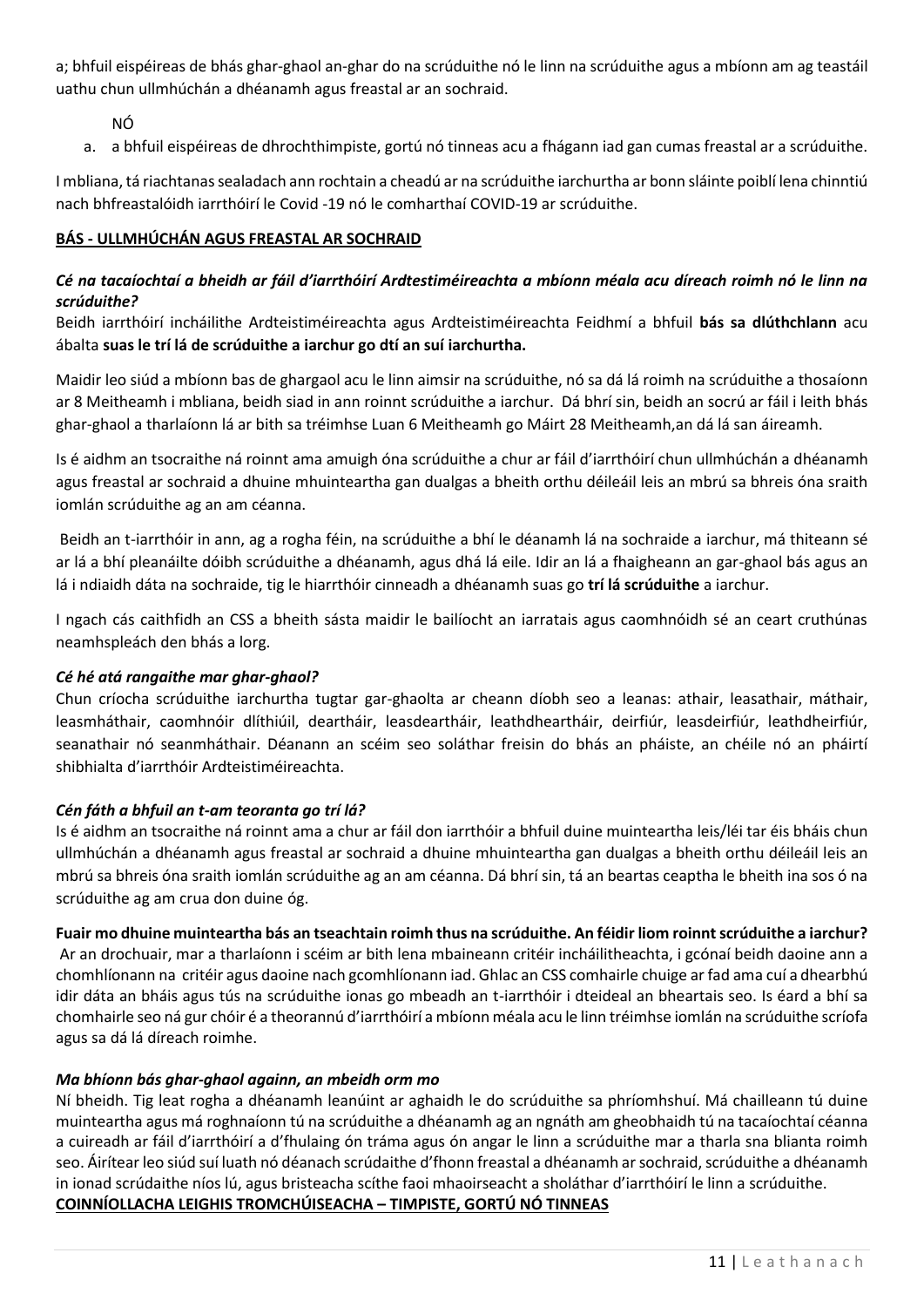#### **Cé na tacaíochtaí atá ar fáil d'iarrthóirí Ardteistiméireachta a fhulaingíonn timpistí tromchúiseacha, gortuithe nó tinnis go díreach roimh nó le linn na scrúduithe?**

Má bhíonn timpiste tromchúiseach, gortú nó tinneas ag iarrthóirí (gan choinne nó ráig de riocht sláinte atá ann) a d'fhág iad gan an cumas a scrúduithe a dhéanamh mar atá siad pleanáilte, d'fhéadfadh sé tarlú go mbeidh siad ábalta roinnt dá scrúduithe nó iad ar fad a iarchur ag brath ar an amú, an cineál agus déine an tinnis.

Ar chúiseanna slánchúise na scrúduithe, tá an tairseach le haghaidh fianaise ard agus **beidh fianaise ag teastáil ó chomhairleoir leighis nó ó ospidéal.** Ní chuirfear san áireamh teistiú nó aon fhianaise eile a chuireann dochtúir nó aon liachleachtóir eile ar fáil.

Caithfidh an fhianaise leighis tacú le fianaise an tinnis agus leis an gcaoi a dtéann sé i bhfeidhm ar chumas an iarrthóra bheith i láthair dá scrúduithe. Beifear ag súil go ndéanfaidh iarrthóirí a scrúduithe a luaithe is féidir leo. Ach faoi chatagóir an drochthimpiste, gortú nó tinneas áfach d'fhéadfadh an t-iarrthóir féachaint lena scrúduithe ar fad a iarchur.

I gcás iarrthóir ar bith a mbíonn timpiste, gortú nó tinneas aige/aici le linn na scrúduithe ach nach gcomhlíonann na critéir incháilitheachta le haghaidh rochtain ar na scrúduithe iarchurtha déanfar freastal air/uirthi faoin soláthar atá ann den Scéim RACE a chuireann réimse beartas ar fáil d'fhonn tacú le hiarrthóirí a bhfuil cúinsí dúshlánacha acu ag am na scrúduithe.

#### *Céard atá i gceist le drochthimpiste, gortú nó tinneas?*

Ar mhaithe le scrúduithe, gnásanna agus caighdeáin deimhniúcháin a choinneáil neartmhar tá an tairseach le haghaidh rochtain ar scrúduithe iarchurtha na hArdteistiméireachta socraithe ag an leibhéal cuí. Tá na critéir le haghaidh coinníollacha leighis tromchúiseacha curtha ar an eolas tríd an taighde sa dea-chleachtas idirnáisiúnta i dtíortha eile a bhfuil córas scrúdúcháin acu ar aon dul le córas na hÉireann.

Ní féidir a bheith ró-shaintreorach maidir leis an réimse coinníollacha a d'fhéadfadh a theacht chun cinn ach tá an méid a leanas ann chun tromchúis na gcoinníollacha leighis a léiriú agus cúinsí a thuilleann smaoineamh ar iarratas le haghaidh rochtain ar an tsraith scrúduithe iarchurtha.

| Cineál Drochthimpiste, Gortú nó<br><b>Tinneas</b>            | Samplaí de choinníollacha a<br>ndéanfar smaoineamh orthu                                                            | Samplaí de coinníollacha nach<br>ndéanfar smaoineamh orthu*                                                                                                                                                                                                             |
|--------------------------------------------------------------|---------------------------------------------------------------------------------------------------------------------|-------------------------------------------------------------------------------------------------------------------------------------------------------------------------------------------------------------------------------------------------------------------------|
| Tinneas Tromchúiseach                                        | Ailse, coinníollacha cairdiach                                                                                      | Gaistreintríteas mígréin                                                                                                                                                                                                                                                |
| Máinliacht mhór ag am na<br>scrúduithe nó gar dó             | Mánliacht mhór neamhroghnach.<br>Trasphlandú, aipindeachtóime                                                       | Aon mhánliacht roghnach.                                                                                                                                                                                                                                                |
| Galar crua nó coinníoll dian<br>eachtra / eipeasóid          | Seipsis, titimeas, galar Crohn, an-<br>taom asma as a dtagann seal san<br>ospidéal                                  | Broincíteas, Asma, Fiabhras léana                                                                                                                                                                                                                                       |
| Dianghortú nó gortú buan a<br>tharlaíonn ag am an scrúdaithe | Briseadh cnámh a iarrann seal san<br>ospidéal ag am an scrúdaithe,<br>gortú inchinne, teascadh, gortú<br>dromlaigh. | Leontaí, gortuithe miondhó,<br>damáiste don teannán, briseadh<br>cnámh ar féidir freastal orthu<br>laistigh den soláthar atá ann den<br>Scéim RACE(m.sh. rochtain a chur<br>ar fáil do ghléas taifeadta /<br>scríobhaí i gcomhair iarrthóir a<br>bhfuil a lámh briste;) |
| Tinneas síciatrach                                           | Eipeasóid meabhairshláinte a<br>d'fhéadfadh a bheith bagrach don<br>bheatha. Coinneáil in ospidéal.                 | Strus, Imní, Tráma neamhliachta                                                                                                                                                                                                                                         |

*\* Ach amháin má tharlaíonn tréimhse san ospidéal gan choinne mar thoradh ar aon cheann de na coinníollacha sin ag am na scrúduithe.*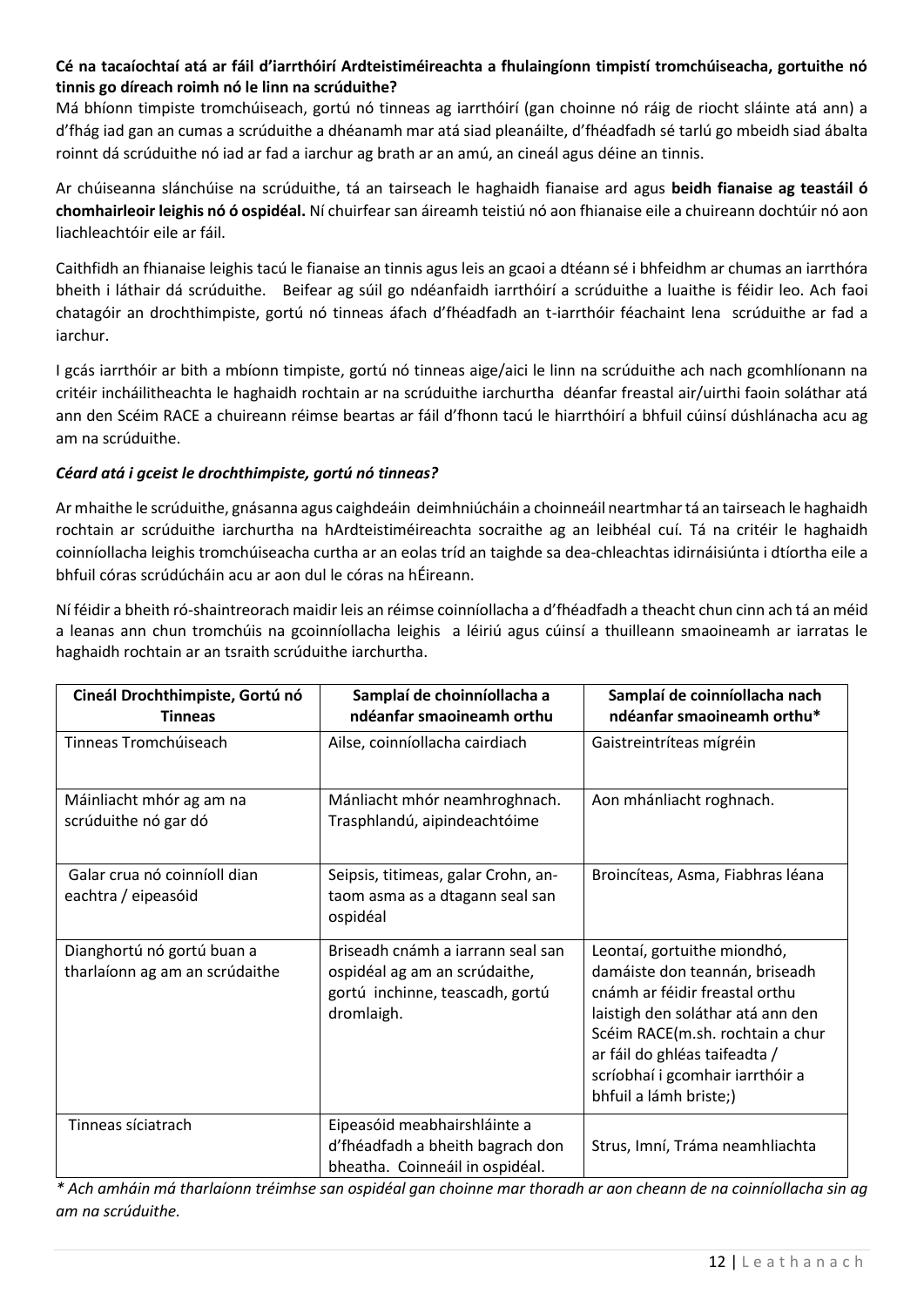#### *Cé mhéid scrúdú a d'fhéadfadh a iarchur i ngeall ar dhrochthimpiste, gortú nó tinneas?*

Beidh ar chumas na n-iarrthóirí incháilithe roinnt nó gach ceann dá scrúduithe a iarchur ag brath ar amú, cineál agus déine a gcoinníll. Cathfidh an fhianaise leighis tacú le fianaise an choinníll chomh maith leis an gcaoi a imríonn sé tionchar ar chumas an iarrthóra freastal ar a scrúduithe. Beifear ag súil go ndéanfadh iarrthóirí a laghad scrúdúithe agus is féidir a iarchur agus go rachadh siad ar ais dá scrúduithe sna príomhscrúduithe a luaithe agus is féidir.

#### *Cé na tacaíochtaí atá ar fáil d'iarrthóirí Ardteistiméireachta a fhulaingíonn timpistí nach bhfuil tromchúiseach, gortuithe nó tinnis go díreach roimh nó le linn na scrúduithe?*

Moltar do gach iarrthóir a gcuid scrúduithe a thógáil mar atá siad ar an sceideal agus leanfaidh an CSS ag déanamh gach iarracht agus déanfaidh scoileanna gach iarracht tacú le hiarrthóirí a scrúduithe a dhéanamh sa phríomhshuí.

Is féidir socruithe a dhéanamh idir an CSS agus an scoil ar mhaithe leis an iarrthóir chun a chur ar chumas an iarrthóra leanúint lena scrúdú ar an dáta sceidealaithe.

I gcás iarrthóirí atá tinn nó atá gortaithe ach nach bhfuil incháilithe i gcomhair rochtain ar na scrúduithe iarchurtha, beidh siad in ann leas a bhaint as na tacaíochtaí seanbhunaithe atá ar fáil faoin Scéim RACE. Maidir le hiarrthóirí a mbíonn méala acu, drochthimpiste, gortú nó tinneas ach a shocraíonn go leanfaidh siad lena mbunsceideal de scrúduithe, ar ndóigh, beidh siad i dteideal na socruithe tacaíochta sin a fháil. Áirítear sna tacaíochtaí sin;

rochtain ar ionad scrúdaithe speisialta roinnte nó do dhuine aonair (ag brath ar an ngá);

- socruithe a dhéanamh le haghaidh suíonna scrúduithe in ionaid neamhthipiciúla ar nós ospidéal nó in aon áit eile nó i scoil eile;
- ag tabhairt briseadh faoi mhaoirseacht nó tréimhsí sosa agus aird á thabhairt ar choinníoll fisiciúil, liachta nó mothúchánach an iarrthóra
- rochtain ar bhia, ar dheoch agus ar leigheas.
- Leasuithe don tráthchlár foilsithe ar choinníoll go gcuirtear na scrúduithe ar siúl ar an lá sceidealaithe ar an tráthchlár agus go bhfuil socruithe maoirseachta cuí in ionad.

Os rud é go bhfuil na srianta sláinte poiblí mar gheall ar Covid-19 curtha i leataobh anois déanfar freastal ar suí ospidéal freisin. Nuair a dhéanann iarrthóir scrúdú in ospidéal, áfach, ní cheadófar dóibh an tsraith scrúduithe iarchurtha a rochtain ina dhiaidh sin.

Má tharlaíonn suíomh éigeandála dá leithéid, is é do scoil an áit is fearr le cabhrú leat. Má tharlaíonn sé sin duit, le do thoil, déan teagmháil láithreach le do scoil.

#### *Mura mbím cinnte go bhfuil mé incháilithe?*

Mura mbíonn tú cinnte amach is amach go gcomhlionann tú na coinníollacha incháilithe, ba chóir duit freastal ar do scrúduithe i Meitheamh mar is gnáth ag nótáil go bhfuil socruiithe ann ar féidir iad a dhéanamh go háitiúil sa scoil chun cabhrú leat do scrúduithe a dhéanamh mar a cuireadh ar an sceideal iad ar dtús. Ní mór d'iarrthóirí a bheith ar an eolas go bhfuil riosca i gceist má chailleann siad an príomhshuí d'fhéadfadh sé tarlú nach mbeadh siad incháilithe le scrúdú a dhéanamh sa suí iarchurtha agus nach dtabharfar cead dóibh é a dhéanamh ach amháin má cheadaítear a niarratas. **Ní cheadófar iarratais go díreach mar chaill an t-iarrthóir scrúdú sa phríomhshuí i Meitheamh**

#### *Má éirím tinn le linn mo scrúdaithe i Meitheamh, an féidir liom an páipéar a aththógáil sa suí iarchurtha?*

Ní féidir. Má éiríonn iarrthóir tinn tar éis scrúdú a thosú ní bheidh rochtain acu ar an suí iarchurtha. Ní scrúduithe dara seans iad agus ní bheidh siad ar fáil nuair a chuirfidh iarrthóir tús le scrúdú nó nuair a chríochnaíonn sé/sí scrúdú sa phríomhshuí, cé go ndeir an t-iarrthóir go raibh sé/sí tinn agus na scrúduithe ar siúl.

#### **COVID-19**

#### *Céard a tharlaíonn má bhíonn Covid – 19 orm nó comhathaí Covid – 19 ag am scrúduithe?*

**Ba cheart** d'iarrthóirí nach bhfuil ag cur as dóibh ach comharthaí sróine, amhail srón ag sileadh nó sraothartach, ach a mhothaíonn sláintiúil seachas sin, teacht i láthair dá gcuid scrúduithe. Tá an méid sin ag teacht leis an gcomhairle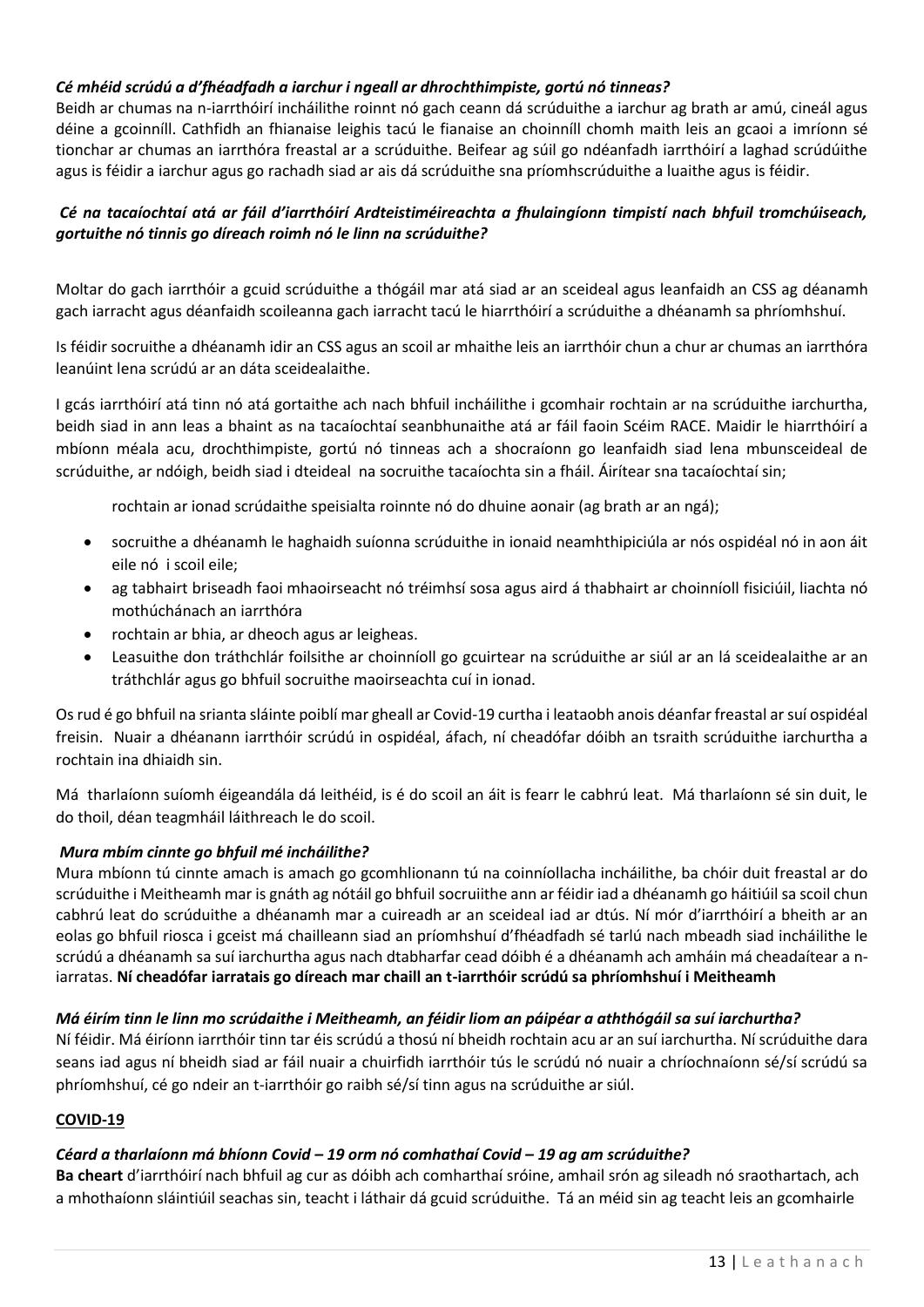reatha ó FSS maidir le freastal ar scoil agus tá an chomhairle sin i bhfeidhm ó mhí Feabhra 2022. [https://www2.hse.ie/conditions/covid19/preventing-the-spread/child-returning-to-school-or-childcare/.](https://www2.hse.ie/conditions/covid19/preventing-the-spread/child-returning-to-school-or-childcare/)

#### Tá an chomhairle sláinte poiblí is déanaí don phobal i gcoitinne maidir le comharthaí Covid-19 ar fáil anseo

Má tá iarrthóir as láthair ó scrúdú/scrúduithe mar go bhfuil comharthaí Covid-19 air/uirthi, beidh cead aige/aici roctain a fháil ar na scrúduithe a raibh sé/í as láthair dóibh sa suí iarchurtha. Beidh Asláithreachtaí a bhaineann le Covid-19 faoi réir ag tréimhse éigeantach asláithreachta ó na scrúduithe.

#### *Cén fhad atá sa tréimhse asláithreachta ó na scrúduithe?*

Tosaíonn tréimhse na hasláthaireachta ar an gcéad lá a léirítear comharthaí agus beidh ar an iarrthóir a bheith as láthair ó na scrúduithe ar feadh téimhse seacht lá (lena n-áirítear an deireadh seachtaine) mar sin ocht lá san iomlán. Ciallaíonn sé sin nach mbeidh ar chumas iarrthóra aon scrúdpháipéar a shuí, a bhí le suí aige/aici ar an lá a léirigh sé/sí na comharthaí agus aon cheann a bhí le suí sna seacht lá ina dhiaidh sin. (.i. ocht lá san iomlán)

**Sampla A** –Tuairiscíonn iarrthóir dá scoil ar an gCéadaoin, an 8 Meitheamh go bhfuil comharthaí Covid -19 air/uirthi. Beidh an t-iarrthóir as láthair óna c(h)uid scrúduithe go léir, ón gCéadaoin an 8 Meitheamh go dtí Céadaoin 15 Meitheamh , an dá lá sin san áireamh. Mura bhfuil aon chomharthaí á léiriú ag an iarrthóir féadfaidh sé/sí teach tar ais agus na scrúduithe atá fanta a dhéanamh ón Déardaoin 16 Meitheamh ar aghaidh. Déanfaidh na hiarrthóirí na scrúduithe a chaill siad sa tsraithe de scrúduithe iarchurtha. Sa sampla thuas beidh scrúduithe ar bith a raibh siad as láthair dóibh á ndéanamh acu idir Déardaoin 30 Mitheamh agus Céadaoin 6 Iúil agus An Satharn 2 Iúil san áireamh.

**Sampla B** – Tuairiscíonn iarrthóir dá scoil ar maidin Dé hAoine , 10 Meitheamh, go bhfuil comharthaí Covid-19 air/uirthi. Beidh an t-iarrthóir as láthair do na scrúduithe go léir atá sceidealaithe dó/di Dé hAoine 10 Meitheamh go dtí Dé hAoine 17 Meitheamh , an dá lá sin san áireamh. Mura bhfuil aon chomharthaí á léiriú ag an iarrthóir, féadfaidh sé/sí teacht ar ais chun na scrúduithe atá fanta a dhéanamh ó Dé Luain, an 20 Meitheamh ar aghaidh. Déanfaidh an t-iarrthóir aon scrúduithe a raibh sé/sí as láthair dóibh sa tsraithe de scrúduithe iarchurtha.

Mura raibh aon chomharthaí á léiriú ag an iarrthóir sa sampla thuas ar an 10 Meitheamh nó go raibh a c(h)uid scrúduithe críochnaithe aige/aici an lá sin, tháinig a c(h)uid comharthaí chun cinn fós féin ar an dáta sin agus is é sin an chéad lá ar a dtosóidh an tréimhse asláithreachta.

Cuirfear an tréimhse iomlán asláithreachta I bhfeidhm go docht agus ceanglaítear ar iarrthóirí gan teacht I láthair dá gcuid scrúduithe nó go mbeidh an tréimhse sin thart agus ina theannta sin comhairle sláinte poiblí a leanúint.

#### *Céard a tharlaíonn má bhíonn comharthaí orm fós ag deireadh na tréimhse sin?*

I gcás iarrthóirí a bhfuil comharthaí á léiriú acu go fóill ag deireadh na treimhse asláithreachta, beidh siad faoi réir tréimhse asláithreachta seacht lá sa bhreis. Ba cheart go leanfadh iarrthóirí ar aghaidh ag glacadh comhairle sláinte poiblí. Ní mór d'iarrthóirí tuairisciú don scoil ar an lá deiridh dá gcéad tréimhse asláithreachta más rud é go bhfuil comharthaí á léiriú acu go fóill.

#### *Cén fáth a bhfuil tréimhse asláithreachta éigeantach ann?*

Agus an tréimhse asláithreachta seo á cur i bhfeidhm, tá cur chuige rioscabhunaithe ar siúl ag an CSS chun bainistíocht a dhéanamh ar Covid-19 sna scrúduithe atá ar aon dul, tríd is tríd, le comhairle sláinte poiblí, ag teorannú rioscaí Covid-19 agus ag cur roinnt cinnteachta ar fáil maidir le fad na hasláithreachta le haghaidh iarrthóirí, scoileanna agus ionaid.

#### *Má tharlaíonn bás nó drochghalar ach nach mbeidh mé ar fáil i Iúil an féidir socruithe iarchurtha a dhéanamh?*

Ar an drochuair, ní féidir. D'fhéadfadh iarrthóirí taithí a fháil ar an mbás nó ar tinneas tromchúiseach ag am an phríomhshuí ach fios a bheith acu nách mbeidh siad ar fáil chun na scrúduithe iarchurtha a dhéanamh. D'fhéadfadh sé go mbeadh iarrthóirí dá leithéid ábalta a scrúduithe a dhéanamh sa phríomhshuí agus na socruithe tacaíochta ar féidir le scoileanna iad a chur ar fáil á n-úsáid acu. Seachas sin, beidh an rogha acu An Ardteistiméireacht a athdhéanamh ann bhliain seo chugainn.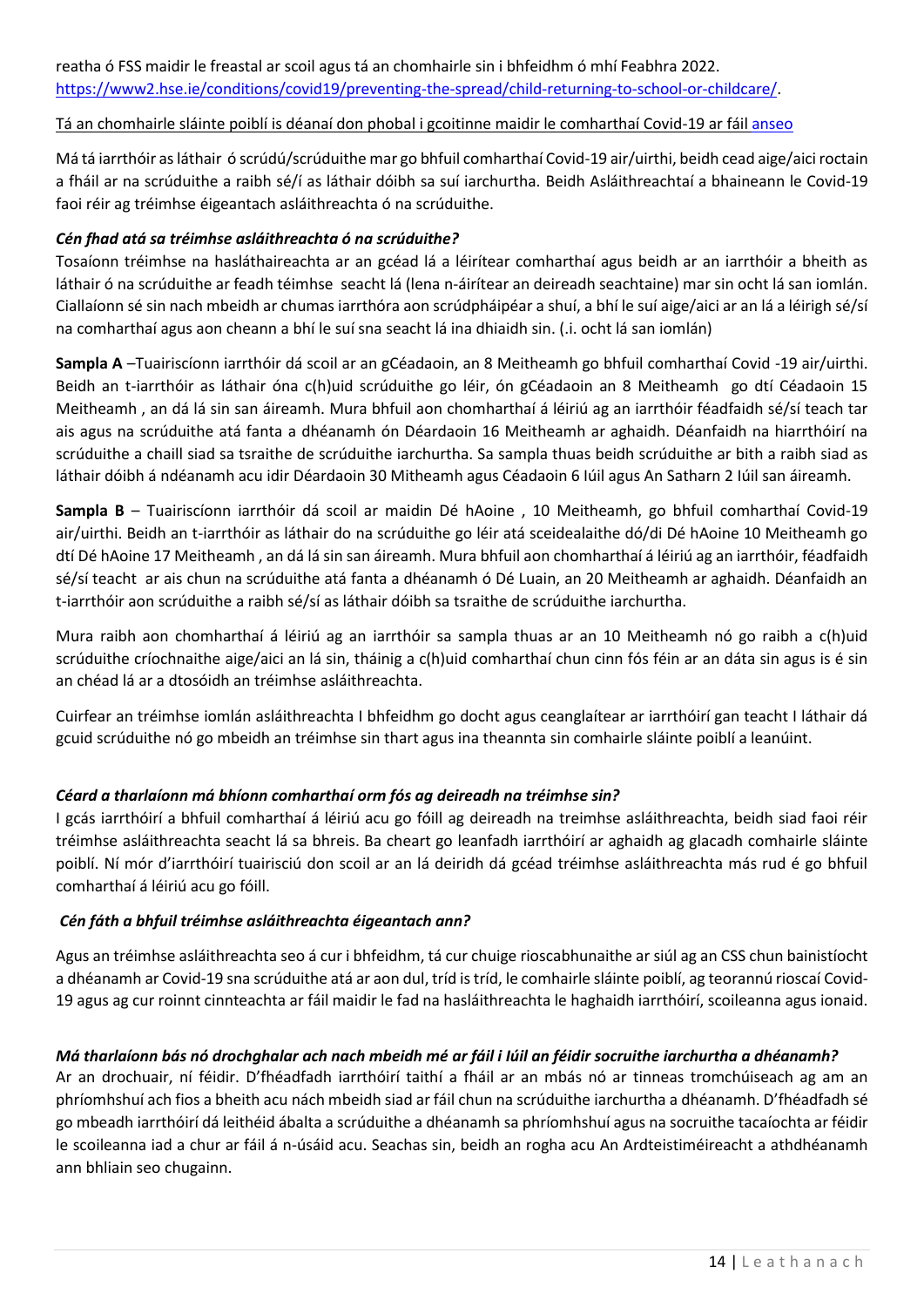Maidir le hiarrthóirí a chaitheann seal in ospidéal le linn tréimhse na scrúduithe iarchurtha, d'fhéadfadh sé a bheith indéanta socrú a dhéanamh dóibh a scrúduithe a shuí in ospidéal ar an lá a raibh an scrudú ar an sceideal ar thrathchlár na scruduithe iarchurtha.

#### **PRÓISEAS NA N-IARRATAS**

#### *Táim ag freastal ar scoil- Cén chaoi a ndéanaim iarratas ar na scrúduithe iarchurtha?*

Tá próiseas na n-iarratas scoilbhunaithe agus ba chóir d'iarrthóirí nó a dtuismitheoirí / caomhnóirí an t-údarás scoile a chur ar an eolas láithreach má bhíonn siad as láthair i gcomhair scrúdaithe agus má chreideann siad go gcomhlíonann siad na critéir incháilithe d'fhonn an scrúdú iarchurtha a rochtain.

Iarrtar ar údarás na scoile iarratas a dhéanamh ar dtús ar an CSS ar son an iarrthóra d'fhonn an tsraith scrúduithe iarchurtha a rochtain agus tá córas iarratais ar líne curtha ar fáil do scoileanna. Ní mór an chéad iarratas a dhéanamh roimh nó ar an gcéad lá a mbíonn an t-iarrthóir as láthair ón scrúdú. Ar a dhéanaí, ní mór an chéad iarratas a dhéanamh tríd an gcóras ar líne ar an gcéad lá a mbíonn an t-iarrthóir as láthair ón bpríomhshuí.

Ní mór do iarrthóirí, tuismitheoirí/caomhnóirí a bheith ar an eolas faoi na prionsabail fhoilsithe, na riachtanais agus na critéir a ndéanfar smaoineamh ar gach iarratas ina n-aghaidh agus ag brath ar chinneadh foirmeálta. Beidh an próiseas iarratais ag iarraidh deimhniúcháin ón iarrthóir agus ó thuismitheoir/caomhnóir go dtuigeann siad na téarmaí ar a ndéantar an t-iarratas. Iarrfaidh an scoil ort agus / nó ar do thuismitheoir / caomhnóir foirm dearbhúcháin na scrúduithe iarchurtha **(Foirm RA8 / 2022)** Ba chóir go gcomhlíonfadh an t-údarás scoileRoinn 2 ag dearbhú go gcomhlíonann an t-iarrthóir na coinníollacha incháilitheachta agus chun tacú leis an iarratas. Ní mór don iarrthóir Roinn 3 a chomhlíonadh ( más os cionn 18) nó iarrthóir agus tuismitheoir/caomhnóir (más faoi bhun 18).

Beidh sainfhianaise liachta, mar a dtugtar sainmhíniú air sa chioirclán rialaithe S34/22, ag teastáil chun tacú le hiarratas ar bhonn drochthimpistí , gortú nó tinneas. Mar a leagtar amach é, ar mhaithe le cúiseanna slánchúise na scrúduithe , tá an tairseach i gcomhair fianaise ard agus beidh fianaise ag teastáil ó **chomhairleoir liachta nó ó ospidéal.** Ní chuirfear san áireamh teistiú nó fianaise eile a chuireann dochtúir nó liachleachtóir eile ar fáil. San fhianaise liachta ní mór go mbeadh fianaise den choinníoll agus an chaoi a n-imríonn sé tionchar ar chumas an iarrthora freastal ar a scrúduithe.

Fad a d'fhéadfadh an fhianaise liachta a theastaíonn , nó fianaise an bháis a theastaíonn an chéad iarratas a leanúint , is gá an fhianaise seo a bheith ar fáil don scoil laistigh de **4 lá oibre** ón gcéad iarratas.

Chuir an CSS na sonraí faoin bpróiseas iarratais ar fáil do scoileanna a iarrfaidh orthu dearbhú go gcomhlíonann tú na critéir incháilitheachta.

I ngach cás caithfidh an CSS a bheith sásta faoi bhailíocht an iarratais agus caomhnóidh siad an ceart chun cruthúnas neamhspleách den bhás a lorg .

#### **D'fhéadfadh sé tarlú nach mbeadh an cinneadh faoina n-iarratas ar eolas ag iarrthóirí ag am an scrúdaithe agus dá bhrí sin beidh orthu a bheith an-chinnte go bhfuil siad incháilitheacht sula mbíonn siad as láthair ón scrúdú.**

Ag tabairt faoi deara go mbeidh an chéad scrúdú sa phríomhshuí ar an gCéadaoin 8 Meitheamh agus go mbeidh na scrúduithe ar an sceideal don data seo ar siúl ar Déardaoin 30 Meitheamh sa suí iarchurtha, beidh amlínte an-dlúth I gceist don iarratas , don chinneadh agus do na próisis achomhairc agus cuirfear na spriocdhataí ar fad I bhfeidhm go beacht.

#### *Is iarrthóir seachtrach mé – Cén chaoi a gcuirim isteach ar na scrúduithe iarchurtha?*

Ba chóir duit dul i dteagmháil leis an scoil a raibh tú le do scrúduithe a dhéanamh inti. Iarradh ar scoileanna socruithe a chur in áit i gcomhair aon iarrthóirí seachtracha chun iarratas a dhéanamh tríd an scoil inna raibh siad ceaptha lena scrúduithe a dhéanamh inti.

Ní ghlacfaidh an CSS le hiarratais ó iarrthóirí nó ó thuismitheoirí/caomhnóirí seachas i gcás líon an-bheag d'iarrthóirí seachtracha neamh-scoil chleamhnaithe a bhí ceaptha lena scrúduithe a dhéanamh i gceann amháin as dá áit i lár Bhaile Átha Cliath.Rinne CSS teagmháil dhíreach leis na hiarrthóirí seo chun próiseas iarratais ar leith a leagan amach go díreach chuig CSS ar an nguthán ar 090 6442783 nó ar ríomhphos[t deferredexaminations@examinations.ie](mailto:deferredexaminations@examinations.ie)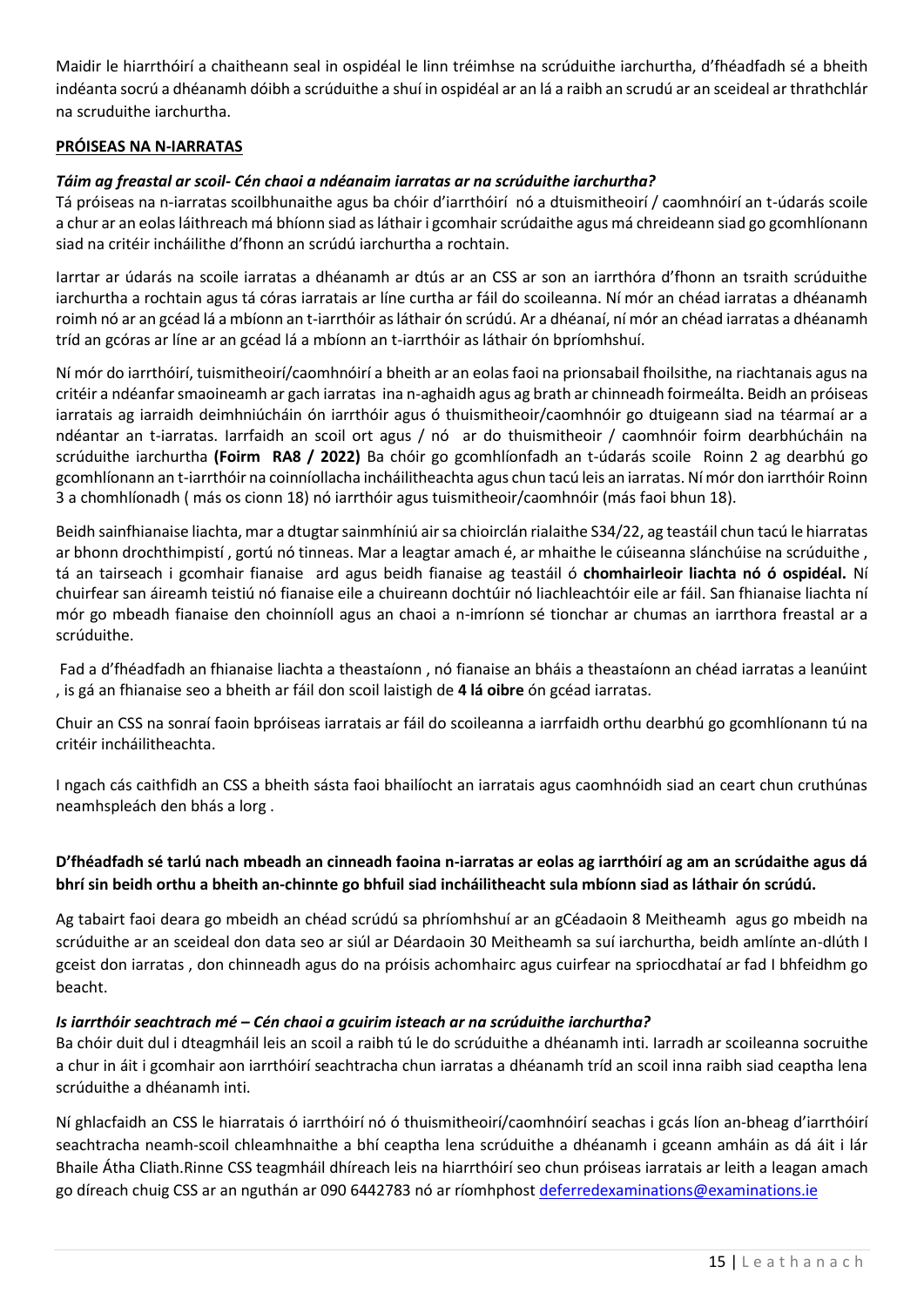#### *An féidir liom, nó an féidir le mo thuismitheoir / caomhnóir iarratas a dhéanamh go díreach chuig an CSS?*

Ní ghlafaidh an CSS le hiarratais ó iarrthóirí nó ó thuismitheoirí/caomhnóirí seachas i gcás líon an-bheag d'iarrthóirí seachtracha neamhscoil chaomhnaithe a bhí ceaptha lena scrúduithe a dhéanamh i gceann amháin as dá áit i lár Bhaile Átha Cliath. Rinne an CSS teagmháil go díreach leis na hiarrthóirí sin chun próiseas iarratais ar leith a leagan amach go díreach chuig an CSS.

#### *Céard a tharlaíonn má dhiúltaíonn siad roimh m'iarratas? An bhfuil próiseas achomhairc ann?*

Tá. Gheobhaidh gach iarratas cinneadh foirmeálta ón CSS. Áit a bhfuil tuismitheoir ní iarrthóir míshásta le gné ar bith de chinneadh an CSS beidh fáil acu ar Choiste Achomhairc Neamhspleách na Scrúduithe Iarchurtha (IAC). Roghnófar gach ball den IAC lasmuigh den CSS agus áireofar iontu iad siúd a bhfuil saineolas liachta ábhartha acu. Clúdaíonn tearmaí tagartha an IAC achomhairc in aghaidh cinntí an CSS ar na scrúduithe iarchurtha. Déanfar machnamh ar achomhairc i bhfianaise na bprionsabal foilsithe, riachtanas agus critéir mar a leagtar amach iad sa chiorclán rialaithe.

Iniata leis na cinntí ar iarratais le haghaidh rochtain ar na scrúduithe iarchurtha beidh sonraí maidir le próiseas na nachomharc, agus gach spriocdháta a bhaineann le hábhar.

Ba chóir a thabhairt ar d'aire nach bhfuil ach deis an-ghairid don iarratas, cinneadh agus próisis na n-achomharc do na scrúduithe iarchurtha a chur i gcrích.

#### *Céard d a tharlóidh d'iarrthóir a dhéanann iarracht na scrúduithe iarchurtha a rochtain go fealltach?*

D'fhéadfadh Briseadh na Rialachán Scrúduithe a bheith ann má éilíonn iarrthóir faoiseamh faoin soláthar seo agus más fíor é go raibh éileamh bréagach déanta. D'fhéadfadh duine a bheith ciontach as feall faoi Roinn 52 den Acht Oideachais 1988 má chabhraíonn sé/sí le hiarrthóir faoiseamh a éileamh faoin soláthar seo.

#### **EOLAS AR SCRÚDUITHE IARCHURTHA**

#### *Cén uair a mbeidh na scrúduithe iarchurtha ar siúl?*

Cuirfear tús le sraith na scrúduithe iarchurtha do scrúduithe an Mheithimh ar Déardaoin 30 Meitheamh. Tá scrúduithe na hArdteistiméireachta Bunaithe ar an sceideal go sealadach le leanúint suas go dtí An Satharn 16 Iúil. Tá na scrúduithe san Ardteistiméireacht Fheidhmeach ar an sceideal go sealadach le leanúint suas go Déardaoin 7 Iúil. Cuirfear scrúduithe ar siúl gach Satharn sa tsraith scrúduithe iarchurtha. Foilseofar na tráthchláir shealadacha ar [www.examinations.ie](http://www.examinations.ie/) agus foilseofar na tráthchláir dheiridh roimh an gcéad scrúdú sa tsraith iarchurtha.

Caithfidh iarrthóirí a dhéanann na scrúduithe iarchurtha ;

- a. a bheith ar fáil le linn an deis ama do na scrúduithe iarchurtha, a bheith ar fáil hun na scrúduithe iarchurtha a dhéanamh mar ata siad ar an sceideal don tráthchlár deiridh;
- b. a thabhairt faoi deara go gcuirfear scrúduithe ar siúl gach Satharn i dtréimhse na scrúduithe iarchurtha;
- c. a bheith ar an eolas go bhféadfadh na scrúduithe ar an sceideal ar thráthchlár sealadach do na scrúduithe iarchurtha san Ardteistiméireacht Bhunaithe ón gCéadaoin 6 Iúil ar aghaidh a bheith faoi réir athraithe
- d. a bheith ar an eolas go bhféadfadh na scrúduithe ar an sceideal ar an tráthchlár sealadach don Ardteistiméireacht Fheidhmeach iarchurtha ón Aoine 1 Iúil ar aghaidh a bheith faoi réir athraithe.

#### *Cá háit a mbeidh na scrúduithe iarchurtha ar siúl?*

Tá sé beartaithe go gcuirfear na scrúduithe iarchurtha ar siúl i roinnt scoileanna lonnaithe ar bhonn réigiúin. De ghnáth, beidh scoil amháin i ngach contae ag óstáil na scrúduithe iarchurtha. Cuirfidh níos mó ná scoil amháin na scrúduthe ar siúl i mBaile Átha Cliath, Gaillimh, Corcaigh agus Tiobraid Árann.

Cuirfear na socruithe faoi na scoileanna óstála ar fáil do na húdaráis scoileanna mar chuid den phróiseas iarratais.

Táthar ag súil go ndéanfaidh iarrthóirí aon scrúdú iarchurtha san áit a bhfuil an scoil óstach is gaire dóibh. Nuair a bheidh an t-iarratas ar líne á dhéanamh ar Thairseach na Scoile iarrfar ar údarás na scoile an scoil óstach is fearr leis an iarrthóir a thaispeáint ó liosta na scoileanna. Baineann tábhacht le tabhairt ar d'aire nach bhfuil urrús i gceist i roghnú na scoile óstála ags d'fhéadfadh sé athrú ag brath ar líon na n-iarrthóirí a dhéanfaidh na scrúduithe iarchurtha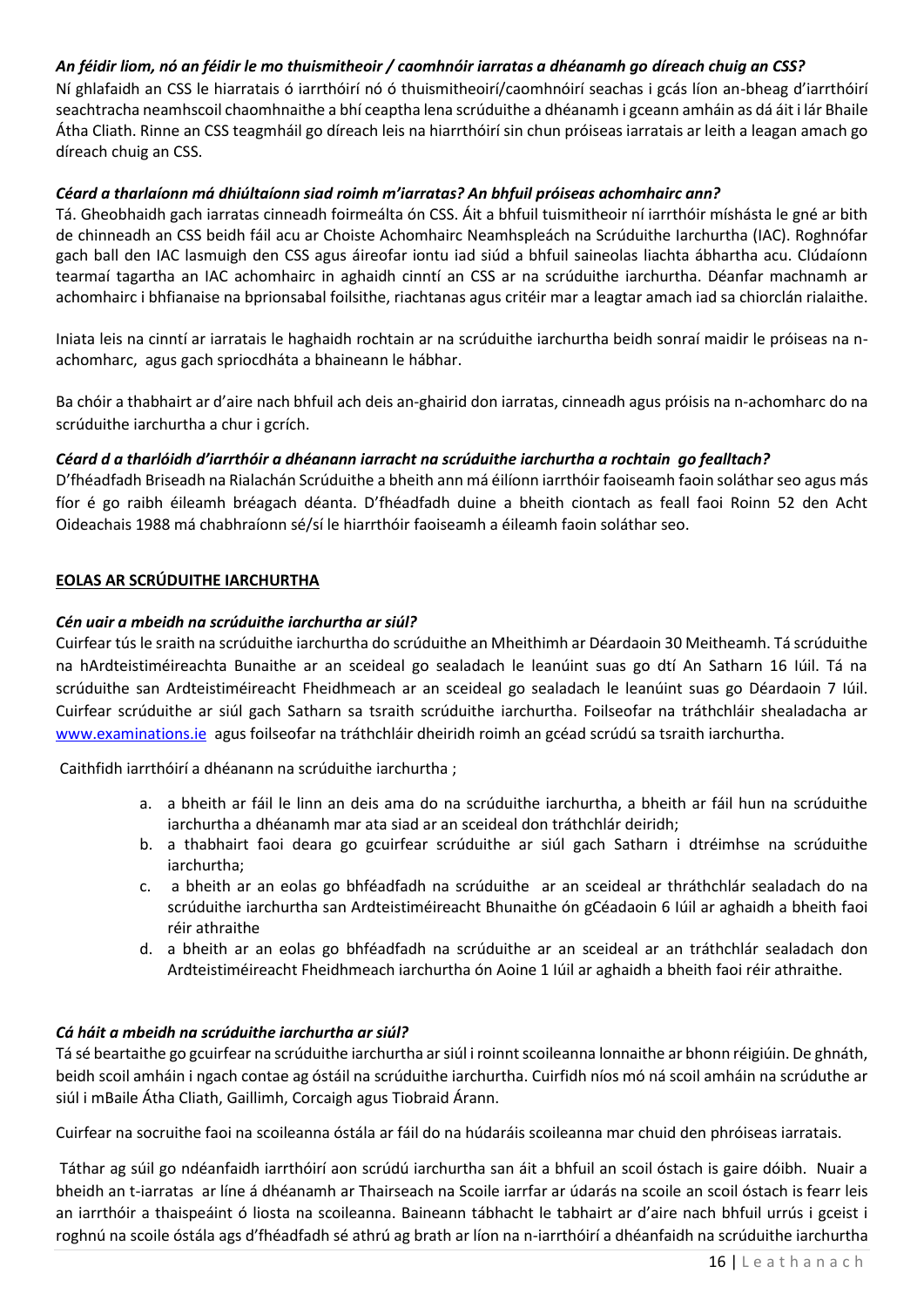ar deireadh thiar. Coimeádann an CSS an ceart an áit a bhfuil na scoileanna óstacha a athrú ag brath ar líon na niarrthóirí a bheidh i láthair do na scrúduithe.

Caithfidh iarrthóirí a bheith in ann a socruithe féin a dhéanamh chun freastal ar an suí iarchurtha agus beidh siad freagrach as a iompar féin agus a gcostais lóistín agus ní éistfidh an CSS le hiarratais chun na scrúduithe sin a dhéanamh in ionaid eile.

#### *Céard a tharlóidh murar féidir liom na scrúduithe iarchurtha a dhéanamh?*

**Níl teagmhas ar bith eile ann don tsraith scrúduithe iarchurtha.** Má cheaptar go bhfuil iarrthóir incháilithe do na scrúduithe iarchurtha agus má fhanann nó má éiríonn se/sí tinn ag am na scrúduithe iarchurtha nó má bhíonn bás i gceist, nó má chailleann siad a scrúduithe ar chúis ar bith eile (lena n-áirítear Covid-19) is é an chéad deis eile a bheidh acu tabhairt faoin Ardteistiméireacht ná i Meitheamh 2023.

#### *An bhfuil costas ar bith i gceist le haghaidh na scrúduithe iarchurtha?*

Níl aon táille don tseirbhís seo. Caithfidh iarrthóirí a bheith ábalta a socruithe féin a dhéanamh le freastal ar an suí iarchurtha agus beidh siad freagrach as a iompar féin agus costais lóistín. Ní éistfidh an CSS le hiarratais na scrúduithe seo a dhéanamh in ionaid eile.

#### **EOLAS EILE**

*An bhfuil sé fíor go bhfaigheann iarrthóirí buntáiste ar leith sa mharcáil má bhionn deacrachtaí acu ar nós tinnis nó méala ag am scrúduithe?*

Caithfidh obair gach iarrthora a bheith marcáilte de réir na scéime marcála aontaithe don ábhar i gceist sna scrúduithe teistiméireachta. Déantar é sin chun ionramháil chothromasach chomhsheasmhach a dheimhniú i gcomhair gach iarrthóir. Tá scrúdaitheoirí teoranta don scéim mharcála aontaithe a chur i bhfeidhm ar an obair a chuirtear ar fáil i ndairíre sa scrúdú. Níl scóip ag scúdaitheoir imeacht ón scéim mharcála seo. Seans go bhfuil míthuiscint ann gur féidir le scrúdaitheoirí cúinsí saoil an mhic léinn aonair a cheadú ar bhealach éigin suibiachtúil. Ach níl sé sin fíor in aon chor.

#### *Cén fáth nach mbaineann sé sin le scruduithe na Sraithe Sóisearaí?*

Beidh an beartas ar fáil sna cláir i scrúdú geallta móra na hArdteistiméireachta amháin mar má chailltear scrúduithe ag an am seo d'fheadfaí áit i gcoláiste nó deis oibre a chailliúint agus a bheith ag fanacht bliain iomlán eile don chéad seans eile chun na scrúduithe a dhéanamh.

Ní scrúdú geallta móra é An tSraith Shóisearach. Leanfar le tacú a thabhairt do iarrthóirí na Sraithe Sóisearaí a bhfuil méala nó tinneas tromchúiseach acu ag am scrúdaithe chun a scrúduithe a dhéanamh faoi na socruithe atá ann.

**Má tá ceist ar bith agat déan teagmháil le: Rannóg na Scrúduithe Iarchurtha Fón 090-6442783 Ríomhphost:** [deferredexaminations@examinations.ie](mailto:%20deferredexaminations@examinations.ie)

## <span id="page-16-0"></span>**7. Próiseas Marcála na Scrúduithe**

#### *An mbíonn botúin ar an scrúdpháipéar riamh? Má bhíonn, cad a dhéanann an CSS?*

Tá bearta fairsinge i bhfeidhm ag an CSS i rith an phróisis leis na páipéir a leagan amach chun cosc a chur ar earráidí ó bheith ag tarlú ar an gcéad dul síos nó chun iad a aimsiú sula dtarlaíonn an scrúdú. Faraor, i ngach córas scrúdaithe, agus is cuma cé chomh fairsing agus atá na bearta seo, tarlóidh sé go hannamh nach n-aimseofar earráid i scrúdpháipéar roimh ré. Leanaimid an prionsabal bunúsach nár chóir duit a bheith faoi mhíbhuntáiste mar thoradh ar aon earráid ar cheistpháipéar.

I gcás aon earráide, cuirfimid bearta i bhfeidhm lena chinntiú, chomh fada agus is féidir, go gcloítear leis an bprionsabal seo. Beidh éagsúlachtaí sna bearta seo, mar tarlóidh siad mar thoradh ar mhionanailís de thionchar gur dócha a bheith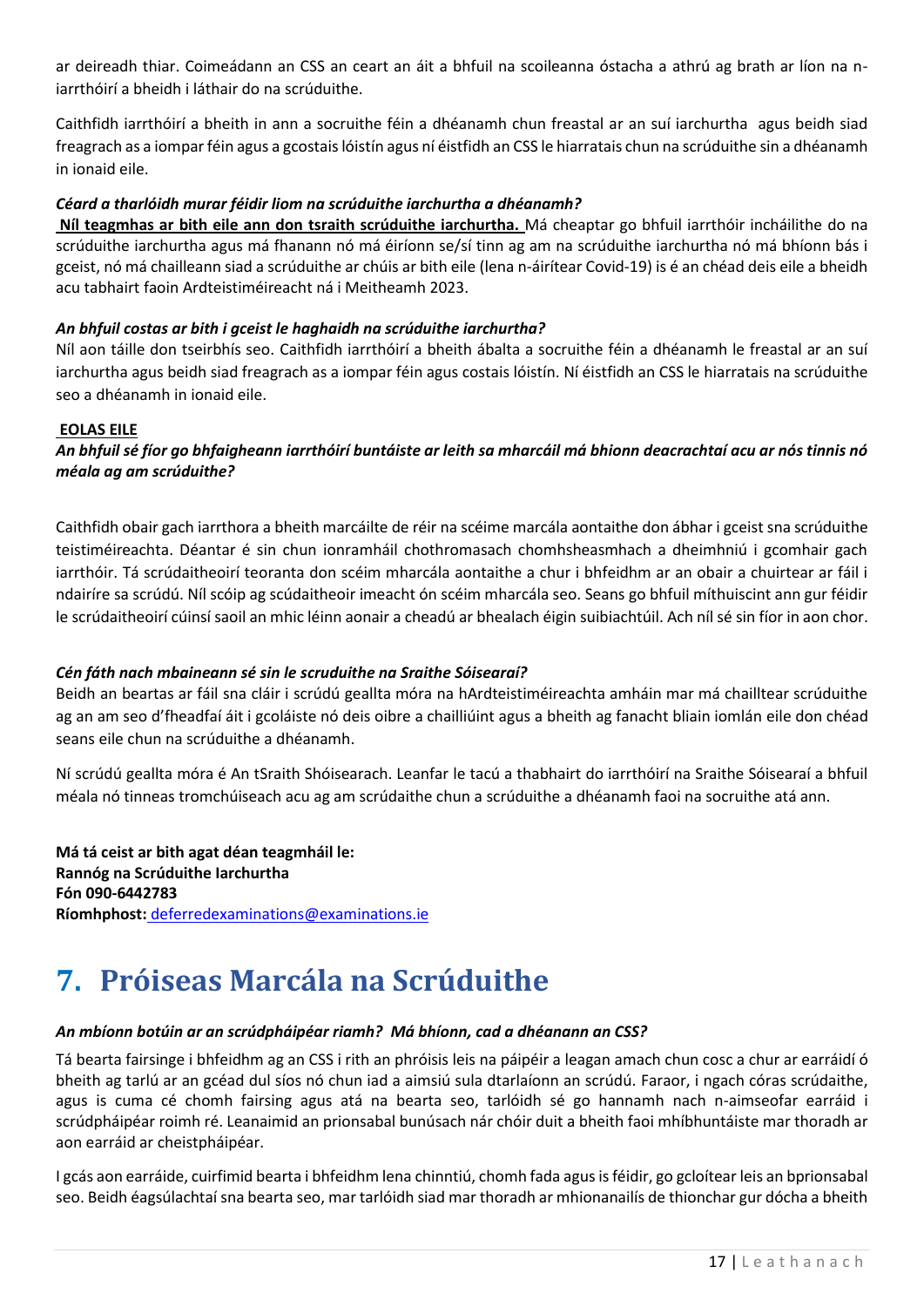ann agus de thionchar bhreathnaithe na hearráide ar do chuid oibre. Tá tuilleadh sonraí maidir leis an gcaoi a ndéileáiltear le hearráidí sna scrúdpháipéir ar fáil ar ár suíomh gréasáin ag [www.examinations.ie.](http://www.examinations.ie/)

#### *An bhfuil na scrúdpháipéir san fhormáid chéanna agus sa struchtúr céanna mar a bhí sna blianta roimhe seo?*

Mar fhreagra ar an gcur isteach ar an teagasc agus ar an bhfoghlaim a bhí ag rang na hArdteistiméireachta de 2022, rinneadh athruithe móra ar scrúdpháipéir scríofa na hArdteistiméireachta. Is é an aidhm a bhaineann leis na coigeartuithe breise seo ná chun an t-ualach a laghdú, chomh fada agus is féidir, d'iarrthóirí agus iad ag ullmhú do na scrúduithe scríofa agus ar lá an scrúduithe freisin araon. Tháinig na coigeartuithe breise seo chun críche tar éis plé a bhí ann idir an Roinn Oideachais, An Chomhairle Náisiúnta Curaclaim agus Measúnachta agus Coimisiún na Scrúduithe Stáit. Is coigeartuithe breise iad ar na coigeartuithe a fógraíodh roimhe seo i mí Lúnasa 2021. Is féidir teacht ar choigeartuithe breise (Feabhra 2022) anse[o Coigeartuithe Breise](https://www.examinations.ie/misc-doc/IR-EX-84966562.pdf) - Feabhra 2022

Sna scrúdpháipéir scríofa, léireofar na coigeartuithe breise a fógraíodh. Ba é aidhm an CSS ná struchtúr agus leagan amach iomlán an scrúdpháipéir a choimeád ionas go n-aithnítear na scrúdpháipéir chomh fada agus is féidir. Den chuid is mó, cuireadh na leasuithe ar fad ar na páipéir i gcrích trí na treoracha a athrú ar an scrúdpháipéar. I gcás na Gaeilge ní rabhthas in ann aon choigeartú cóir a dhéanamh ar pháipéar 1, mar sin is ar pháipéar 2 amháin a ndearnadh na coigeartuithe.

I mbeagnach gach cás, cuireadh rogha sa bhreis trí líon na gceisteanna atá le freagairt a laghdú sa scrúdú. Cé go mbeidh tionchar aige seo ar an am atá ag teastáil a laghdú freisin chun an scrúdú a chur i gcrích, ní athrófar tréimhse ama gach scrúdaithe, agus dá bhrí sin laghdófar go mór an brú ama. Tá an tsraith deiridh de choigeartuithe ar na scrúdpháipéir scríofa do 2022 mar an gcéanna leis an tsraith deiridh de choigeartuithe a rinneadh ar na scrúdpháipéir de 2021. Dá réir sin, is acmhainn úsáideach iad páipéir 2021 atá ar fáil ar ár suíomh gréasáin, chun soiléiriú a thabhairt duit faoi cad iad na coigeartuithe atá i gcceist.

#### *An mbeidh mé faoi mh*í*bhuntáiste nuair a dhéantar comparáid leis na torthaí ó na blianta roimhe seo?*

Tá na hathruithe fairsinge a fógraíodh maidir leis na scrúduithe mar aitheantas ar na dúshláin a bhí i ndán do scoláirí de bharr Covid-19. Tá siad ag tógáil ar na hathruithe a rinneadh cheana féin ar na páipéir agus cuireadh iad in iúl do na scoláirí i mí Lúnasa 2021. Leis na hathruithe seo le chéile, ciallaíonn sé nach gá d'ábhar imní a bheith ar na scoláirí go mbeidh siad faoi mhíbhuntáiste i gcomparáid lena bpiaraí. Déanfar na scrúduithe a struchtúrú ar bhealach atá aitheanta, ach le rogha níos mó agus laghdú i líon na gceisteanna atá le freagairt.

Luaigh scoláirí atá ag déanamh na hArdteistiméireachta i mbliana na hábhair imní atá orthu maidir le 'boilsciú na ngrád', agus go bhfuil seans ann gur bhainn scoláirí torthaí amach sna blianta roimhe seo ina mbeadh sé níos deacra do rang 2022 dul in iomaíocht le haghaidh áiteanna san ardoideachas. Lena chinntiú nach bhfuil cohórt scrúdaithe 2022 faoi mhíbhuntáiste beidh bearta curtha i bhfeidhm ag an CSS lena chinntiú nach mbeidh sraith iomlán na dtorthaí sa chomhiomlán don bhliain seo níos ísle ná mar a bhí siad anuraidh. Ciallaíonn sé seo nach mbeidh rang 2022 faoi mhíbhuntáiste i gcomparáid le rang 2020 nó 2021.

#### *Cé a mharcálann mo chuid oibre?*

Ceapann an CSS scrúdaitheoirí, múinteoirí a bhfuil taithí acu in ábhar áirithe go hiondúil, chun an mharcáil a dhéanamh. Cuireann foireann ó Rannóg Scrúdaithe agus Measúnachta an CSS oiliúint orthu agus déanann siad monatóireacht orthu.

#### *Conas a dhéantar mo chuid oibre a mharcáil?*

Lena chinntiú go ndéantar obair gach iarrthóra a mharcáil ar an mbealach céanna, ullmhaítear scéim mharcála do gach scrúdú. Tá i bhfad níos mó sonraí sa scéim mharcála seo ná mar atá i ndáileadh na marcanna a thaispeántar ar an scrúdpháipéar agus déileáiltear ann le bealaí incheadaithe chun gach ceist a fhreagairt. Tugann scrúdaitheoirí a bhfuil taithí acu an scéim mharcála chun críche ag comhdhálacha a dhéantar a reáchtáil go luath tar éis na scrúduithe. Leis seo, is féidir na breathnóireachtaí a dhéanann Cumann na Múinteoirí ar an scrúdpháipéar a chur san áireamh don ábhar agus do pháirtithe leasmhara eile. Ina dhiaidh sin, foilsíonn an CSS scéim mharcála do gach ábhar. Beidh na scéimeanna marcála ar fáil i scoileanna agus ar [www.examinations.ie](http://www.examinations.ie/) in am chun breathnú ar scripteanna.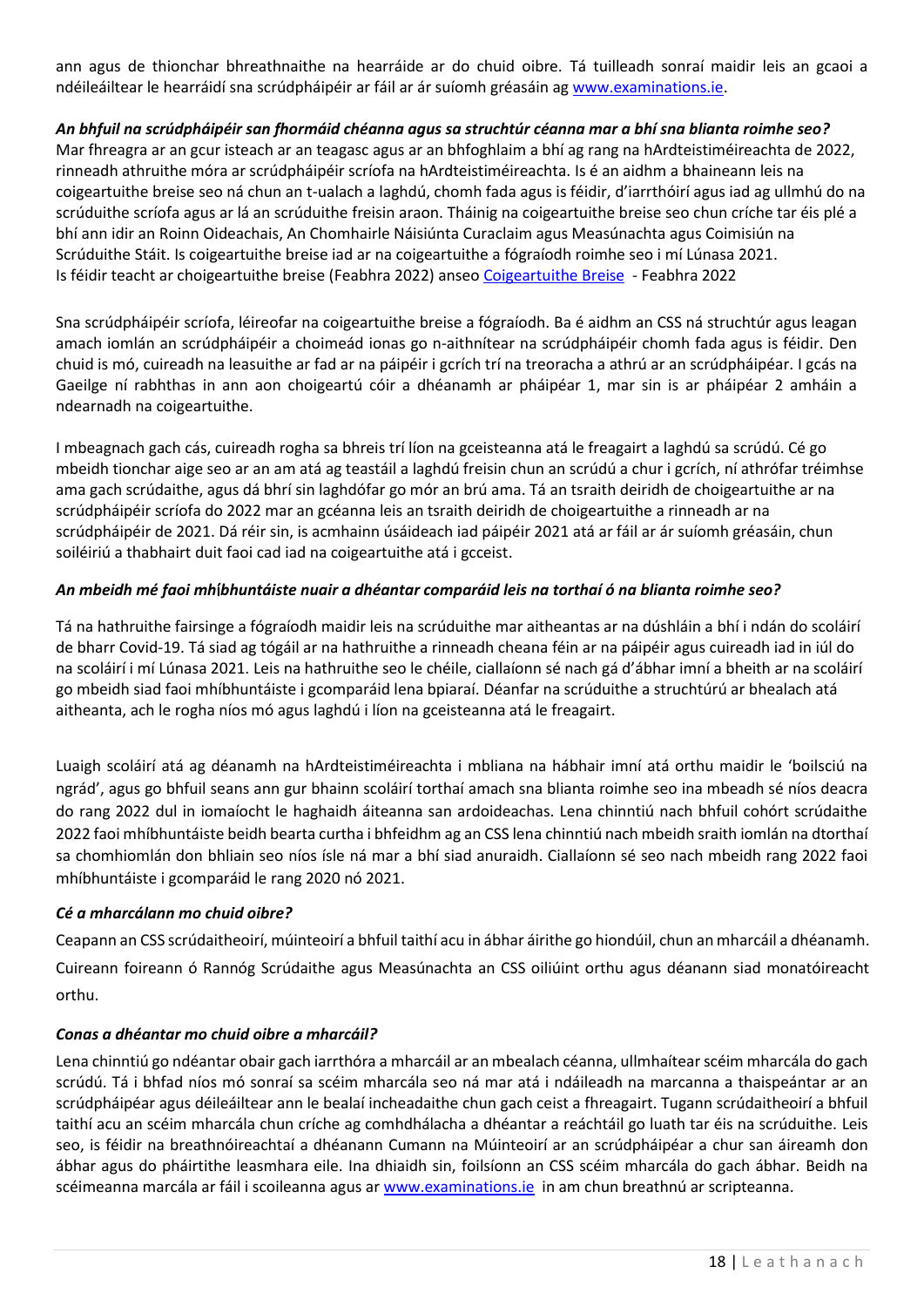#### *Conas a dhéantar monatóireacht ar an bpróiseas marcála?*

Déanann an Príomhscrúdaitheoir monatóireacht ar an marcáil ar an obair scrúdaithe agus éilíonn sé/sí ar na scrúdaitheoirí uile marcáil a dhéanamh i gcomhréir leis an scéim mharcála. Ag céimeanna éagsúla i rith an phróisis mharcála cuireann scrúdaitheoirí isteach samplaí d'obair iarrthóirí atá marcáilte acu. Cuireann siad staitisticí ar fáil freisin maidir leis na marcanna atá á mbronnadh ionas gur féidir monatóireacht leanúnach a chur i gcrích ar an bpróiseas monatóireachta.

### <span id="page-18-0"></span>**8. Marcáil Ar Líne**

#### *Cad iad na hábhair atá á marcáil ar líne i mbliana?*

D'éirigh le Coimisiún na Scrúduithe Stáit (CSS) córas marcála ar líne a úsáid go rathúil chun ábhair Ardteistiméireachta agus Sraithe Sóisearaí áirithe a mharcáil in 2019 agus chun ábhair Ardteistiméireachta a mharcáil in 2020 agus in 2021. Is iad seo a leanas na hábhair/comhpháirteanna a dhéanfar a mharcáil ar líne in 2022 don **Ardteistiméireacht**:

| Ábhar                     | Leibhéil                    | Comhpháirt                      |
|---------------------------|-----------------------------|---------------------------------|
| Gaeilge                   | Ardleibhéal, Gnáthleibhéal, | Scríofa (páipéar 1 & páipéar 2) |
|                           | Bonnleibhéal                |                                 |
| Béarla                    | Ardleibhéal & Gnáthleibhéal | Scríofa (páipéar 1 & páipéar 2) |
| Matamaitic                | Ardleibhéal, Gnáthleibhéal, | Scríofa                         |
|                           | Bonnleibhéal                |                                 |
| <b>Stair</b>              | Ardleibhéal & Gnáthleibhéal | Scríofa & Obair Chúrsa          |
| Tíreolaíocht              | Ardleibhéal & Gnáthleibhéal | Scríofa & Obair Chúrsa          |
| Fraincis                  | Ardleibhéal & Gnáthleibhéal | Scríofa & Cluastuiscint         |
| Gearmáinis                | Ardleibhéal & Gnáthleibhéal | Scríofa & Cluastuiscint         |
| Spáinnis                  | Ardleibhéal & Gnáthleibhéal | Scríofa & Cluastuiscint         |
| Ealaín                    | Ardleibhéal & Gnáthleibhéal | Scríofa                         |
| Matamaitic Fheidhmeach    | Ardleibhéal & Gnáthleibhéal | Scríofa                         |
| <b>Fisic</b>              | Ardleibhéal & Gnáthleibhéal | Scríofa                         |
| Ceimic                    | Ardleibhéal & Gnáthleibhéal | Scríofa                         |
| Eolaíocht Talmhaíochta    | Ardleibhéal & Gnáthleibhéal | Scríofa & Obair Chúrsa          |
| Bitheolaíocht             | Ardleibhéal & Gnáthleibhéal | Scríofa                         |
| Innealtóireacht           | Ardleibhéal & Gnáthleibhéal | Scríofa                         |
| Cuntasaíocht              | Ardleibhéal & Gnáthleibhéal | Scríofa                         |
| Gnó                       | Ardleibhéal & Gnáthleibhéal | Scríofa                         |
| Eacnamaíocht              | Ardleibhéal & Gnáthleibhéal | Scríofa & Obair Chúrsa          |
| Teicneolaíocht            | Ardleibhéal & Gnáthleibhéal | Scríofa                         |
| Ceol                      | Ardleibhéal & Gnáthleibhéal | Páipéir Cumadóireachta &        |
|                           |                             | Éisteachta [Croíchúrsa] amháin  |
| Eacnamaíocht Bhaile       | Ardleibhéal & Gnáthleibhéal | Páipéar scríofa amháin          |
| Oideachas Reiligiúnach    | Ardleibhéal & Gnáthleibhéal | Scríofa & Obair Chúrsa          |
| Corpoideachas             | Ardleibhéal & Gnáthleibhéal | Páipéar scríofa amháin          |
| <b>GCAT (Nascmhodúil)</b> | Comhleibhéal                | Páipéar scríofa amháin          |
| Polaitíocht agus Sochaí   | Ardleibhéal & Gnáthleibhéal | Scríofa & Obair Chúrsa          |

#### *Cad a chiallaíonn sé seo domsa?*

Déanfaidh tú do scrúduithe ar an ngnáthbhealach. Déanfar do scripteanna sna hábhair sa tábla thuas a scanadh nuair a thagann siad ar ais ón ionad scrúdaithe agus athrófar iad go script leictreonach. Coinneofar an script páipéir freisin. Ansin, déanfaidh scrúdaitheoirí na híomhánna scanta de do scripteanna scrúdaithe a mharcáil ag baint úsáid as bogearraí atá deartha go speisialta chun na críche seo. Tá do chuid oibre á marcáil **AR** ríomhaire, ní **AG** ríomhaire. Déanann an mharcáil ar líne marcáil ardchaighdeáin agus iontaofa a éascú de do fhreagraí scrúdaithe.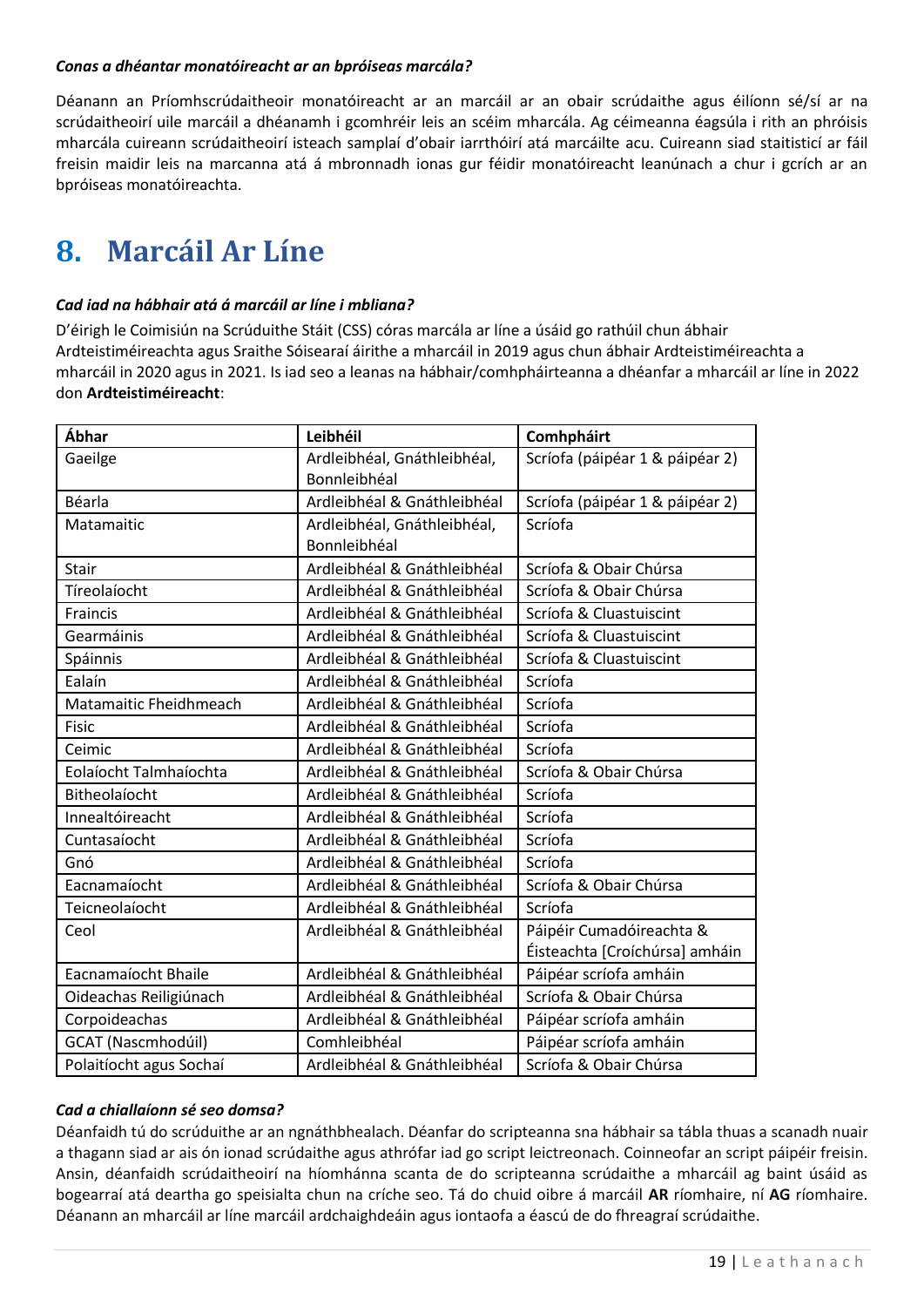#### *An bhfuil aon athruithe déanta ar na scrúdpháipéir nach mór dom a bheith ar an eolas fúthu mar thoradh ar mo scripteanna a bheith marcáilte ar líne?*

Níl aon athrú ábhair ar a bhfuil sna scrúdpháipéir mar thoradh orthu a bheith marcáilte ar líne. Baineann na hathruithe a ndéantar cur síos orthu anseo leis an bhformáidiú agus leis an gcuma atá orthu amháin.

Tá trí fhormáid éagsúla de na scrúdpháipéir:

- scrúduithe ina bhfuil ceistpháipéar ar leith atá scartha ón bhfreagarleabhar nó ó stáiseanóireacht eile atá in úsáid.
- scrúduithe ina bhfuil leabhar ceisteanna agus freagraí is féidir a thabhairt ar ais ina bhfuil na ceisteanna ar fad agus na spásanna chun iad a fhreagairt.
- scrúduithe ina bhfuil leabhar ceisteanna agus freagraí is féidir a thabhairt ar ais ina bhfuil na ceisteanna gearrfhreagra agus na spásanna chun iad a fhreagairt, chomh maith le leathanaigh ar a bhfuil línte chun na ceisteanna ina bhfuil freagraí níos faide a fhreagairt. Tá na ceisteanna iad féin ina bhfuil freagraí níos faide curtha ar fáil ar cheistpháipéar ar leith.

Is iad seo a leanas na hábhair a mharcáiltear ar líne a mbeidh **leabhar ceisteanna agus freagraí is féidir a thabhairt ar ais** acu in 2022:

| An Ardteistiméireacht - Leabhar Ceisteanna agus Freagraí is Féidir a Thabhairt ar Ais |                      |  |  |
|---------------------------------------------------------------------------------------|----------------------|--|--|
| Gaeilge                                                                               | Gnó                  |  |  |
| Matamaitic                                                                            | Eacnamaíocht         |  |  |
| Tíreolaíocht                                                                          | Teicneolaíocht       |  |  |
| Fraincis                                                                              | Ceol                 |  |  |
| Gearmáinis                                                                            | Eacnamaíocht Bhaile  |  |  |
| Spáinnis                                                                              | Corpoideachas        |  |  |
| Eolaíocht Talmhaíochta                                                                | Nascmhodúil (GCAT)   |  |  |
| Bitheolaíocht                                                                         | Polaitíocht & Sochaí |  |  |

Tá freagarleabhar nua de chuid na hArdteistiméireachta a úsáidfear i ngach ábhar Ardteistiméireachta ina mbeidh freagarleabhar ar leith ag teastáil. Is é atá i gceist leis an bhfreagarleabhar seo ina bhfuil 36 leathanach clúdach tosaigh, roinnt treoracha ar leathanach 2, agus 34 leathanach ar a bhfuil línte.

Beidh ort an t-ábhar, an leibhéal agus an leagan páipéir (Béarla/Gaeilge) atá á ndéanamh agat a lua trí scáthú iomlán a dhéanamh sna ciorcail chuí ar an gclúdach. I gcás na n-ábhar nach bhfuil á marcáil ar líne, scríobhfaidh tú ainm an ábhair sa spás atá curtha ar fáil.

Is gá duit gach uimhir ceiste a mharcáil go soiléir sa spás atá curtha ar fáil agus ina áit sin leathanach nua a úsáid agus gach ceist a thosú ar leathanach nua.

Tá roinnt mionathruithe tar éis a bheith déanta ar chuma na scrúdpháipéar agus na dtáirgí stáiseanóireachta chun an próiseas scanta a éascú. Tá na gnéithe seo a leanas le feiceáil ar na leathanaigh uile: barrachóid, marcanna a bhfuil cruth L ar na ceithre chúinne, agus 'haitseáil' ar feadh na gcnámh droma sa lár, agus tá limistéir shainithe shoiléire acu ar fad inar cheart duit do chuid freagraí a scríobh.

#### *An féidir liom páipéar breise a iarraidh?*

Tá trí tháirge stáiseanóireachta breise de chuid na hArdteistiméireachta ann:

- 1. Freagarleabhar Breise 4 leathanach ina bhfuil leathanach clúdaigh de dhath bán agus trí leathanach ar a bhfuil línte.
- 2. Freagarleabhar Grafpháipéir Breise 4 leathanach ina bhfuil leathanach clúdach de dhath bán agus trí leathanach de ghrafpháipéar.
- 3. Freagarleabhar Stáiseanóireachta Cuntasaíochta 4 leathanach ina bhfuil leathanach clúdach de dhath bán agus trí leathanach de stáiseanóireacht cuntasaíochta.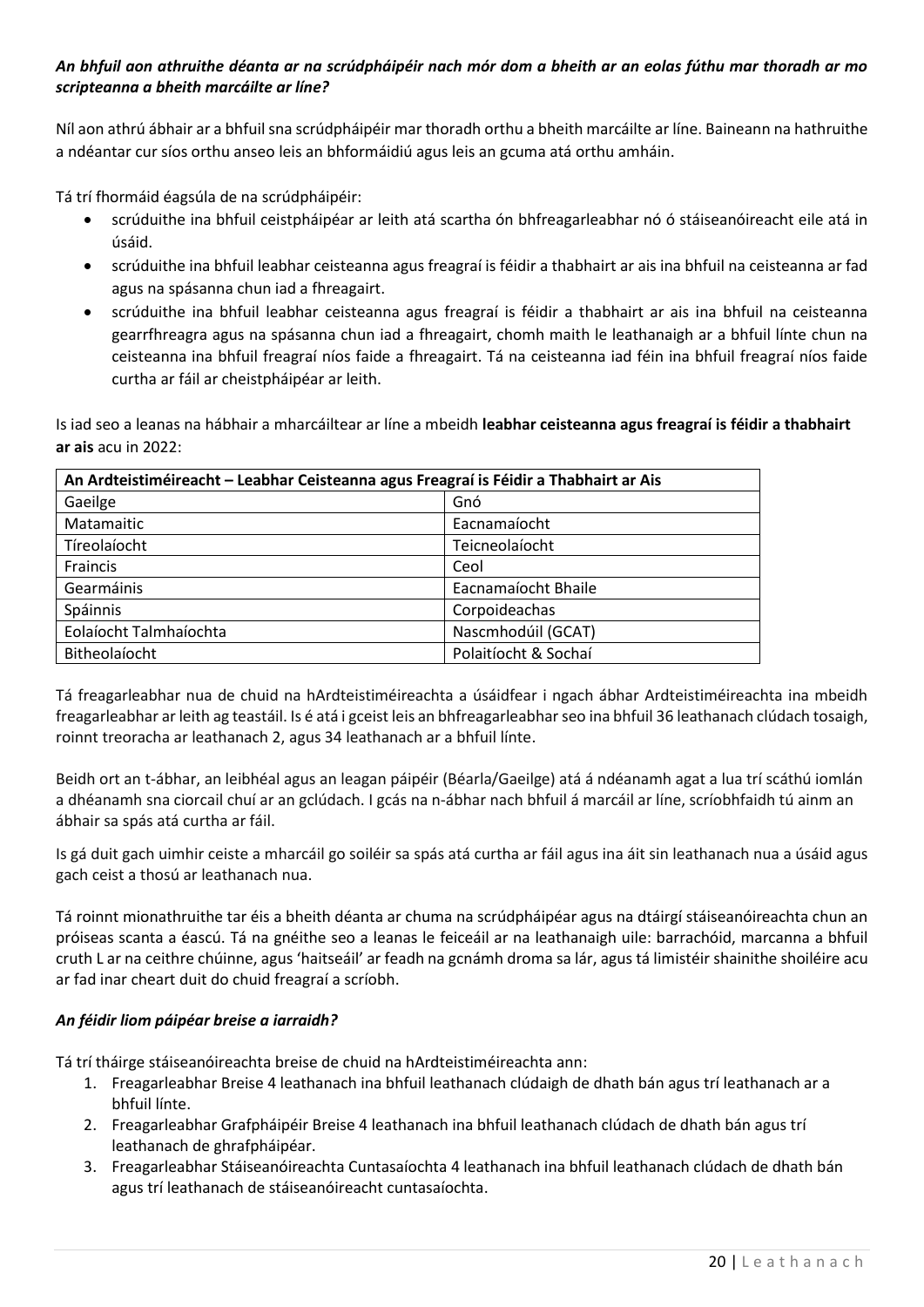**Beidh freagarleabhair bhreise ar a bhfuil línte ar fáil duit mura bhfuil dóthain spáis scríbhneoireachta agat i do fhreagarleabhar. Beidh freagarleabhair grafphápéir bhreise agus freagarleabhair cuntasaíochta bhreise ar fáil ach iad a iarraidh. Tá treoir tugtha d'fheitheoirí gan freagarleabhair bhreise a sholáthar ag tús na scrúduithe.**

#### *Má scríobhaim lasmuigh de na himill/limistéir shainithe, an mbeidh an scrúdaitheoir in ann mo chuid freagraí a fheiceáil?*

Ba chóir duit do chuid freagraí a líonadh isteach ag baint úsáid as na spásanna atá curtha ar fáil ar an scrúdpháipéar/ar an bhfreagarleabhar lena chinntiú go ndéantar na freagraí ar fad a thaifeadadh sa phróiseas scanta. Cé go ndéanfaidh an próiseas scanta an íomhá a thaifeadadh ina bhfuil níos mó ná na spásanna le haghaidh scríbhneoireachta, tá an baol ann nach mbeidh ábhar atá scríofa lasmuigh de na limistéir seo le feiceáil ag na scrúdaitheoirí.

#### *An mbeidh cead agam peann luaidhe a úsáid sna scrúduithe nó an gá dom díreach peann Gorm nó Dubh a úsáid?*

San áireamh sna scrúdpháipéir in ábhair atá á marcáil ar líne beidh an treoir seo a leanas "*Scríobh do fhreagraí i bpeann dubh nó gorm. Is féidir leat peann luaidhe a úsáid le haghaidh graf agus léaráidí amháin.*"

Bhí a lán ceisteanna againn faoin treoir seo ó mhúinteoirí, tuismitheoirí agus iarrthóirí agus ba mhian linn é seo a shoiléiriú. Molaimid go mór duit peann gorm nó dubh a úsáid le do fhreagraí a scríobh. Ba chóir go mbeadh an úsáid a bhaintear as pinn luaidhe (pinn luaidhe daite san áireamh) teoranta do ghraif agus do léaráidí. Má bhaineann tú úsáid as peann luaidhe, ba chóir duit a bheith ar an eolas go bhfuil seans ann nach mbeidh peann luaidhe atá doiléir le feiceáil go soiléir ag an scrúdaitheoir.

#### *An bhfuil aon rud eile nár chóir dom a úsáid nuair atá mo scrúdú á chur i gcrích agam?*

Níor chóir leacht ceartúcháin a úsáid ná níor chóir duit aon bhotúin a ghlanadh amach. Seachas sin, moltar duit líne a chur trí do bhotún agus leanúint ar aghaidh. Chomh maith leis sin, ná bain úsáid as pinn ghlóthacha ná pinn aibhsithe.

#### **NÍ MÓR DUIT A CHINNTIÚ GO BHFUIL AN tEOLAS SEO A LEANAS CURTHA I gCRÍCH I gCEART:**

➢ Beidh ort **Lá agus Mí do Bhreithe** a chur ar fáil ar an gclúdach tosaigh den stáiseanóireacht scrúdaithe uile, in éineacht le do scrúduimhir. Féach an sampla thíos ina dtaispeántar iarrthóir 123456 a bhfuil lá agus mí a bhreithe ar an 12<sup>ú</sup> Samhain. **Déan cinnte de go bhfuil tú cruinn agus do scrúduimhir agus lá agus mí do bhreithe á líonadh isteach agat.**



➢ Ar an gclúdach den fhreagarleabhar Ardteistiméireachta, ní mór duit an t-ábhar, an leibhéal agus an leagan teanga (Béarla nó Gaeilge) a bhfuil an freagarleabhar in úsáid agat dóibh a lua trí scáthú iomlán a dhéanamh sna ciorcail chuí – féach an sampla thíos. the cover of the Leaving Certificate answerbook, you must also indicate the subject, level and language version (English or Gaeilge) you are using the answerbook for by fully shading in the relevant circles – see example below. **Ní mór é seo a chur i gcrích go cúramach lena chinntiú go dtugtar an script don scrúdaitheoir ceart le marcáil a dhéanamh uirthi**.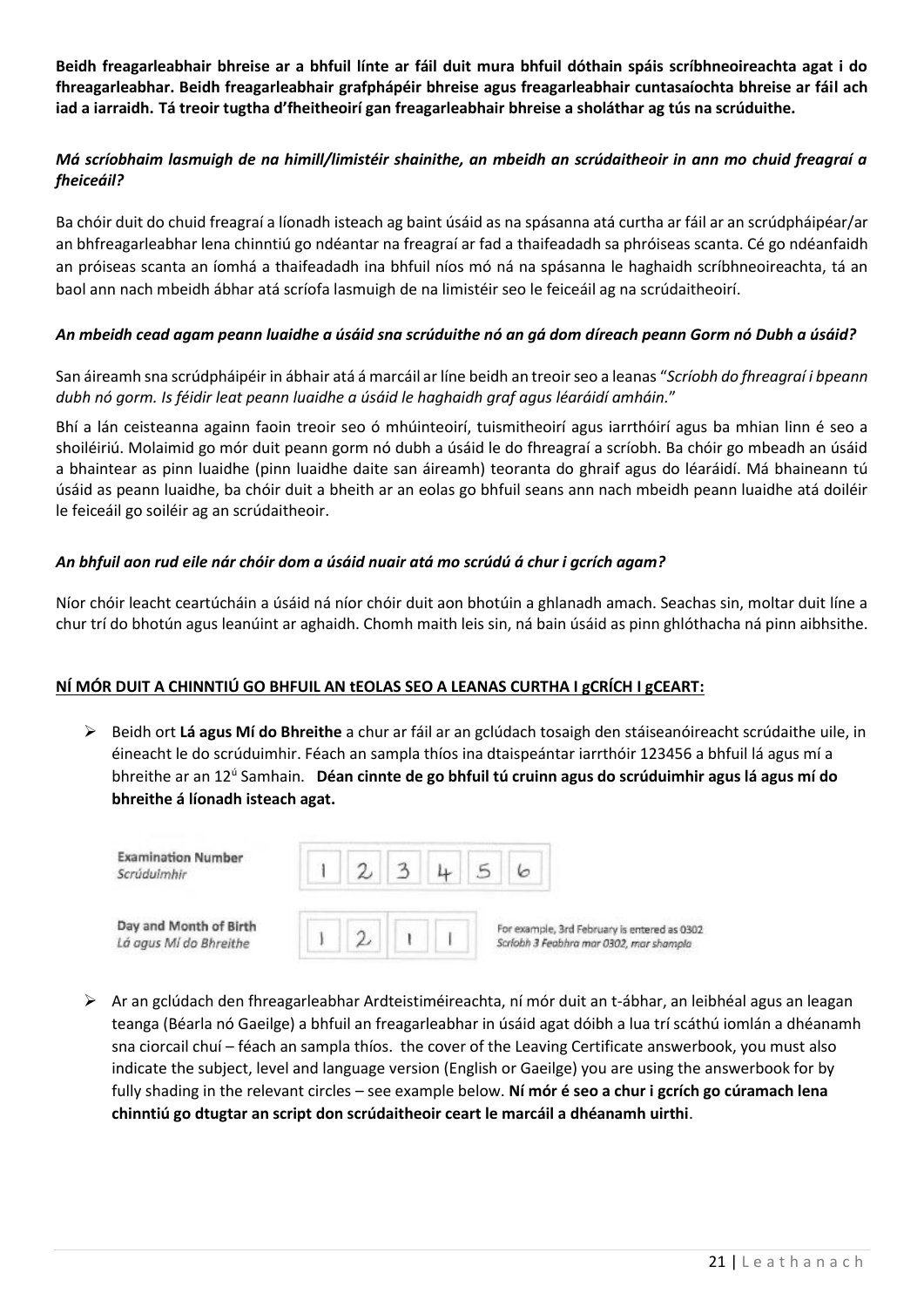| 9999X799X9X |  |
|-------------|--|

#### Leaving Certificate Examination Answerbook for use in 2022 Scrúdú na hArdteistiméireachta: Freagarleabhar le húsáid in 2022

| Code        | Scáthaigh go hiomlán an ciorcal taobh leis an óbhar, an leibhéal, agus an teanga trína bhfreagróidh tú.<br>Subject                                                                   |         | Level                     | Answered through                                                                        |
|-------------|--------------------------------------------------------------------------------------------------------------------------------------------------------------------------------------|---------|---------------------------|-----------------------------------------------------------------------------------------|
| Cód         | Ábhar                                                                                                                                                                                |         | Leibhéal                  | Freagraíodh trí                                                                         |
| 001         | Gaeilge Páipéar 2                                                                                                                                                                    |         | Higher<br>Ardleibhéal     | English                                                                                 |
| 002 P1      | English Paper 1                                                                                                                                                                      | 0       | Ordinary<br>Gnáthleibhéal | Gaeilge                                                                                 |
| 002 P2      | English Paper 2                                                                                                                                                                      | Ω       |                           |                                                                                         |
| 004         | History<br>Stair                                                                                                                                                                     |         |                           |                                                                                         |
| 014         | Art<br><b>Ealain</b>                                                                                                                                                                 |         |                           |                                                                                         |
| 020         | <b>Applied Mathematics</b><br>Matamaitic Fheidhmeach                                                                                                                                 |         |                           | <b>Centre Stamp</b><br>Stampa an Ionaid                                                 |
| 021         | Physics<br>Fisic                                                                                                                                                                     | O       |                           |                                                                                         |
| 022         | Chemistry<br>Ceimic                                                                                                                                                                  |         |                           |                                                                                         |
| 027         | Engineering<br>Innealtóireacht                                                                                                                                                       | O       |                           |                                                                                         |
| 032         | Accounting<br>Cuntasaíocht                                                                                                                                                           | $\circ$ |                           |                                                                                         |
| 223         | Religious Education<br>Oideachas Reiligiúnach                                                                                                                                        |         |                           |                                                                                         |
| Scrúdulmhir | If your subject is not listed, write the subject name here:<br>Mura bhfuil d'ábhar ar an liosta, scríobh ainm d'ábhair anseo:<br><b>Examination Number</b><br>Day and Month of Birth |         | 5                         | For example, 3rd February is entered as 0302<br>Scríobh 3 Feabhra mar 0302, mar shampla |

# <span id="page-21-0"></span>**9. Torthaí – Ullmhú agus Eisiúint**

#### *Conas a dhéanfar na torthaí a eisiúint?*

I mbliana, táthar ag súil go ndéanfar na torthaí a eisiúint tríd an Tairseach Féinseirbhíse Iarrthóra.

Cuirfidh an CSS torthaí na hArdteistiméireachta ar fáil go díreach freisin don Lár-Oifig Iontrála (CAO). Leis seo, beidh an CAO in ann na hiarratais a phróiseáil le hiontráil a dhéanamh san ardoideachas gan mhoill agus na tairiscintí ardoideachais a eisiúint chugat a luaithe agus is féidir.

#### *Conas a dhéantar na torthaí a phróiseáil agus a sheiceáil?*

Nuair atá marcáil na scripteanna curtha i gcrích ag scrúdaitheoir, cuirtear an t-eolas ar fad ar ais go dtí an CSS. Cuirtear iomlán na marcanna le haghaidh gach comhpháirte d'ábhar atá déanta agat (béaltriail, cluastuiscint, triail phraiticiúil, páipéir scríofa etc.) isteach inár gcóras ríomhaireachta. Cuirtear raon nósanna imeachta seiceála agus dearbhú cáilíochta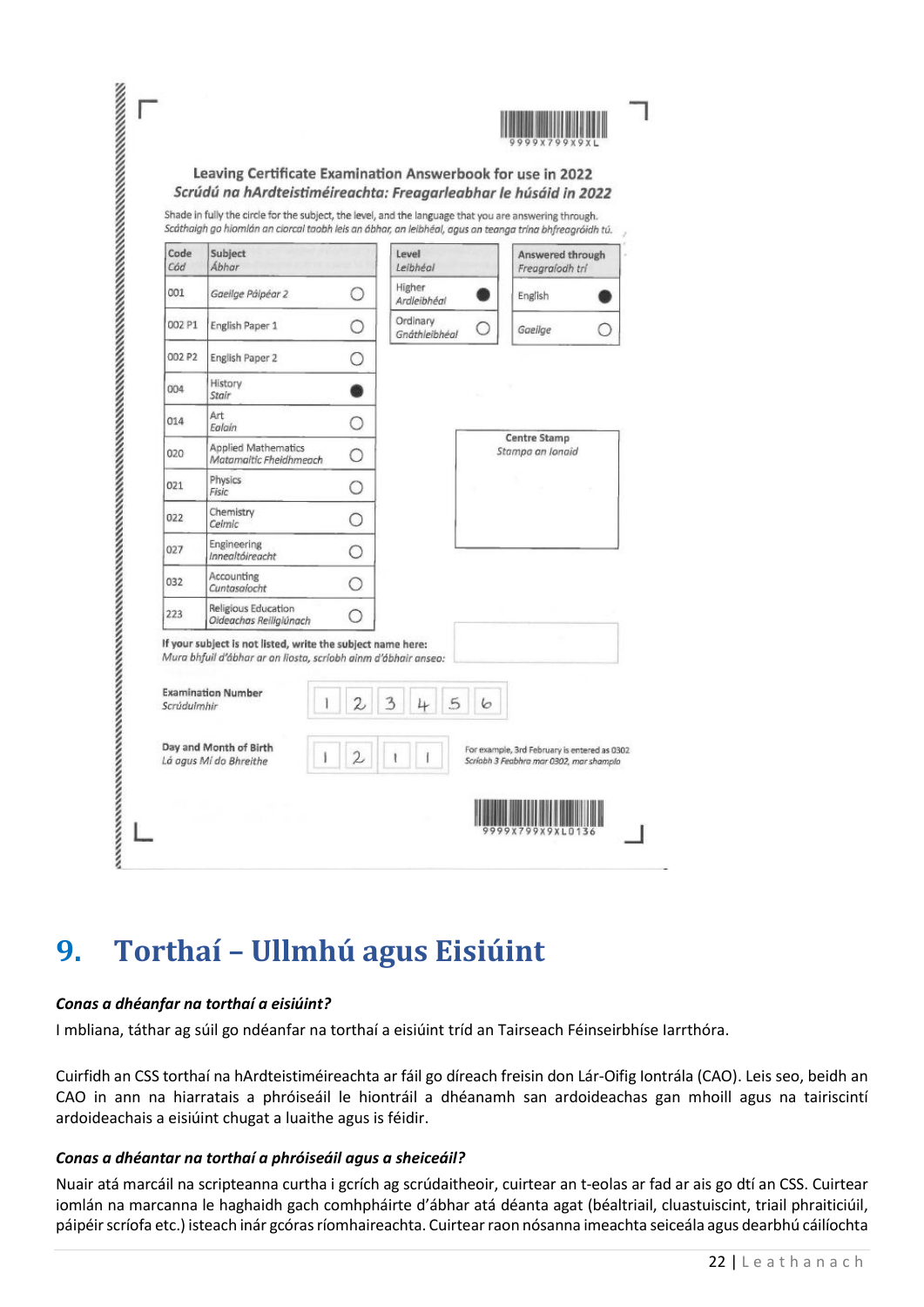i bhfeidhm ar phróisis na dtorthaí agus na ngrád le haghaidh na dtorthaí scrúdaithe atá dírithe ar chaighdeán na sonraí a choinneáil agus ar eolas iarrthóirí a aithint agus a thabhairt le chéile.

#### *An féidir le botúin tarlú i bpróiseas na scrúduithe?*

Ó am go chéile, d'fhéadfadh sé go mbeadh botúin ann. Ach, tá na próisis breathnú ar scripteanna agus na n-achomharc ann ionas gur féidir leat a fheiceáil go díreach conas a marcáladh do chuid oibre agus ionas go mbeidh an deis agat achomharc a dhéanamh má cheapann tú go raibh botún ann. Ag cur san áireamh líon mór na scripteanna scrúdaithe agus an t-ábhar scrúdaithe gaolmhar, agus líon mór na ndaoine a bhfuil baint acu sna torthaí a mharcáil agus a phróiseáil, tá an leibhéal earráide an-íseal. Tá córas an CSS le seiceáil agus le hathsheiceáil a dhéanamh deartha chun earráidí a aimsiú agus a cheartú sula ndéantar na torthaí a eisiúint.

#### **Tá socruithe réasúnta agam le haghaidh m'Ardteistiméireachta, an ndéanfar mo thorthaí a anótáil?**

Is é atá i gceist le socruithe áirithe atá curtha ar fáil faoi Scéim RACE ná tarscaoileadh nó díolúine ón measúnú ar chroíghné agus beidh nóta mínithe (anótáil) ann dá bharr, ina mbeidh an cineál coigeartaithe curtha in iúl, ar na ráitis torthaí shealadacha agus ar na teastais scrúdaithe deiridh.

#### Cathain a eiseofar na torthaí do m'Ardteistiméireacht?

Faraor, ní féidir tréimhse ama ar leith a ghealladh d'eisiúint na dtorthaí ag an bpointe seo.

Tá líon gnéithe suntasacha ann a bheidh tionchar acu ar dháta eisiúna thorthaí na hArdteistiméireachta i mbliana. Beidh scrúduithe curtha siar de chuid na hArdteistiméireachta ar siúl a bheidh teoranta go docht do scoláirí nach bhfuil in ann páipéar amháin nó níos mó a dhéanamh ag na príomhscrúduithe i mí an Mheithimh de bharr riochtaí míochaine tromchúiseacha nó de bharr báis duine mhuinteartha, ar chúinsí sláinte phoiblí, de bharr Covid-19. Ní féidir ag an bpointe seo líon na n-iarrthóirí a thomhas a mbeadh orthu na scrúduithe curtha siar a dhéanamh. Chomh maith leis sin, tá gealltanas tugtha, nach mbeidh torthaí Ardteistiméireacht 2022 ar an gcomhiomlán níos ísle ná na torthaí in 2021 agus le go mbeidh éifeacht ar an ngealltanas seo beidh gá le ham le mionanailís a dhéanamh ar thorthaí na marcála, leis an gcur i bhfeidhm, agus le dearbhú cáilíochta. Gné eile atá casta ná go bhfuil easnamh ann faoi láthair i líon na n-iarratas ar róil scrúdúcháin i ngach ábhar le haghaidh scrúduithe 2022.

Is féidir iarrthóirí a chur ar a suaimhneas go ndéanfaidh an CSS gach iarracht chun na scrúduithe a mharcáil agus na torthaí a phróiseáil chomh tapa agus is féidir agus lena chinntiú go mbeidh torthaí na scrúduithe ar fáil in am chun freastal ar riachtanais na n-iarrthóirí agus na n-úsáideoirí deiridh.

Déanfar dáta le haghaidh na dtorthaí a fhógairt a luaithe agus is féidir.

Cuirfear na torthaí ar fáil in am trátha tríd an Tairseach Féinseirbhíse Iarrthóra. Cuirfidh an CSS torthaí na hArdteistiméireachta ar fáil freisin go díreach don CAO. Leis seo, beidh an CAO in ann iarratais a phróiseáil le hiontráil a dhéanamh san ardoideachas gan mhoill agus na tairiscintí ardoideachais a eisiúint chugat a luaithe agus is féidir.

#### **Cad a tharlóidh tar éis eisiúint na dtorthaí?**

Cuirfear treoir bhreise ar na céimeanna torthaí agus tar éis na dtorthaí ar fáil nuair a eisítear na torthaí. Tríd an TFI, beidh rochtain agat ar raon seirbhísí ar líne leis na torthaí a eisiúint agus ar na próisis a bheidh ann tar éis na torthaí a eisiúint, a chlúdaíonn rochtain ar shonraí na gcomhpháirteanna, breathnú ar scripteanna agus achomhairc.

### <span id="page-22-0"></span>**10. An Tairseach Féinseirbhíse Iarrthóra**

#### **Cad é an Tairseach Féinseirbhíse Iarrthóra?**

Is éard atá sa Tairseach Féinseirbhíse Iarrthóra de chuid na hArdteistiméireachta seirbhís a sholáthraíonn Coimisiún na Scrúduithe Stáit (CSS) agus an Roinn Oideachais d'iarrthóirí na 6ú bliana a chuir isteach ar Ardteistiméireacht 2022. Is ionad ilfhreastail é an TFI le haghaidh raon seirbhísí ar líne d'iarrthóirí. Beidh cuntas cruthaithe agat ar an tairseach faoin am seo. Ní foláir duit sonraí do chuntais a choimeád slán ionas go mbeidh tú in ann rochatain a fháil ar do chuid torthaí.

Mura gcláraíonn tú NÍ bheidh tú in ann rochtain a dhéanamh ar an raon seirbhísí ar líne atá ar fáil ar an tairseach, mar seo a leanas: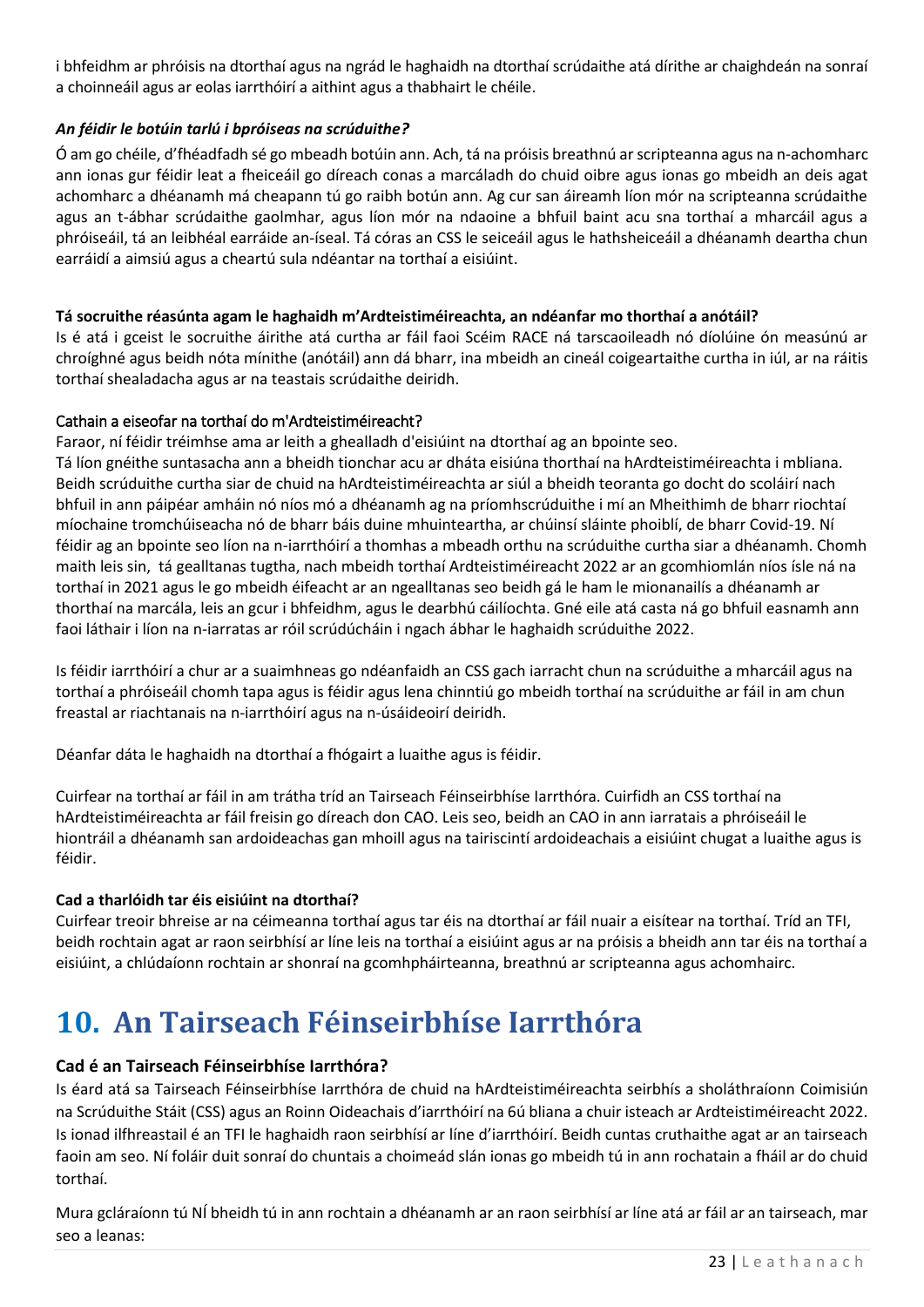- Rochtain ar do thorthaí scrúdaithe
- Rochtain ar mharcanna na gcomhpháirteanna in ábhair (e.g. marcanna béaltrialach, marcanna praiticiúla, etc.)
- Iarratas a dhéanamh chun breathnú ar do scripteanna
- Breathnú ar scripteanna ar líne in ábhar atá á marcáil ar líne
- Iarratas a dhéanamh ar achomharc
- Rochtain a dhéanamh ar thorthaí d'achomha(i)rc.

Tá an t-iarratas chun breathnú ar scripteanna, breathnú ar scripteanna atá á marcáil ar líne, seirbhísí an iarratais ar achomharc a dhéanamh agus ar thorthaí an achomhairc/na n-achomharc á gcur ar fáil ar líne amháin i mbliana.

D'fhéadfadh an CSS dul i dteagmháil leat ó am go ham le linn phróiseas Ardteistiméireacht 2022 chun tú a chur ar an eolas maidir leis na céimeanna sin thuas agus chun aon eolas a chur in iúl duit a d'fhéadfadh teacht chun solais le linn an Phróisis a d'fhéadfadh cur isteach ort. Déanfar teagmháil leat tríd an seoladh ríomhphoist agus an uimhir theileafóin a chuir tú ar fáil nuair a chláraigh tú tríd an Tairseach Féinseirbhíse Iarrthóra den chéad uair.

### <span id="page-23-0"></span>**11. Eisiúint agus na dTorthaí agus Tar Éis na Torthaí a Eisiúint- Breathnú ar Scripteanna agus Achomhairc**

#### **Cad a tharlóidh tar éis eisiúint na dtorthaí?**

Cuirfear treoir bhreise ar na céimeanna torthaí agus tar éis na dtorthaí ar fáil nuair a eisítear na torthaí. Tríd an TFI, beidh rochtain agat ar raon seirbhísí ar líne leis na torthaí a eisiúint agus ar na próisis a bheidh ann tar éis na torthaí a eisiúint, mar seo a leanas:

- Rochtain ar do thorthaí Ardteistiméireachta ina bhfuil, ar bhonn ábhair de réir ábhair
	- o Rochtain ar mharcanna na gcomhpháirteanna in ábhair (e.g. marcanna na bpáipéar scríofa, marcanna béaltrialach, marcanna praiticiúla, etc.)
	- o An t-iarratas chun breathnú ar do scripteanna marcáilte
	- o Breathnú ar líne ar na scripteanna marcáilte (in ábhair áirithe)
	- o An próiseas iarratais ar achomharc
- Rochtain ar thorthaí Achomha(i)rc na hArdteistiméireachta.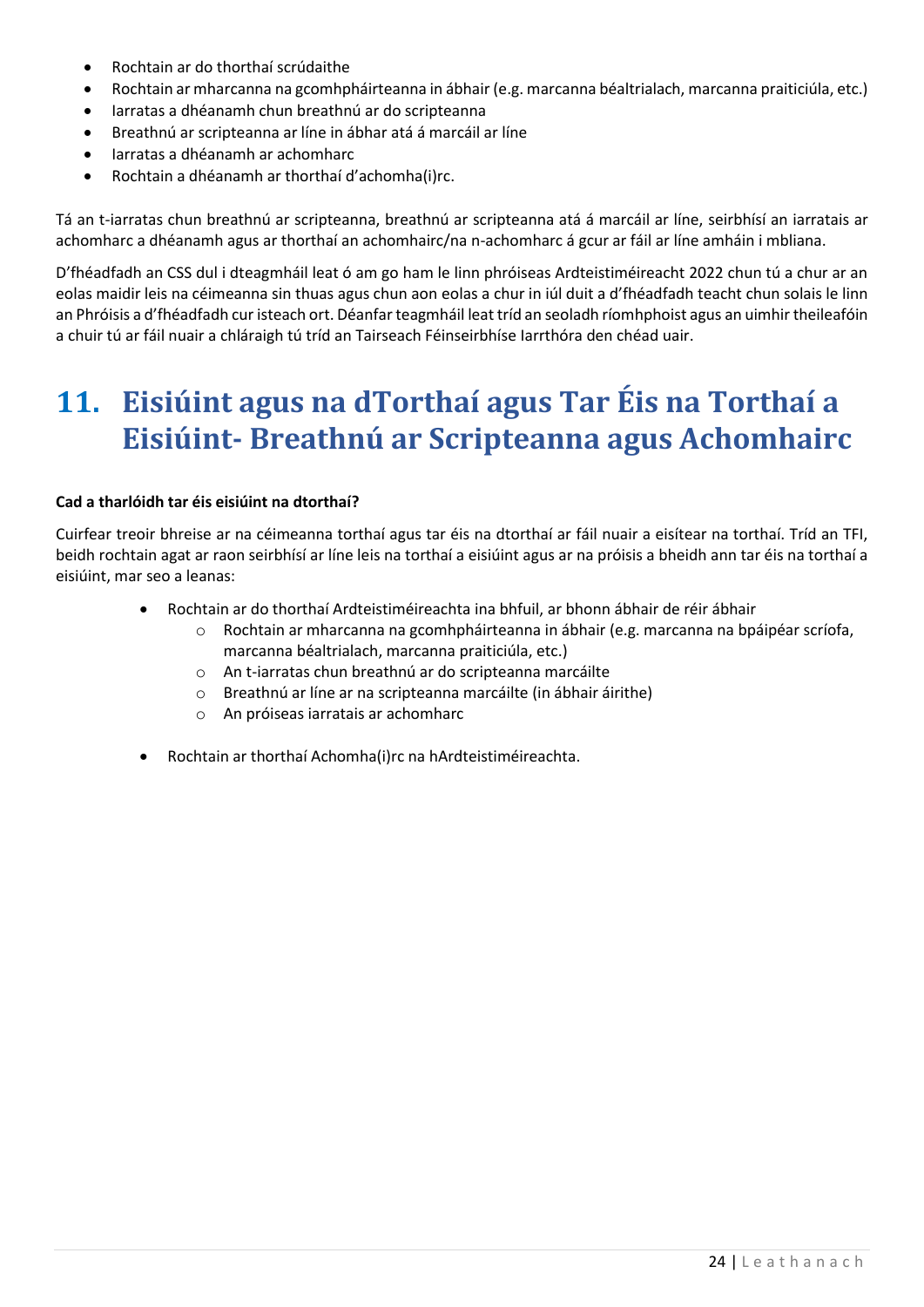## <span id="page-24-0"></span>**Aguisín 1. Córas Ghráid na hArdteistiméireachta**

A revised grading system was introduced to all Leaving Certificate subjects from 2017. The grading system reduced the number of grades from 14 in the old system to 8 under the current arrangements.

|                   | Ó 2017 ar aghaidh   |                |  |
|-------------------|---------------------|----------------|--|
| Leibhéal          | Céatadán            | Grád           |  |
| Ard, Gnáth, Bonn. | $\geq 90$ go 100    | $\mathbf{1}$   |  |
|                   | $\geq 80$ agus < 90 | $\overline{2}$ |  |
|                   | $\geq 70$ agus < 80 | 3              |  |
|                   | $\geq 60$ agus < 70 | $\overline{4}$ |  |
|                   | $\geq 50$ agus < 60 | 5              |  |
|                   | $\geq 40$ agus < 50 | 6              |  |
|                   | $\geq 30$ agus < 40 | $\overline{7}$ |  |
|                   | $\geq 0$ agus < 30  | 8              |  |
|                   |                     |                |  |
|                   |                     |                |  |
|                   |                     |                |  |
|                   |                     |                |  |
|                   |                     |                |  |
|                   |                     |                |  |

Sna Ráitis agus sna Teastais, luafar an leibhéal a tógadh ag baint úsáid as an nodaireacht seo a leanas in aice le gach ábhar

| Ardleibhéal, | H/A |
|--------------|-----|
|              |     |

Gnáthleibhéal, O/G

Bonnleibhéal F/B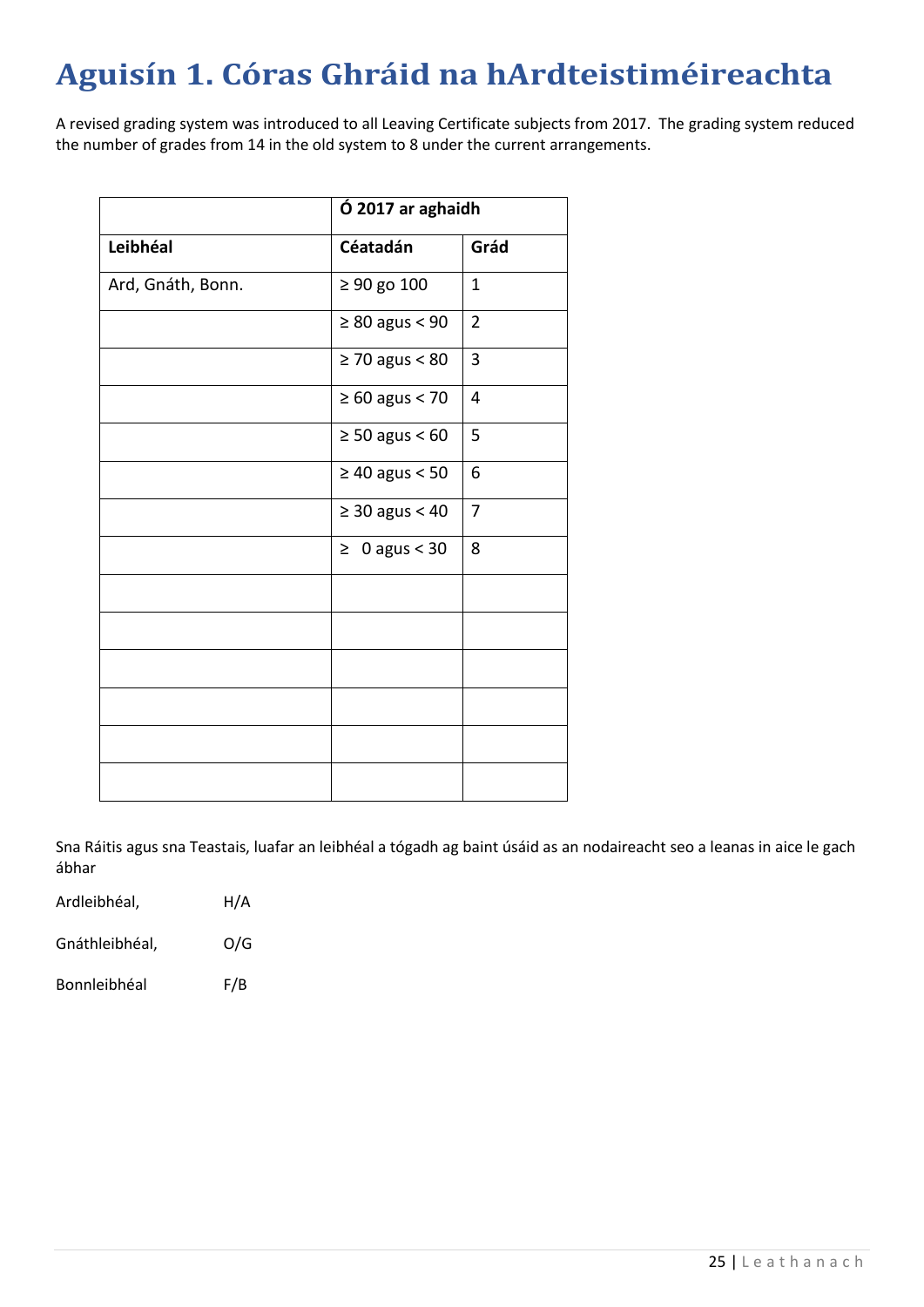## <span id="page-25-0"></span>Aguisín 2. Sliocht as na Rialacha agus an Clár do Mheánscoileanna

**2004/05, mar a leasaíodh.**

#### *ROINN XI. – IOMPAR IARRTHÓIRÍ LE LINN SCRÚDUITHE*

56. Tá a f(h)reagracht féin ar gach iarrthóir na laethanta agus na huaireanta a nótáil, mar atá siad socraithe ar an amchlár, do na scrúduithe sna hábhair a bhfuil sé ar intinn ag an iarrthóir é/í féin teacht i láthair dóibh.

Ní mór d'iarrthóirí a bheith sa halla scrúdaithe leathuair an chloig ar a laghad sula dtosaíonn an scrúdú sa chéad ábhar a dtagann siad i láthair dó.

Ní mór dóibh, na laethanta ina dhiaidh sin, a bheith i láthair cúig nóiméad déag ar a laghad roimh an am atá luaite ar an amchlár. Beidh sé de fhreagracht ar na hiarrthóirí a gcuid socruithe féin a dhéanamh chun a dheimhniú go mbeidh siad i láthair in am trátha sa halla scrúdaithe.

Ní mór d'iarrthóirí seachtracha rolla tinrimh (Foirm E10A) a shíniú ag tús gach scrúdaithe. Ní mór don síniú ar an rolla seo a bheith ag teacht ina chruth agus ina fhormáid leis an síniú ar chárta aitheantais an iarrthóra. Ní thabharfar cead isteach d'iarrthóir ar bith sa scrúdú i bpáipéar ar bith tar éis tríocha nóiméad den am atá ceadaithe don pháipéar sin a bheith caite.

- 57. Ní féidir cead a thabhairt d'iarrthóir ar bith an halla scrúdaithe a fhágáil go dtí go mbeidh tríocha nóiméad caite ón am a thosaigh an scrúdú.
- 58. Ní féidir cead a thabhairt d'iarrthóir an halla a fhágáil agus filleadh ar ais le linn na tréimhse scrúdaithe mura bhfuil an Feitheoir sásta go bhfuil sé sin riachtanach (e.g. tinneas an iarrthóra, géarghá dul go dtí an leithreas, etc.). Ní thabharfar cead isteach arís sa halla scrúdaithe d'iarrthóir a fhágann an halla ag am ar bith le linn an scrúdaithe mura mbíonn ionadaí ón údarás scoile i bhfeighil an iarrthóra, nó, ina áit sin, mura mbíonn sé/sí i bhfeighil an Fhreastalaí i gcaitheamh an ama ar fad a bhfuil sé/sí as láthair ón halla.

Ní mór don iarrthóir an freagarleabhar agus an ceistpháipéar a thabhairt don Fheitheoir ar fhágáil an halla dó/di; is cóir don Fheitheoir taifead a dhéanamh ar chlúdach an fhreagarleabhair den am fágála agus den am fillte ar an halla agus, chomh maith, den chúis a bheith as láthair; ní féidir an t-am a chailleann an t-iarrthóir a chúiteamh ag deireadh na tréimhse scrúdaithe.

- 59. Ní mór d'iarrthóir a fhágann an halla scrúdaithe sula mbíonn tréimhse scrúdaithe ar bith caite a scrúdpháipéar agus a f(h)reagarleabhar a thabhairt don Fheitheoir.
- 60. Ní mór d'iarrthóir fanacht i gcaitheamh an scrúdaithe ar fad san ionad a shonraíonn an Feitheoir dó/di an chéad uair, mura dtreoraíonn an Feitheoir a mhalairt dó/di.
- 61. Is cóir d'iarrthóir a lámh a chur in airde más mian leis/léi aird an Fheitheora a fháil le linn an scrúdaithe. Ar an iarrthóir féin atá an fhreagracht a dheimhniú go gcuirfidh sé/sí in iúl don Fheitheoir murar tugadh scrúdpháipéar dó/di ar an leibhéal atá beartaithe aige/aici a dhéanamh ag gach scrúdú.
- 62. Ní scríobhfaidh iarrthóir ar bith a (h)ainm ar fhreagarleabhar ná ar pháipéar ar bith eile a thugtar dó/di. Is cóir uimhir an iarrthóra a chur ar gach clúdach, freagarleabhar, léarscáil, líníocht, nó bileog de pháipéar cearnach a úsáidtear.

Níor chóir d'iarrthóirí tosú ag scríobh go dtí go ndeir an Feitheoir leo é.

- 63. Ní mór d'iarrthóir na sonraí a éilítear maidir leis an ábhar, etc. a chur isteach ar na clúdaigh agus ar na freagarleabhair a úsáideann sé/sí.
- 64. Is cóir gach freagarleabhar, gach bileog de pháipéar cearnach breise, etc. a thugtar don iarrthóir, pé acu a úsáideadh iad nó nár úsáideach, a fheistiú dá f(h)reagarleabhar sula gcuirtear séala air leis an scorán a chuirtear ar fáil chuige sin.

Is é/í an Feitheoir a thabharfaidh leabhrán Foirmlí agus Táblaí d'iarrthóirí. Níl aon chead ag iarrthóirí a gcóip féin den leabhrán sin a thabhairt isteach sa halla scrúdaithe. Níl na leabhráin Foirmlí agus Táblaí ceadaithe ach amháin in ábhair áirithe. **Féach Ciorclán S50/12 maidir le** *Leabhrán Foirmlí agus Táblaí*

- 65. Ní thabharfaidh iarrthóir na nithe seo isteach sa halla scrúdaithe, ná ní bheidh siad seo a leanas ina s(h)eilbh nó faoina smacht nó ní bheidh teacht aige/aici orthu fad atá sé/sí ina leithéid de sheomra -
	- (a) leabhar nó páipéar ar bith (seachas a c(h)árta aitheantais, nuair atá a leithéid riachtanach, an scrúdpháipéar, agus na freagarleabhair, etc. a thabharfaidh an Feitheoir dó/di); nó

(b) meamram, nótaí, fón póca, leabhar leictreonach seoltaí, bunachar sonraí ar bith, etc. ach amháin áireamhán nuair a cheadaítear a leithéid de réir na rialachán nó foclóir dátheangach aistriúcháin nuair atá a leithéid ceadaithe.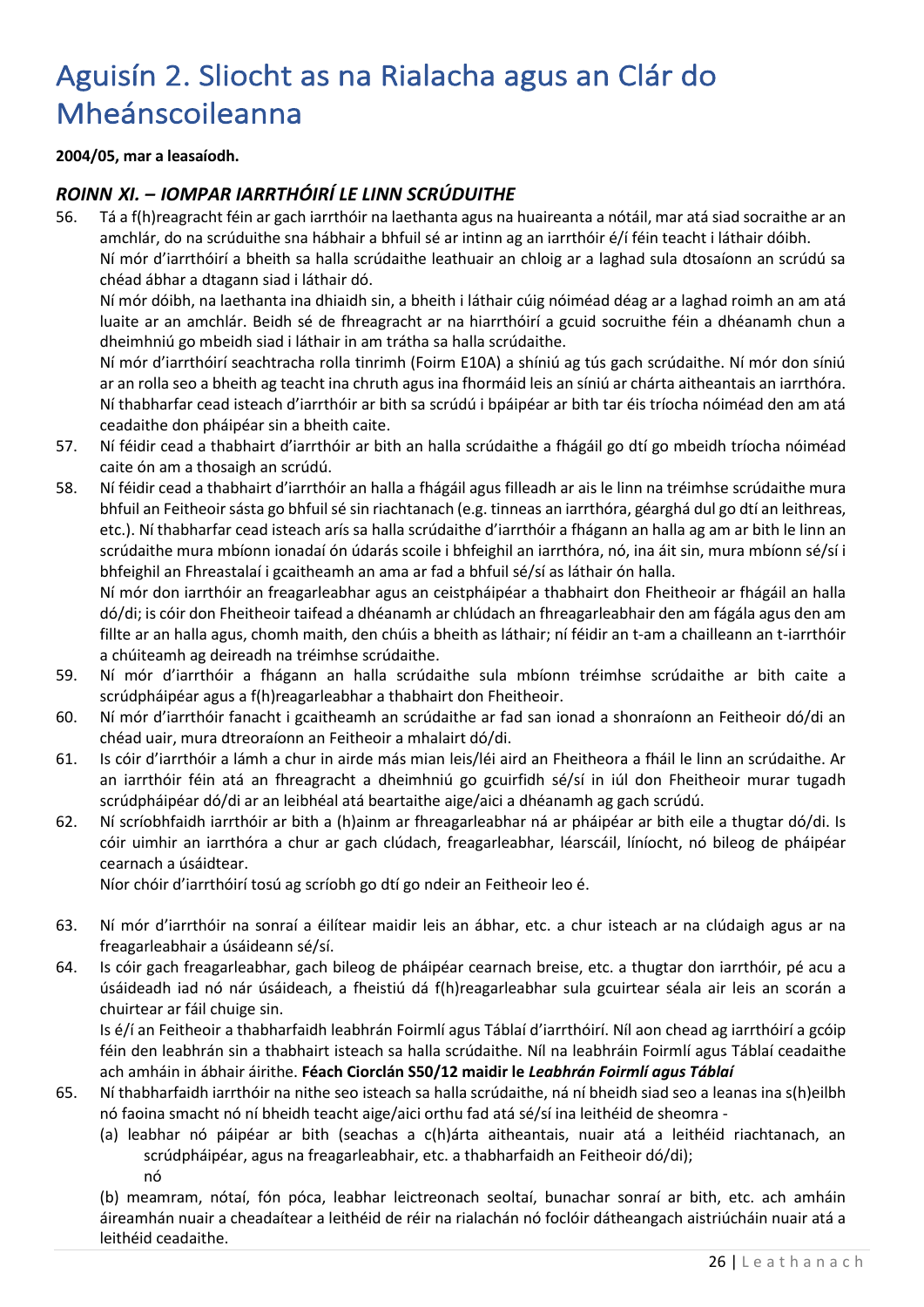- 66. I gcás scrúduithe praiticiúla Ealaíne (i.e. líníocht, ceardaíocht), ceadaítear d'iarrthóirí cibé ábhair a bheidh curtha in iúl ag scoileanna don Choimisiún a thabhairt isteach sa Halla Scrúdaithe.
- 67. Ní dhéanfaidh iarrthóir, fad atá sé/sí sa Halla Scrúdaithe, a leithéid seo a leanas ‐

(a) úsáid a bhaint as, nó iarracht ar úsáid a bhaint as, leabhar, meamram, nótaí nó páipéar ar bith (seachas an scrúdpháipéar agus cibé freagarleabhair atá tugtha ag an bhFeitheoir dó/di agus foclóir dátheangach nuair atá úsáid dá leithéid ceadaithe); nó

- (b) cúnamh a thabhairt, nó iarracht a dhéanamh ar chúnamh a thabhairt d'iarrthóir eile; nó
- (c) cúnamh a fháil, nó iarracht a dhéanamh ar chúnamh a fháil ó iarrthóir eile nó ó Fheitheoir; nó

(d) cumarsáid a dhéanamh, nó iarracht ar chumarsáid a dhéanamh, ar bhealach ar bith, le hiarrthóir eile laistigh den ionad nó ar mhodh leictreonach le duine lasmuigh den ionad.

68. Ní dhéanfaidh iarrthóir a leithéid seo a leanas:

(a) ní scríobhfaidh sé/sí ar an scrúdpháipéar (ach amháin i gcás go bhfuil freagraí le scríobh ar chuid den scrúdpháipéar féin) ná ar chárta aitheantais ná ar an leabhrán Foirmlí agus Táblaí ná ar cheann ar bith de na huirlisí matamaitice a thugann sé/sí leis/léi, ach amháin sa chás go mbaineann iarrthóir feidhm as peann aibhsithe nó as folínte mar chúnamh chun an ceistpháipéar a thuiscint;

(b) ní scríobhfaidh sé/sí rud ar bith ar a f(h)reagarleabhar nach bhfuil baint dhíreach aige le hábhar na gceisteanna atá le freagairt;

(c) ní bhainfidh sé/sí duille ar bith ná cuid de dhuille as na freagarleabhair;

(d) ní thógfaidh sé/sí freagarleabhar ar bith amach as an halla scrúdaithe, pé acu a úsáideadh é nó nár úsáideadh, ná ní dhéanfaidh sé/sí iarracht ar a leithéid a dhéanamh;

(e) ní dhéanfaidh sé/sí damáiste don halla scrúdaithe ná don troscán ann.

- 69. Iarrthóir a bhfuil a c(h)uid oibre críochnaithe aige/aici deich nóiméad ar a laghad roimh an am atá ceaptha do chlabhsúr an scrúdaithe, tá cead aige/aici an halla a fhágáil ach iad seo a leanas a thabhairt don Fheitheoir (a) a fhreagarleabha(i)r agus
	- (b) an scrúdpháipéar
- 70. Is cóir d'iarrthóir a chríochnaíonn a c(h)uid oibre le linn an deich nóiméad deiridh den scrúdú fanacht ar a c(h)athaoir go dtí go mbeidh a f(h)reagarleabha(i)r bailithe ag an bhFeitheoir agus níor chóir dó/di an halla a fhágáil ina dhiaidh sin go dtí go mbeidh an t‐am atá ceadaithe don scrúdú caite mura gceadaíonn an Feitheoir a mhalairt.
- 71. Nuair a bheidh an scrúdú críochnaithe is cóir do gach iarrthóir séala a chur ar a f(h)reagarleabha(i)r nó ar a c(h)lúdach, mura bhfuil sé sin déanta aige/aici cheana féin, agus fanacht ar a c(h)athaoir ansin go dtí go mbeidh an/na freagarleabha(i)r bailithe ag an bhFeitheoir.
- 72. Glacfaidh agus cloífidh iarrthóir, i ngach rud a bhaineann leis an scrúdú, le treoracha an Fheitheora.
- 73. Sna hábhair sin ina bhfuil níos mó ná páipéar amháin, ní mór d'iarrthóir glacadh leis na páipéir ar fad san ábhar ar an leibhéal céanna, e.g. na páipéir ar fad ar an nGnáthleibhéal nó ar an Ardleibhéal. Ní bheidh cead aige/aici, na páipéir a fháil ná a fheiceáil ar níos mó ná leibhéal amháin san ábhar céanna.
- 74. Ní mór do gach iarrthóir a thagann i láthair don scrúdú sa Staidéar Foirgníochta, sa Ghrafaic Dhearaidh agus Chumarsáide, san Innealtóireacht, sa Teicneolaíocht Ábhar (Adhmad) nó sa Ghrafaic Theicniúil clár líníochta a thabhairt leis/léi, mar aon le T‐bhacart, scálaí, dronbhacairt, uillinntomhas, compás, peann luaidhe, cuimleoir, agus fáiscíní líníochta nó téip ghreamaitheach.

Ceadaítear d'iarrthóirí uirlisí líníochta matamaitice a úsáid do na scrúduithe go léir. Ceadaítear stionsail eolaíochta a úsáid sna hábhair Eolaíochta. Ceadaítear sreang a úsáid sa scrúdú Tíreolaíochta mar aon le snáithín, gloine mhéadaithe agus opasaiméadar.

Ach amháin i gcás go sonraítear a mhalairt sa siollabas sonrach agus ar an bpáipéar scrúdaithe sonrach, ceadaítear áireamháin a úsáid sna scrúduithe go léir, faoi réir an mhéid seo a leanas:

(a) Ní sholáthróidh an Roinn Oideachais agus Eolaíochta ná Coimisiún na Scrúduithe Stáit áireamháin d'iarrthóirí. Ní bheidh freagracht ar ionad scrúduithe i soláthar áireamhán ná batairí.

(b) Is é an t‐iarrthóir a fhéachfaidh chuige go bhfuil an t‐áireamhán ag obair i gceart. Ní dhéanfar aon chúiteamh má theipeann ar bhatairí nó ar an áireamhán le linn an scrúdaithe.

(c) Níor chóir aon ghleo a chloisint ón áireamhán agus níor chóir a bheith ag brath ar phríomhlíonra leictreach. (d) Níor chóir áireamháin a fháil ar iasacht ó iarrthóirí eile i gcaitheamh an scrúdaithe.

(e) Ní cheadaítear áireamháin in‐ríomhchláraithe. Ciallaíonn "in‐ríomhchláraithe" aon áireamhán atá in ann seicheamh eochairbhuillí a stóráil a fhéadfar a aisghabháil tar éis cumhacht an áireamháin a mhúchadh nó nuair a mhúchann an chumhacht uaidh féin. Ní hionann áireamhán a bheith in‐ ríomhchláraithe agus an cumas a bheith ann áirimh a ríomhadh cheana féin a athghlaoch, a athchóiriú agus a athsheinm, ar an gcoinníoll go nglantar an chuimhne athsheanma seo nuair a mhúchtar cumhacht an áireamháin. Chomh maith leis sin, ní mheastar áireamhán a bheith in‐ ríomhchláraithe mar gheall ar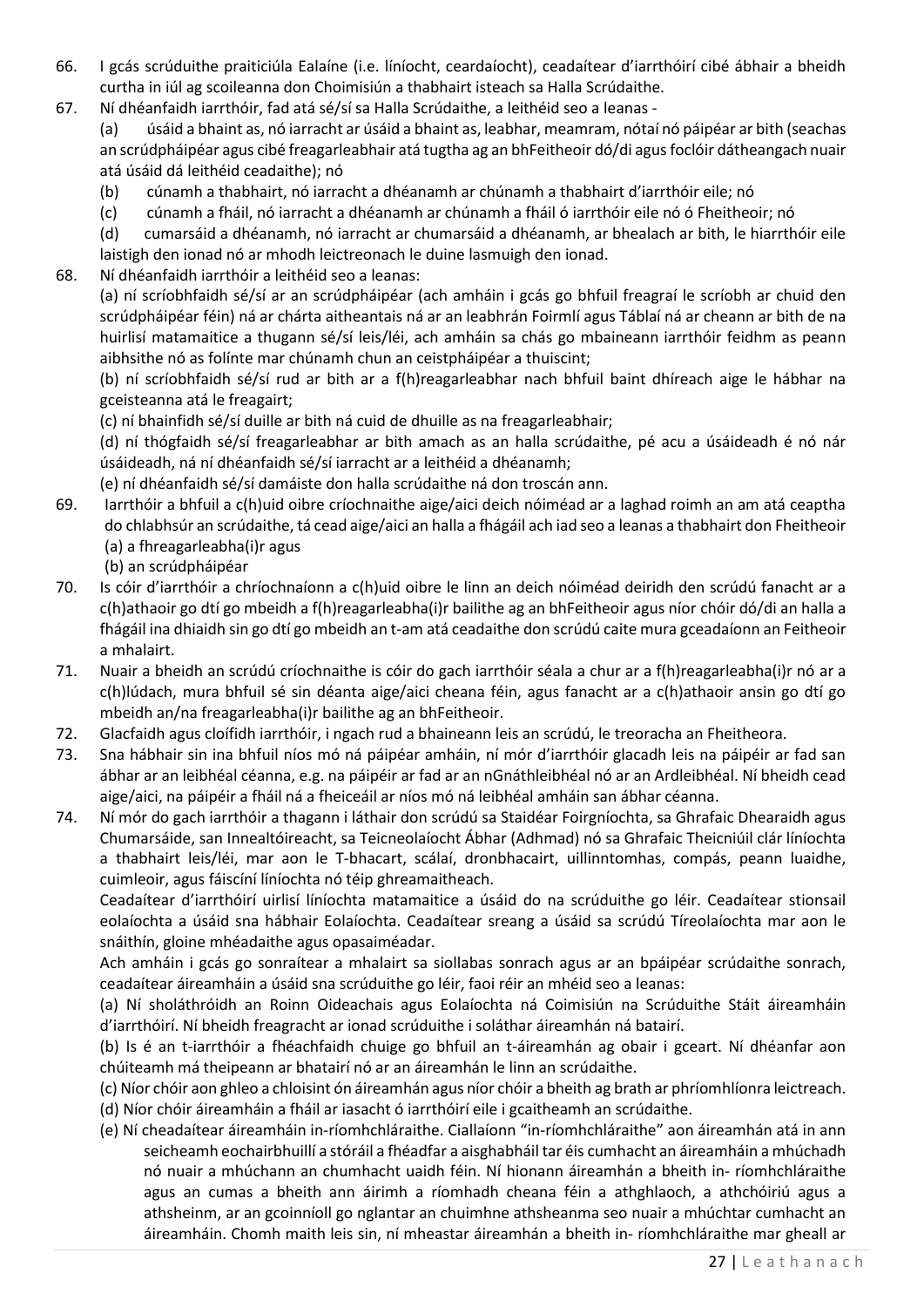áis a bheith ann uimhreacha a stóráil in ionad cuimhne amháin nó breis. (f) Ní cheadaítear aon áireamhán leis na saoráidí matamaitice seo a leanas: graf‐bhreacadh

- ➢ réiteach cothromóidí
- ➢ ionramháil shiombalach ailgéabrach
- ➢ suimeáil uimhriúil
- ➢ difreáil uimhriúil
- ➢ ríomhaireachtaí maitríse

(g) Ní cheadaítear aon áireamhán leis na saoráidí ginearálta seo:

- ➢ bunachair sonraí
- ➢ foclóirí
- ➢ aistritheoirí teangacha
- ➢ aisghabháil téacs
- ➢ cumas cianchumarsáide

(h) Ní féidir ach áireamháin do-ríomhchláraithe a úsáid. Ní foláir d'iarrthóirí a chur in iúl ar a leabhair freagraí cén déantús agus cén cineál áireamhá(i)n a úsáideadh sa scrúdú. Féach **Ciorclán S93/05 ar [www.examinations.ie](http://www.examinations.ie/) maidir le húsáid Áireamhán sna Scrúduithe Teastais.**

(i) Níl cead ag iarrthóirí lámhleabhar treoracha a thabhairt isteach i halla na scrúduithe. San áireamh anseo, tá treoracha atá clóite ar chlúdach an áireamháin. Ní mór treoracha ar bith atá ar chásáil nach féidir a bhaint den áireamhán a chlúdach go daingean.

(j) Níl cead ag iarrthóirí na háireamháin a chur ar siúl go dtosaíonn an scrúdú.

Ní cheadaíonn an riail seo d'iarrthóir aon ghaireas a bheadh in aon slí eile coiscthe, a thabhairt isteach in ionad na scrúduithe. Go háirithe, ní cheadaítear fón póca, eagraí leictreonach nó gairis eile mar sin i gcúinse ar bith. (Féach riail 65 thuas).

- 75. Is féidir iarrthóir a dhíbirt as halla scrúdaithe má bhíonn iompar ar bun aige/aici a chuireann reáchtáil shásúil an scrúdaithe i mbaol. Is féidir an scrúdú i ngach ábhar a dhícheadú má chuirtear isteach ábhar pornagrafaíoch nó ábhar gránna ar bith eile nó má chuirtear airgead/seic ar bith isteach leis an script.
- 76. I gcás go mbeidh an Coimisiún den tuairim gur sáraíodh na Rialacha seo, is cóir dó an Roinn a chur ar an eolas ina thaobh agus is faoin Aire a bheidh sé cinneadh a dhéanamh maidir leis an bpionós a bheidh le gearradh. I gcás go mbeadh an tAire den tuairim gur sháraigh iarrthóir ar bith na Rialacha seo, go ndearna sé/sí iarracht ar thoradh scrúdaithe a fháil nach bhfuil an t‐iarrthóir ina theideal, nó gur chuir sé/sí a leithéid de thoradh ar fáil nó go ndearna sé/sí iarracht ar a leithéid a dhéanamh nó gur chuir sé/sí eolas míchruinn ar fáil maidir lena (h)iarrthóireacht, is féidir an scrúdú féin nó marcanna a bhaint d'iarrthóir dá leithéid, nó asbhaint a dhéanamh mar is cuí leis an Aire as suim iníoctha ar bith maidir le deontas nó scoláireacht ar bith a ghnóthaigh an t‐iarrthóir, de réir na tuairime a shocróidh an tAire maidir le tromchúis an chiona; agus féadfaidh an tAire, mar is cuí leis an Aire é, ainm agus seoladh an iarrthóra a fhoilsiú de réir mar a thugtar iad san fhógra a bheith i láthair don scrúdú, mar ainm agus seoladh iarrthóra ar gearradh pionós air/uirthi agus féadfaidh an tAire, de réir na tuairime a shocróidh an tAire maidir le tromchúis an chiona, an t‐iarrthóir a dhícheadú ó iontráil ar scrúduithe ar bith de chuid na Roinne Oideachais agus Eolaíochta go ceann feadh cibé tréimhse a shocróidh an tAire..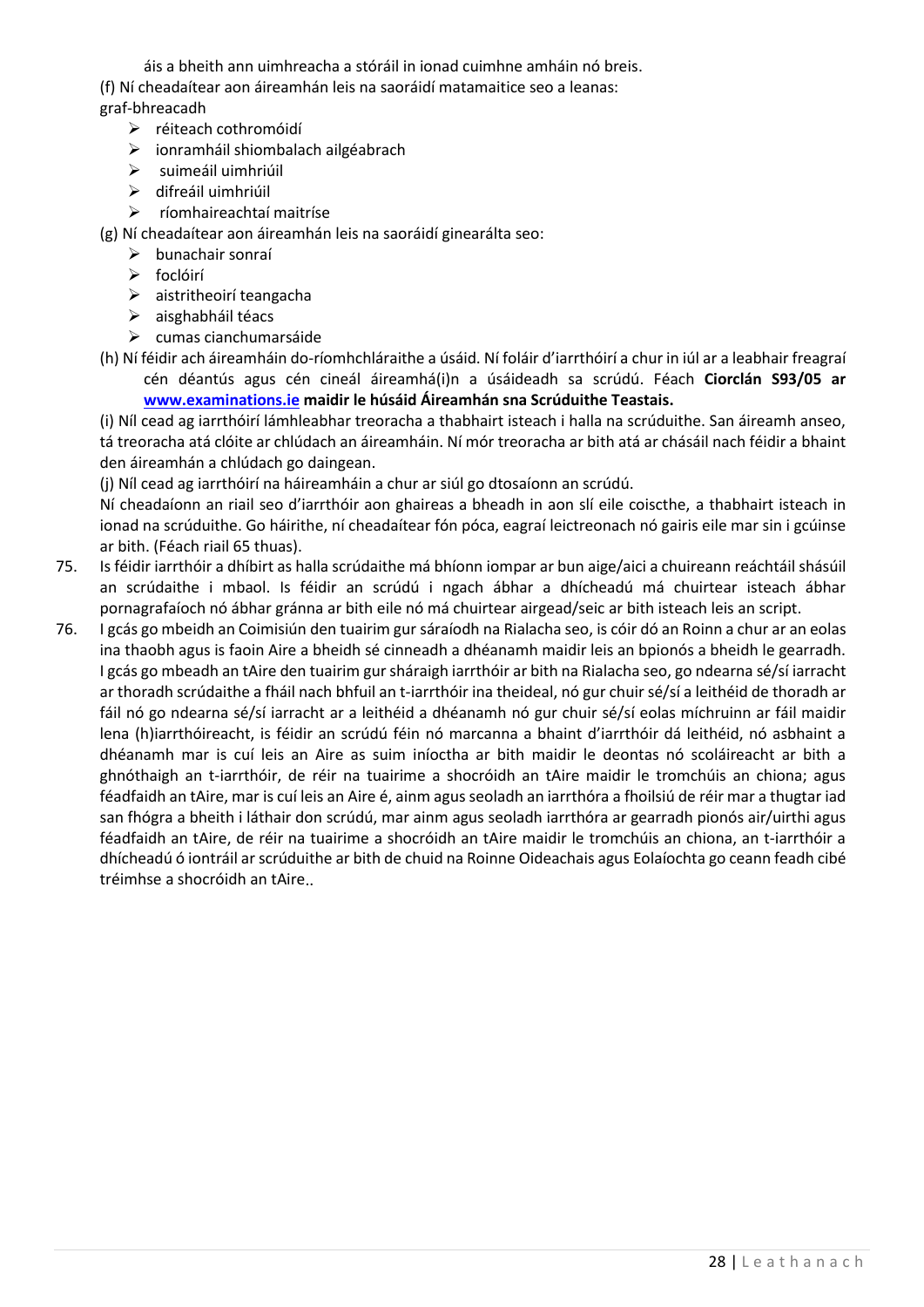### <span id="page-28-0"></span>Aguisín 3. Rochtain ar Scripteanna Scrúdaithe – Cosaint Sonraí

Déanann Coimisiún na Scrúduithe Stáit (CSS) an rochtain atá ag iarrthóirí na hArdteistiméireachta ar scrípteanna scrúdaithe a éascú trí áis *Breathnú ar Scripteanna* a tharlaíonn sna scoileanna gach bliain tar éis torthaí na hArdteistiméireachta a eisiúint. Leis an áis seo, atá ar fáil d'iarrthóirí na hArdteistiméireachta le fiche bliain anuas, tá tú in ann breathnú ar do scripteanna agus féachaint conas a cuireadh an scéim mharcála i bhfeidhm ar do chuid oibre. Leis seo, tá tú in ann cinneadh eolach a dhéanamh cé acu achomharc nó gan achomharc a dhéanamh ar do thoradh/thorthaí roimh dháta deiridh na n-achomharc. Leis an tseirbhís Breathnú ar Scripteanna, tá tú in ann breathnú ar do script más mian leat, tá tú in ann cóipeanna a dhéanamh de do scripteanna i rith na seisiúin breathnaithe ag baint úsáid as do ghléas digiteach féin. Meastar gurb iad na freagraí a chuireann tú isteach sna scrúduithe agus aon ráitis a dhéanann na scrúdaitheoirí do chuid sonraí pearsanta faoin reachtaíocht Cosanta Sonraí. Faoin reachtaíocht Cosanta Sonraí, tá an ceart dlíthiúil agat, mar ábhar na sonraí, cóip de na sonraí pearsanta a fháil, atá ag an CSS fút. Leathnaíonn an ceart rochtana seo go dtí na scripteanna scrúdaithe freisin.

Cé go bhfuil an ceart dlíthiúil agat cóip de do scripteanna scrúdaithe a fháil, tá an dualgas ar an CSS freisin torthaí scrúduithe na hArdteistiméireachta agus na hachomhairc a phróiseáil agus a eisiúint faoi na spriocdhátaí a bhfuiltear ag súil leo, agus dá bhrí sin tugtar tús áite do Bhreathnú ar Scripteanna. Ní chuireann sé seo isteach ar do chearta reachtúla. Féach na sonraí maidir le **Breathnú ar Scripteanna** sa chuid seo a leanas.

#### *Cathain is féidir liom cóipeanna de mo scripteanna a fháil?*

Is é an rochtain is luaithe a bheidh agat ar do script ná i rith an phróisis Breathnú ar Scripteanna. Mura mbreathnaíonn tú ar do scripteanna ag an bpointe seo, agus má dhéanann tú cinneadh ina ionad sin iarratas ar rochtain a dhéanamh ar shonraí chuig an CSS, ní bhfaighidh tú cóipeanna de do scripteanna go dtí i ndiaidh an dáta deiridh le hachomharc a dhéanamh. Dá bhrí sin, faoin am a fhaigheann tú an chóip de do script(eanna) beidh an deis caillte agat chun achomharc a dhéanamh ar do thoradh.

#### *An féidir liom iarratas a dhéanamh chun rochtain a dhéanamh ar mo script faoin Acht um Chosaint Sonraí?*

Is féidir – ach tá srianta ann maidir le cathain is féidir leat iarratas ar rochtain a dhéanamh agus cé chomh fada agus a ghlacfaidh sé chun d'iarratas a phróiseáil.

Faoin Acht um Chosaint Sonraí, is gá don CSS, mar rialaitheoir sonraí, freagra a thabhairt d'iarratas ar rochtain sonraí le haghaidh sonraí pearsanta laistigh de 30 lá ó fuarthas an t-iarratas. Ach, tá rialaitheoirí sonraí in ann síneadh a chur leis an tréimhse ama seo go dtí 90 lá nuair atá sé ródheacair freagra a thabhairt laistigh de 30 lá de bharr líon agus chastacht na n-iarratas a fhaightear. Déanann an CSS aon mhilliún script scrúdaithe scríofa agus milliún eile comhpháirt scrúdaithe ábhartha eile (obair phraiticiúil agus obair thionscadail; béaltrialacha; scrúduith feidhmíochta; etc.) a phróiseáil gach bliain. Faoi réir na srianta atá leagtha amach thíos, ba chóir dóibh siúd a dhéanann iarratas ar scripteanna faoin Acht um Chosaint Sonraí, a bheith ag súil go nglacfaidh sé suas go dtí 90 lá sula bhfaighidh tú do scripteanna ó dháta an iarratais.

Chomh maith leis na teorainneacha ama ginearálta seo, tá srianta ama ar leith sa reachtaíocht Cosanta Sonraí maidir le rochtain a dhéanamh ar thorthaí agus ar scripteanna scrúdaithe. Leis na srianta seo, déantar iarracht cothromaíocht a bhaint amach idir ligean duit do cheart a fheidhmiú ar do shonraí pearsanta agus a chinntiú gur féidir le soláthraithe scrúdaithe, ar nós an CSS, leanúint ar aghaidh agus an phríomhfheidhm maidir le reáchtáil na scrúduithe agus torthaí na scrúduithe agus na n-achomharc a sholáthar a chur i gcrích faoi na spriocdhátaí a bhfuiltear ag súil leo. Tá srian amháin ar leith ann freisin maidir le rochtain a dhéanamh ar script scrúdaithe na hArdteistiméireachta atá mar ábhar achomhairc.

Faoin reachtaíocht, is é an dáta is luaithe is féidir leis an CSS iarratas ar rochtain sonraí le haghaidh torthaí nó scripteanna scrúdaithe a mheas ná dáta eisiúna na dtorthaí. Mar sin, má dhéanann tú a leithéid d'iarratas roimh dháta eisiúna thorthaí na hArdteistiméireachta, ní thosaíonn an clog ag ticeáil ar d'iarratas go dtí dáta eisiúna na dtorthaí. Ar an gcaoi chéanna, tá srian ama ar iarratas ar rochtain sonraí a dhéanamh le haghaidh thoradh an achomhairc. Má dhéanann tú achomharc ar thoradh agus ansin má dhéanann tú iarratas ar rochtain sonraí le haghaidh thoradh an achomhairc, ní thosaíonn an clog ag ticeáil ar d'iarratas go dtí dáta foilsithe thorthaí an achomairc.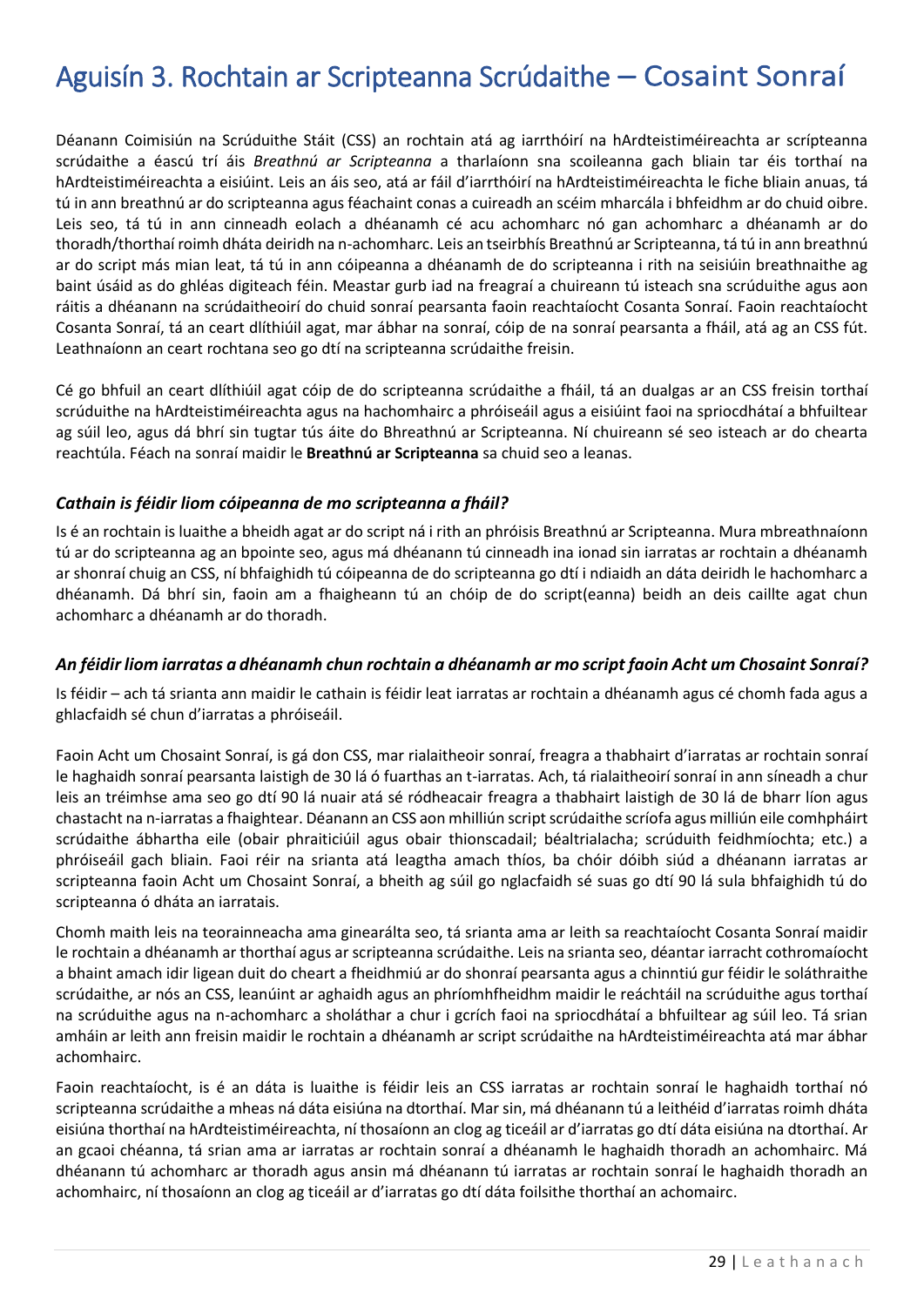Chomh maith leis sin, má dhéanann tú achomharc ar thoradh scrúdaithe de chuid na hArdteistiméireachta, agus má tá iarratas ar rochtain sonraí déanta agat do script a bhaineann leis an toradh sin, ansin ní thosaíonn an clog ag ticeáil ar d'iarratas go dtí dáta eisiúna thorthaí an achomhairc. Moltar go mór duit do cheart a fheidhmiú chun breathnú ar do scripteanna ag an seisiún Breathnaithe nó ar líne. Cé go bhfuil tú i dteideal, dar ndóigh, iarratas ar rochtain sonraí a dhéanamh le cóip de do scripteanna a fháil, is í an tseirbhís Breathnú ar Scripteanna an **t-aon** deis atá agat rochtain a dhéanamh ar do scripteanna roimh dháta deiridh an achomhairc. Ina theannta sin, má bhreathnaíonn tú ar do script, ní chuireann sé sin cosc ort ó iarratas ar rochtain sonraí a dhéanamh ach an oiread.

#### *An féidir liom cóipeanna d'ábhar scrúdaithe a fháil seachas scripteanna scrúdaithe scríofa faoin Acht um Chosaint Sonraí?*

Tá an ceart agat ar chóip de do shonraí pearsanta agus ní ar do bhunobair. Más féidir comhpháirteanna eile a chóipeáil ansin beidh tú in ann do chearta cosanta sonraí a fheidhmiú agus cuirfear cóip ar fáil duit. Tá an t-ábhar scrúdaithe uile atá in ann a bheith mar ábhar iarratais ar rochtain sonraí faoi réir na srianta ama céanna mar atá leagtha amach thuas. Is féidir cuid den obair thionscadail agus den obair phraiticiúil atá á coinneáil agus á marcáil sna scoileanna ag an CSS a chur ar ais chugat tar éis eisiúint thorthaí an achomhairc. (Féach *Ábhar a Choinneáil* thíos).

#### *An gá dom iarratas ar rochtain sonraí a dhéanamh chun rochtain a dhéanamh ar mo mharcanna béaltrialach(a) agus praiticiúla?*

Ní gá – Tabharfaimid an comhad torthaí suas chun dáta ar an Tairseach Féinseirbhíse Iarrthóra chun ní hamháin an grád a chur ar fáil ach an marc deiridh a bronnadh ar gach comhpháirt ar leith laistigh d'ábhar. Clúdaíonn sé seo marcanna le haghaidh béaltrialach, trialacha praiticiúla, tionscadail, obair chúrsa agus páipéir scríofa san ábhar céanna (páipéar 1, páipéar 2).

#### **An féidir liom taifeadadh de mo Bhéaltriail a fháil faoi chosaint sonraí?**

Má dhéanann tú iarratas ar rochtain sonraí le cóip de do bhéaltriail a fháil, ba chóir duit a thabhairt faoi deara nach féidir linn ach amháin do ghuth ar na taifeadtaí a chur ar fáil duit. Ní chloisfidh tú guth an Agallóra Bhéaltrialach agus ní chuirfimid na ceisteanna a cuireadh ort sa triail ar fáil duit. Murab ionann is do fhreagraí, ní hiad do chuid sonraí pearsanta na ceisteanna seo agus na ceisteanna a chuirtear sna béaltrialacha, seachas iad siúd atá le feiceáil ar scrúdpháipéir, ní chuirtear iad ar fáil go poiblí. Is tasc casta é a leithéid de thaifeadadh le do ghuth amháin air a mhacasamhlú agus glacfaidh sé an 90 lá ina iomláine le bheith curtha amach chugat.

#### *Tá mo chearta ar ráitis an scrúdaitheora freisin – conas is féidir liom rochtain a dhéanamh orthu seo?*

Níl cead ag scrúdaitheoirí CSS ráitis i scríbhinn a dhéanamh ar scripteanna. Tá siad teoranta leis an scéim mharcála a chur i bhfeidhm ar an script. In ábhair áirithe, e.g. Béarla, baineann na scrúdaitheoirí úsáid as nodaireachtaí chun a chur in iúl cá háit ar chaill iarrthóir marcanna nó ar bhain sé/sí marcanna amach i gcomhréir leis an scéim mharcála. Nuair a bhreathnaíonn tú ar do script scrúdaithe, nó nuair a fhaigheann tú cóip di trí iarratas ar rochtain sonraí a dhéanamh, feicfidh tú do chuid freagraí scrúdaithe agus ráitis an scrúdaitheora (i.e. na marcanna agus aon nodaireachtaí a d'úsáid an scrúdaitheoir) ar an script.

#### *Conas is féidir liom iarratas a dhéanamh ar chóip de mo script faoin Acht um Chosaint Sonraí?*

Más mian leat iarratas a dhéanamh ar chóip de do script, nó ar aon sonraí pearsanta eile atá á gcoinneáil fút ag an CSS, is féidir leat iarratas a dhéanamh i scríbhinn chuig;

Iarratas ar Rochtain Cosanta Sonraí, Coimisiún na Scrúduithe Stáit, Corr na Madadh, Baile Átha Luain, Co. na hIarmhí. **N37TP65**

I d'iarratas ba chóir dóthain eolais a chur ar fáil dúinn ina mbeimid in ann tú a aithint mar iarrthóir scrúdaithe; chun a fháil amahc cén chóip atá á lorg agat; agus chun teagmháil a dhéanamh leat go díreach sa chás go gcaithfimid d'aitheantas a dheimhniú nó d'iarratas a shoiléiriú.